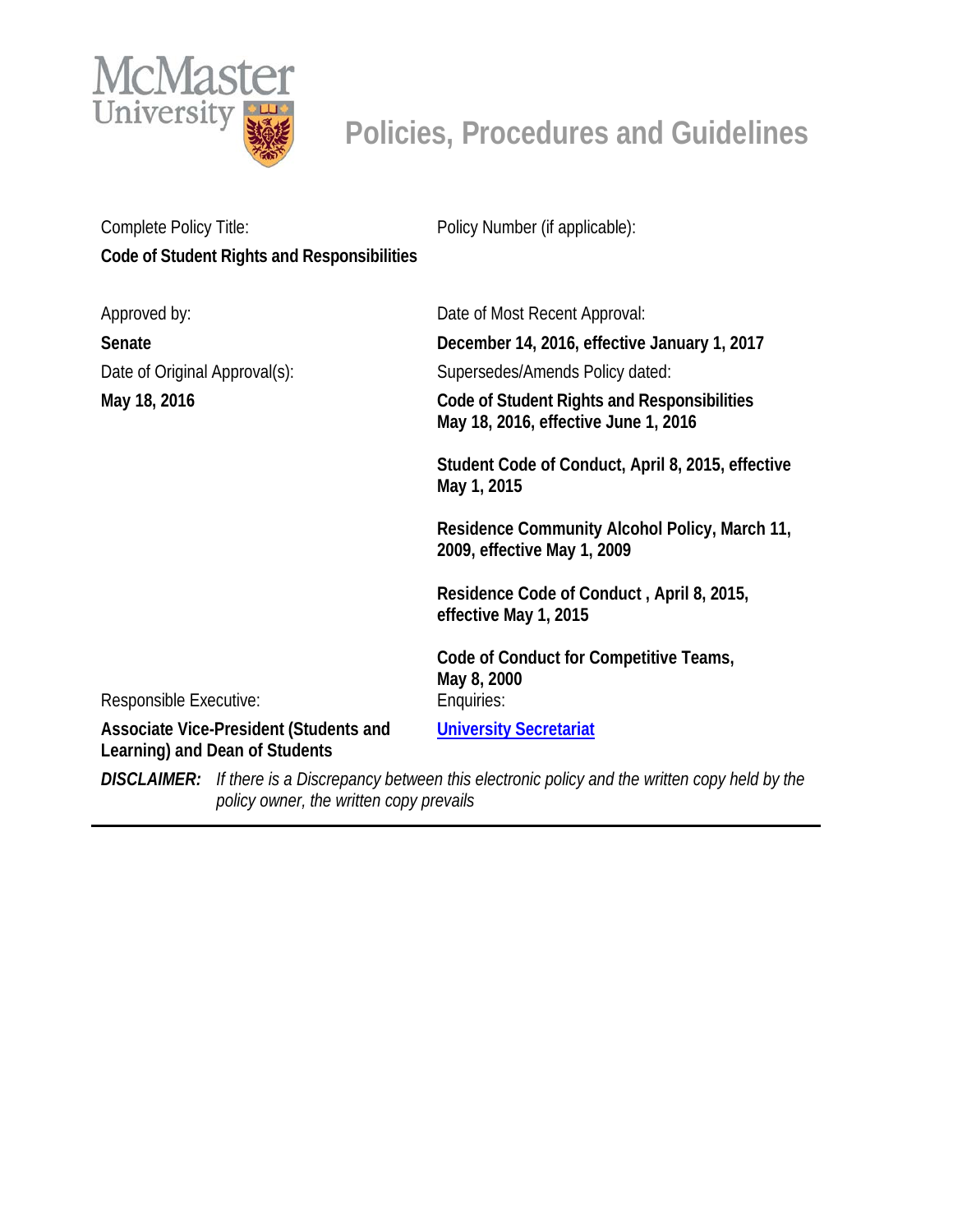# **TABLE OF CONTENTS**

| STUDENT LEADERS AND STUDENT GROUPS: ADDITIONAL EXPECTATIONS 6 |  |  |  |
|---------------------------------------------------------------|--|--|--|
|                                                               |  |  |  |
|                                                               |  |  |  |
|                                                               |  |  |  |
|                                                               |  |  |  |
|                                                               |  |  |  |
|                                                               |  |  |  |
|                                                               |  |  |  |
|                                                               |  |  |  |
|                                                               |  |  |  |
|                                                               |  |  |  |
|                                                               |  |  |  |
|                                                               |  |  |  |
|                                                               |  |  |  |
|                                                               |  |  |  |
|                                                               |  |  |  |
|                                                               |  |  |  |
|                                                               |  |  |  |
|                                                               |  |  |  |
|                                                               |  |  |  |
|                                                               |  |  |  |
|                                                               |  |  |  |
|                                                               |  |  |  |
|                                                               |  |  |  |
|                                                               |  |  |  |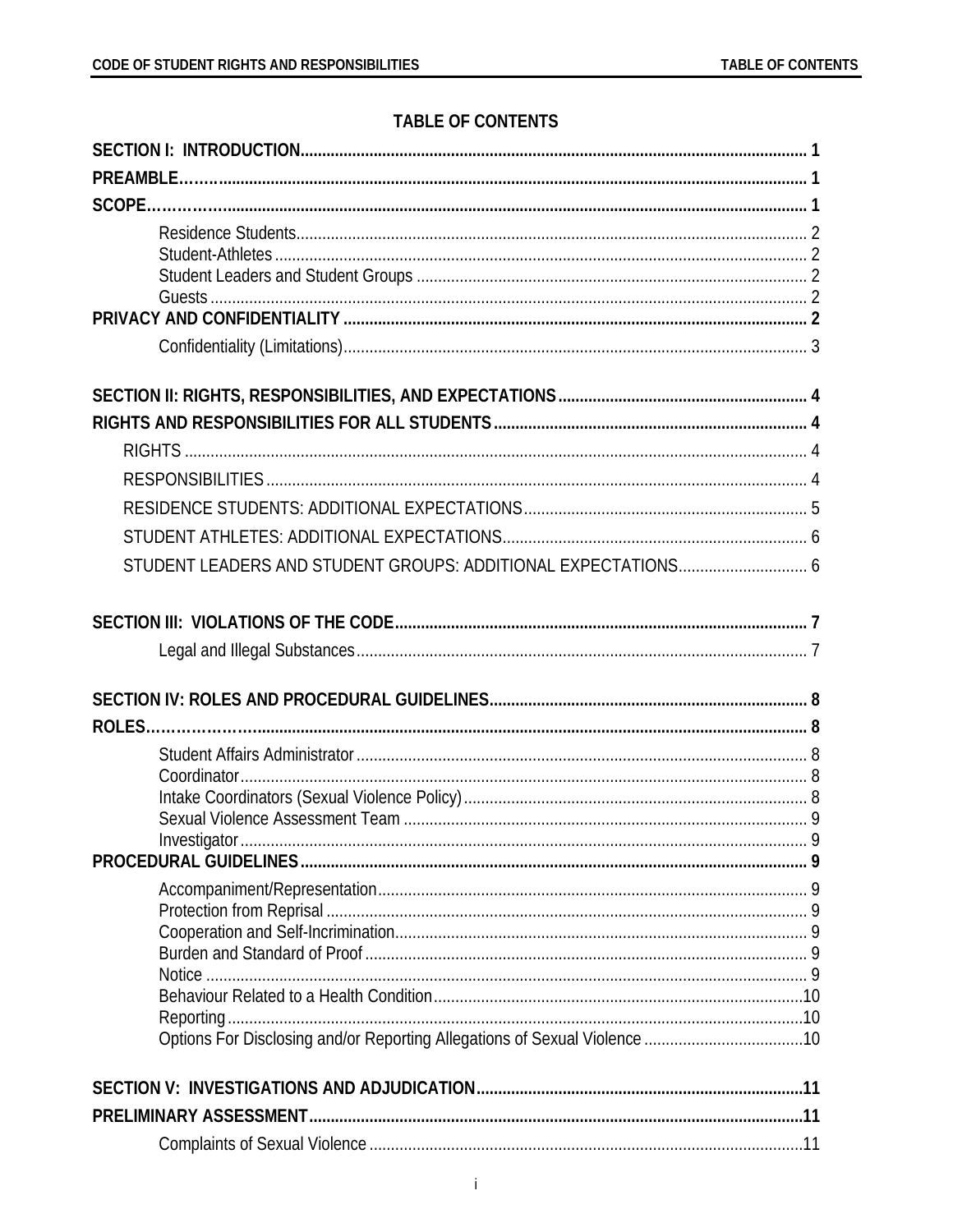| Finding of Violation of the Code (unrelated to the Sexual Violence Policy)13 |  |
|------------------------------------------------------------------------------|--|
|                                                                              |  |
|                                                                              |  |
| <b>OUTCOMES</b>                                                              |  |
|                                                                              |  |
|                                                                              |  |
|                                                                              |  |
|                                                                              |  |
|                                                                              |  |
|                                                                              |  |
|                                                                              |  |
|                                                                              |  |
|                                                                              |  |
|                                                                              |  |
|                                                                              |  |
|                                                                              |  |
|                                                                              |  |
|                                                                              |  |
|                                                                              |  |
|                                                                              |  |
|                                                                              |  |
|                                                                              |  |
|                                                                              |  |
|                                                                              |  |
|                                                                              |  |
|                                                                              |  |
|                                                                              |  |
|                                                                              |  |
|                                                                              |  |
|                                                                              |  |
|                                                                              |  |
|                                                                              |  |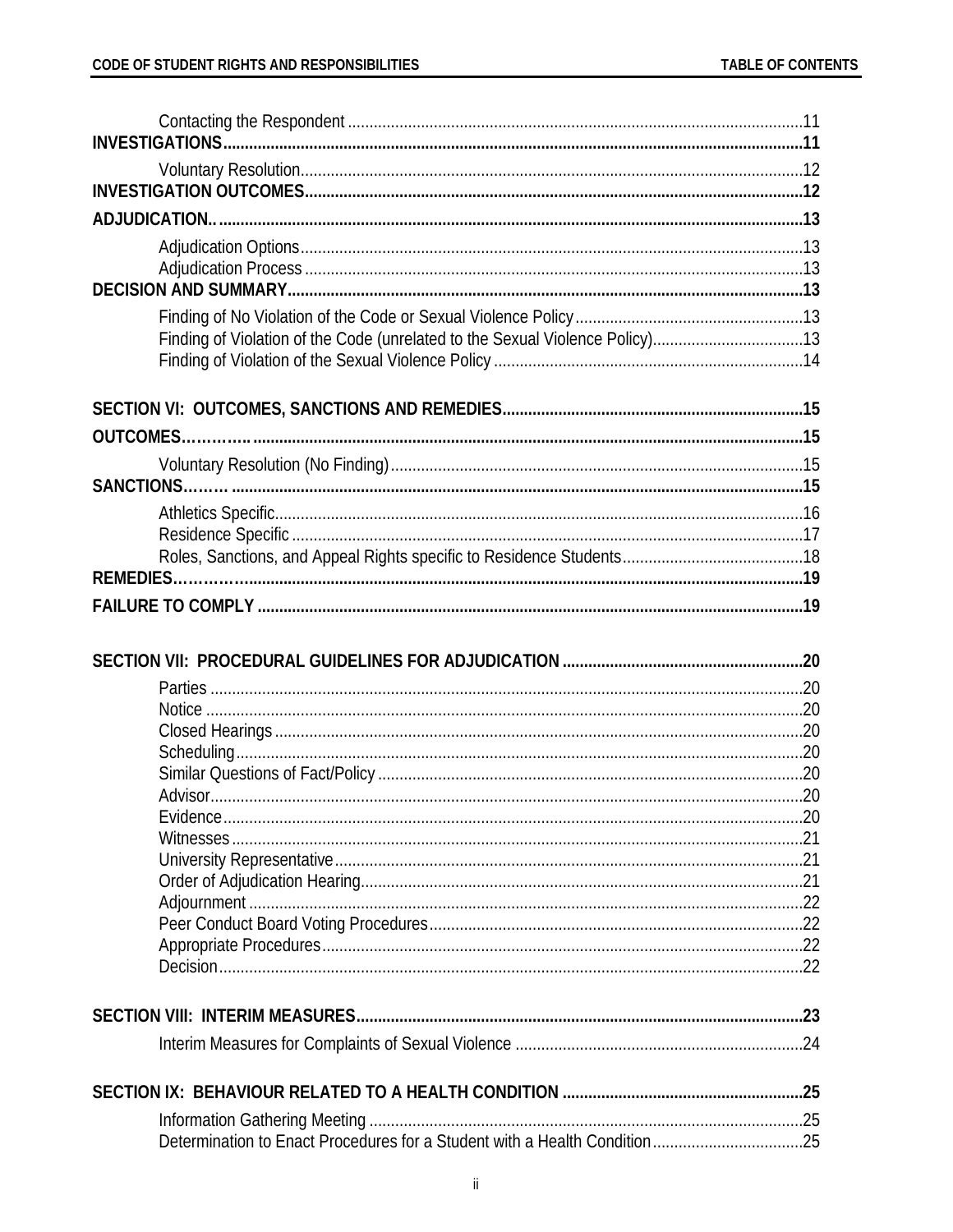| Response to a Student with a Health Condition as it Pertains to the Code26 |  |
|----------------------------------------------------------------------------|--|
|                                                                            |  |
|                                                                            |  |
|                                                                            |  |
|                                                                            |  |
|                                                                            |  |
|                                                                            |  |
|                                                                            |  |
|                                                                            |  |
|                                                                            |  |
| APPENDIX D: RECORDS, TRANSCRIPTS, REGISTRATION, AND NOTATIONS 32           |  |
|                                                                            |  |
|                                                                            |  |
| STUDENT'S STATUS - TRANSCRIPTS, REGISTRATION, AND NOTATIONS 32             |  |
|                                                                            |  |
|                                                                            |  |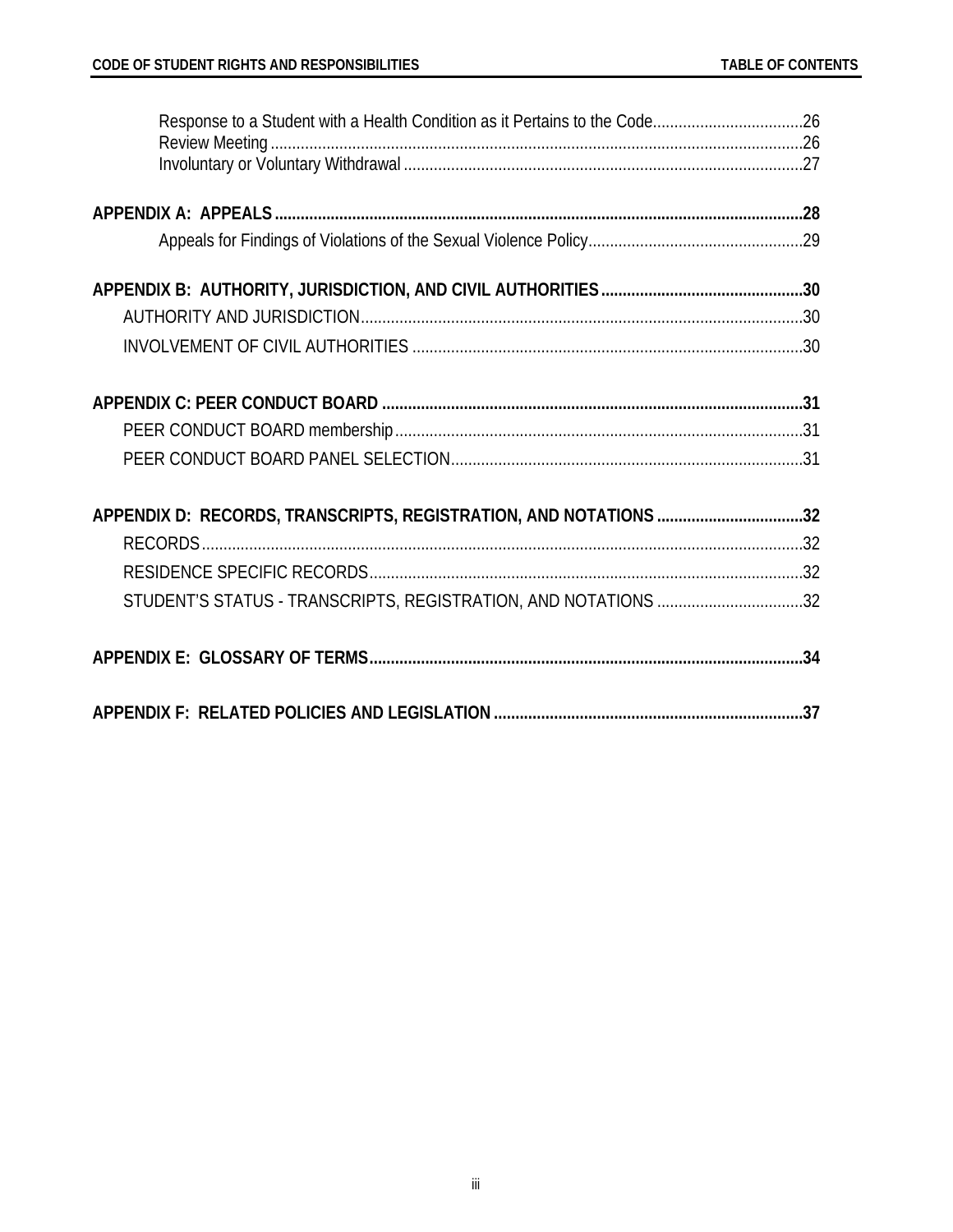# **SECTION I: INTRODUCTION**

### <span id="page-4-1"></span><span id="page-4-0"></span>**PREAMBLE**

- 1. The University values integrity, inclusiveness and teamwork, and strives to support the personal and collective growth of the McMaster student community. The University is committed to providing educational initiatives and learning opportunities to help students conduct themselves in accordance with the Code.
- 2. The University recognizes the complexity of student life at a post-secondary institution and understands that students may have differing levels of experience addressing conflict, however, students will be responsible for their interactions with others. Students are expected conduct themselves responsibly, in accordance with this Code, and to be individually responsible for their actions whether acting on their own or in a group.
- 3. For the purpose of interpreting this document:
	- a) words in the singular may include the plural and words in the plural may include the singular;
	- b) *Athletics and Recreation* means the Department of Athletics and Recreation;
	- c) *Dean of Students* means the Associate Vice-President (Students and Learning) and Dean of Students;
	- d) *Student Groups* means University Recognized Student Groups;
	- e) *Security Services* means Security and Parking Services; and
	- f) *Student Affairs* means the Student Affairs Office.

# <span id="page-4-2"></span>**SCOPE**

- 4. All McMaster students have an obligation to familiarize themselves with this Code as it applies to their particular role as a student, student-athlete, Residence Student, Student Leader and/or student group member, in order to ensure that they are aware of their Rights and Responsibilities to the University community.
- 5. All students are responsible for respecting the rights of others, contributing to an environment that is free of [Sexual Violence,](#page-39-0) and conducting themselves in a manner that contributes positively to the University and the University community.
- 6. By enrolling at the University students agree to abide by the [Rights, Responsibilities, and Expectations in](#page-7-1) this Code.
- 7. Behaviour dealt with under this Code includes any action that violates the Responsibilities of Students or negatively effects any member of the University community, and arises;
	- a) on University premises, or at a University authorized event occurring on or off University premises, or when representing the University;
	- b) at a non-authorized event off University premises and where there is a clear connection to the University community. Incidents without a clear connection (nexus), but where the student(s) in question potentially pose a significant risk to community or workplace safety or where the University has reasonable grounds to be concerned with a risk of future violence, also fall within the scope.
	- c) occurs elsewhere in the course of activities sponsored by the University, or where the conduct is alleged to adversely affect, disrupt or interfere with another person's reasonable participation in University programs or activities;

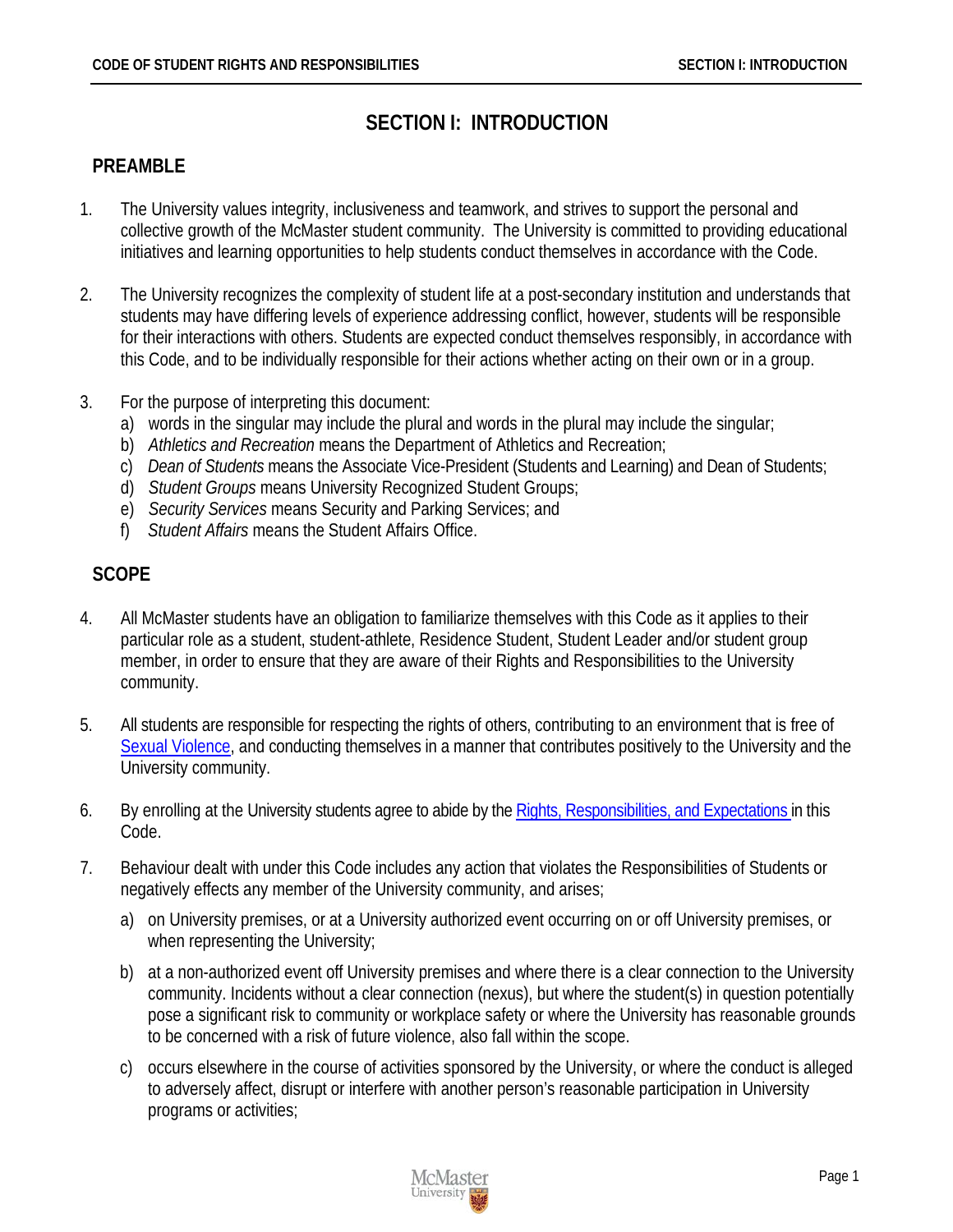- a) through electronic media, where there is a clear connection to the University community; and/or
- b) occurs in the context of a relationship between the student and a third party and involves the student's standing, status or academic record at the University.

### <span id="page-5-0"></span>**Residence Students**

8. Residence Students are also required to abide by the additional expectations outlined i[n clauses 25-27.](#page-8-0)

# <span id="page-5-1"></span>**Student-Athletes**

9. Student-Athletes are also required to abide by the additional expectations outlined in [clauses 28-29.](#page-9-0)

# <span id="page-5-2"></span>**Student Leaders and Student Groups**

10. Student Leaders, all Student Groups (including their executives, and any member operating in their capacity as a Primary Event Organizer) are also required to abide by the expectations outlined in [clauses 30-31.](#page-9-1)

# <span id="page-5-3"></span>**Guests**

11. A student host is responsible for supervising their guests and ensuring their guests actions are not violations of the behaviour standards outlined in this Code.

# <span id="page-5-4"></span>**PRIVACY AND CONFIDENTIALITY**

- 12. The University will protect personal information and handle records in accordance with the *[Freedom of](http://www.e-laws.gov.on.ca/html/statutes/english/elaws_statutes_90f31_e.htm)  [Information and Protection of Privacy Act](http://www.e-laws.gov.on.ca/html/statutes/english/elaws_statutes_90f31_e.htm)* and the *[Personal Health Information Protection Act.](http://www.e-laws.gov.on.ca/html/statutes/english/elaws_statutes_04p03_e.htm)*
- 13. The University will limit the disclosure of personal information to those circumstances where it is absolutely necessary in order to address safety concerns or to satisfy a legal reporting requirement. These circumstances include:
	- a) an individual is at risk of harm to self;
	- b) an individual is at risk of harming others;
	- c) there are reasonable grounds to be concerned with risk to the safety of the University and/or broader community;
	- d) disclosure is required by law; and/or
	- e) evidence of an incident or a disclosed incident of Sexual Violence is available in the public realm (e.g. video shared publicly on social media).
- 14. In such circumstances, the minimum amount of information needed to allow such concerns to be addressed, or meet such requirements, will be disclosed. Such disclosure may include the University contacting a student's parents or other appropriate contacts if there are reasonable grounds to believe that it is necessary to do so.
- 15. In some circumstances information may be shared between the *Director (Student Support and Case Management Office)*, the *Director of Housing and Conference Services*, the *Director of Athletics and Recreation,* and/or other appropriate staff within their offices, for the purpose of supporting the student (e.g. when behaviour that occurred within Residence may affect the student in their role as a Student-Athlete).

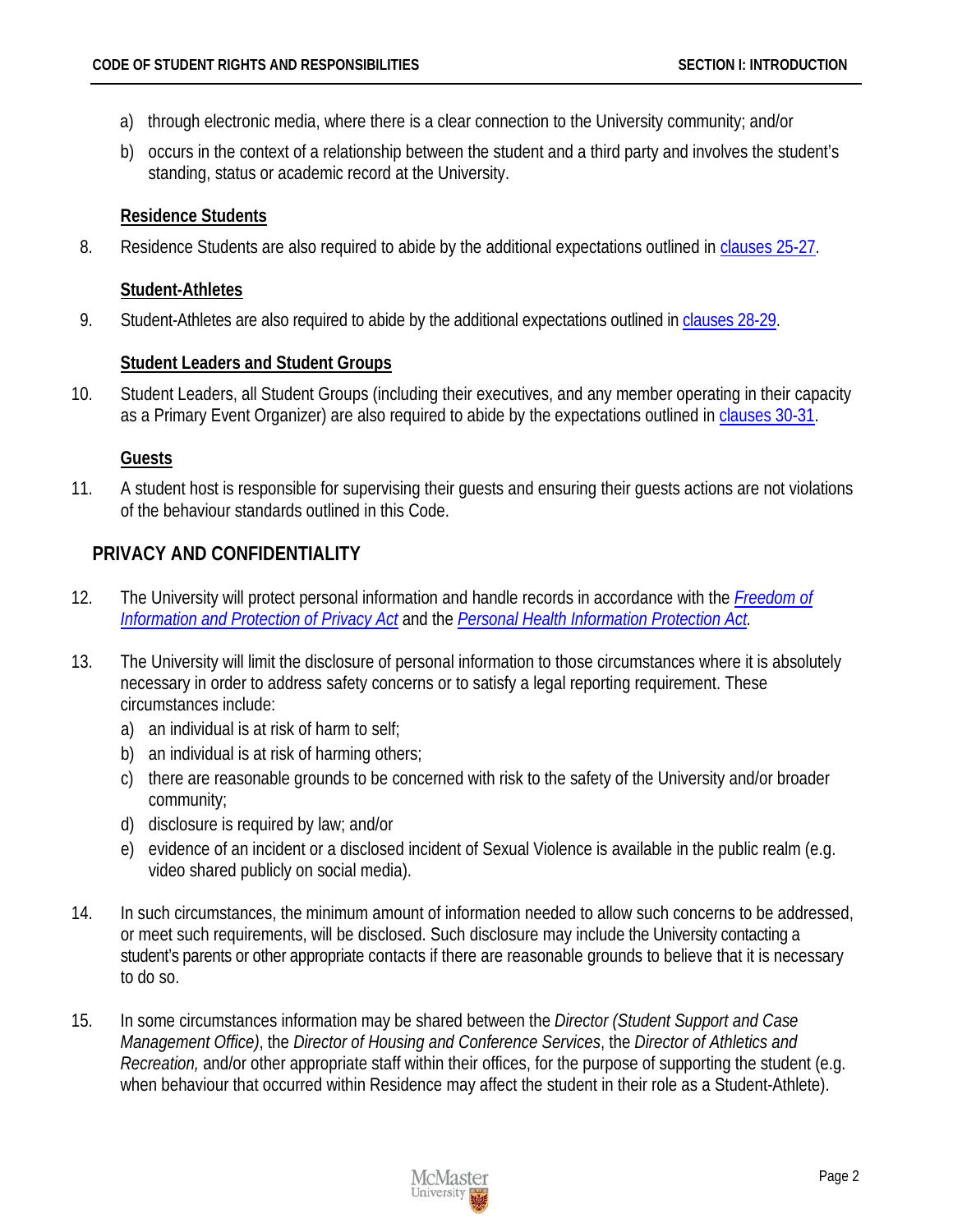#### <span id="page-6-0"></span>**Confidentiality (Limitations)**

- 16. Confidentiality refers to the obligation of an individual or organization to safeguard entrusted information. The practice of confidentiality includes obligations to protect information from unauthorized access, use, disclosure, modification, loss or theft.
- 17. Some offices and [Community Members](#page-37-1) have additional limitations to confidentiality because of their particular reporting requirements or professional obligations. For example, all regulated health professionals are obligated to report suspected sexual abuse of a patient by a regulated health professional to that professional's governing body if this information is acquired during the course of their practice; and police are required to investigate reports of domestic violence and to lay charges in all cases when there are reasonable grounds to believe an offence has been committed.
- 18. Procedural limits to confidentiality may also occur if the University is subject to legal proceedings that, in the opinion of the Provost and Vice-President (Academic) or the Vice-President (Administration), (in consultation with the President), require the disclosure of information.
- 19. The importance of preserving the confidentiality of Complaints and any related proceedings will be explained to all parties as a necessary measure to protect the integrity of the proceedings.

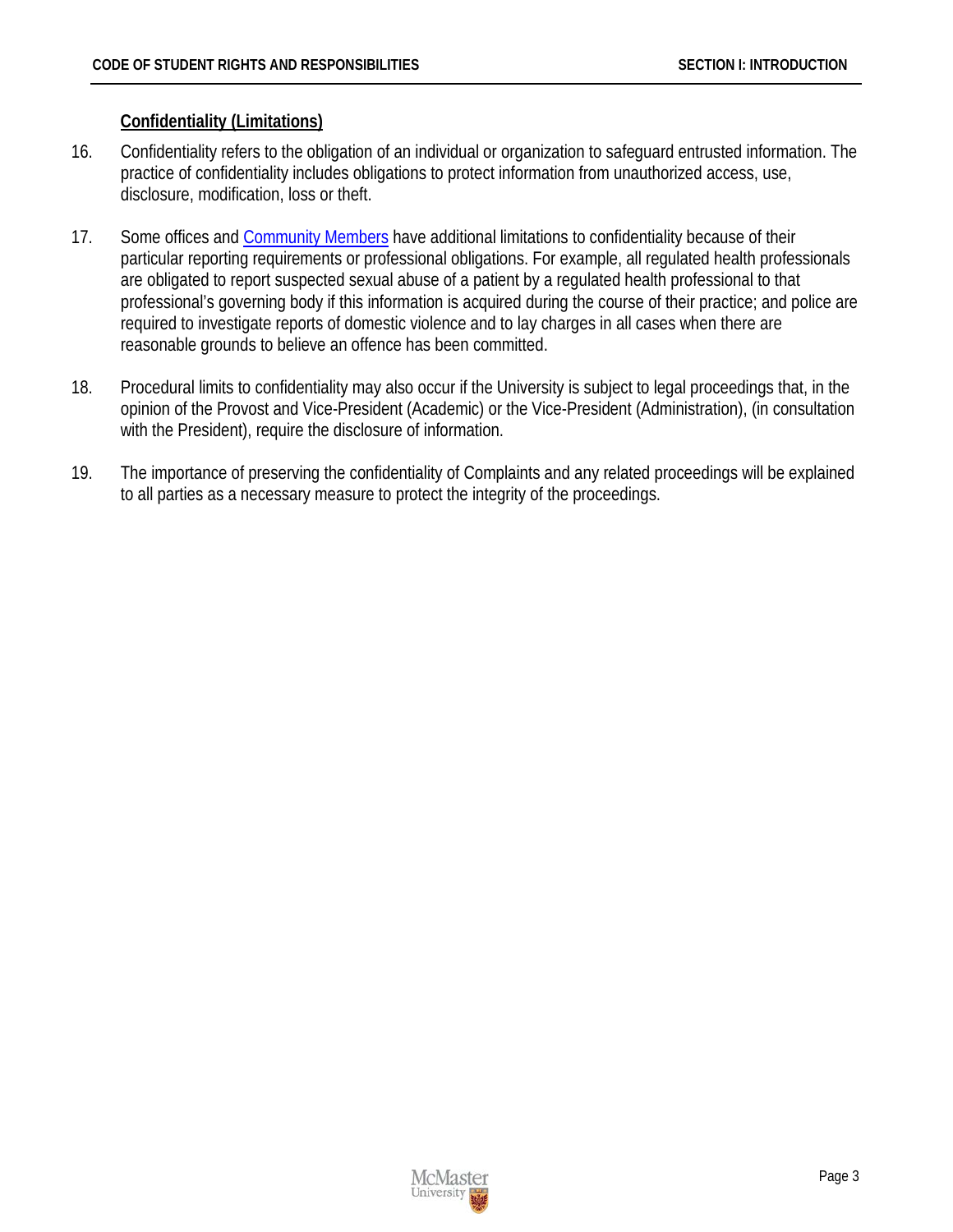# **SECTION II: RIGHTS, RESPONSIBILITIES, AND EXPECTATIONS**

# <span id="page-7-1"></span><span id="page-7-0"></span>**RIGHTS AND RESPONSIBILITIES FOR ALL STUDENTS**

20. McMaster University is a student centered community committed to excellence, integrity, inclusiveness and teamwork. Membership in this community implies acceptance of the principle of mutual respect for the rights, responsibilities, dignity, and well-being of others, and a readiness to support an environment conducive to the intellectual and personal growth of all who study, work and live within it. Student rights, and the responsibilities that accompany them, include, but are not limited to:

# <span id="page-7-2"></span>*RIGHTS*

- 21. All students have the right to:
	- a) protection under the law and this Code;
	- b) fair procedures and process under this Code;
	- c) participate unhindered in their academic pursuits which includes the opportunity to participate in respectful dialogue that examines diverse views and ideas;
	- d) live and work in an environment free from harassment, intimidation, discrimination, assault, and Sexual [Violence;](#page-39-0) and
	- e) have their personal privacy appropriately respected by other students.

### <span id="page-7-3"></span>*RESPONSIBILITIES*

- 22. All students are responsible for:
	- a) acting in accordance with the law and this Code;
	- b) being acquainted with the relevant related policies as they apply to all students as well as to their specific role(s) within the University**;**;
	- c) supporting an environment free from harassment, intimidation, discrimination, assault, and Sexual [Violence;](#page-39-0)
	- d) treating others in a way that does not harm them physically and/or threaten or intimidate them emotionally or mentally;
	- e) appropriately respecting the personal privacy of other students;
	- f) consuming legal substances in a safe and responsible manner; and
	- g) complying with any disciplinary measures assigned under this Code, and respecting the authority of University officials in the course of their duties.
- 23. For a list of behaviours that may be considered a violation of this code, refer to [Section III: Violations.](#page-10-0)
- 24. The University recognizes that unusual situations may arise that are not necessarily covered by the above Rights and Responsibilities, but still raise concern for the safety or well-being of students or the University community. In such cases, the Dean of Students (or delegate) reserves the right to use the procedures outlined in this Code to ensure the safety and security of students and the University community as a whole.

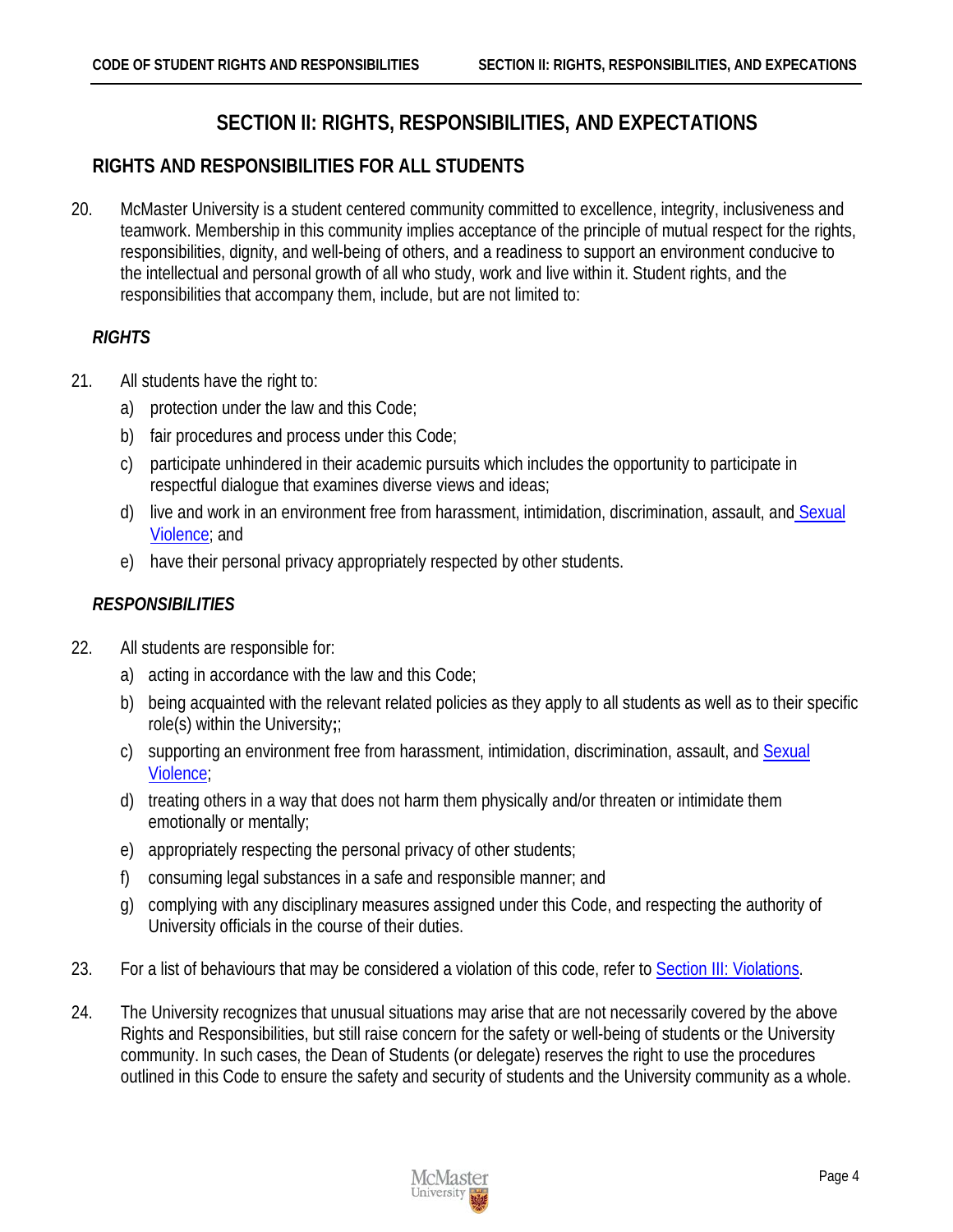#### <span id="page-8-0"></span>*RESIDENCE STUDENTS: ADDITIONAL EXPECTATIONS*

- 25. Students living in Residence are part of a unique and interconnected community on campus. As such, there are additional, contextual expectations for Residence Students, and their guests.
- 26. These expectations are identified and agreed upon by every Residence Student in the [Residence Agreement](http://housing.mcmaster.ca/residence_admissions/Res_Agreement_Contract.html)  [Contract](http://housing.mcmaster.ca/residence_admissions/Res_Agreement_Contract.html) and apply to any behaviour that occurs in Residence and/or at an approved Residence event held either on or off campus and/or which occurs on the internet or through social media.
- 27. By requesting to live in Residence, students agree to:

#### *Community Standards*

- a) avoid creating significant nuisances for, or infringe on, a resident's peaceful use of their room/space (e.g. excessive noise, indoor sporting activity, pranks, etc.);
- b) take reasonable steps to prevent a problem situation from occurring or, if it occurs, to prevent it from escalating to a more serious level;
- c) refrain from possessing prohibited items as defined by Housing and Conference Services in the Residence Agreement Contract Appendix A: Prohibited Items and Alcohol Regulations;

#### *Policy*

d) abide by University policies, procedures, or protocols (e.g. Residence Agreement/Contract, Guest/Escort protocol, Decorating protocol, etc.);

#### *Personal and Community Safety*

- e) refrain from actions that compromise fire safety standards (e.g. propping doors, lighting candles, smoking inside, failing to evacuate, tampering with fire safety equipment, causing a false alarm, etc.);
- f) refrain from actions that compromise the safety of an individual(s) (e.g. tampering with building systems, fabricating or building structures, accessing restricted areas, etc.) or are considered unsafe practices by Housing and Conference Services;
- g) refrain from actions that compromise the safety of the Residence community (e.g. loaning keys, fraudulently gaining entry to a building, misusing identification, etc.);

#### *Substance Use Standards*

- h) abide by Residence Agreement Contract Appendix A: Prohibited Items and Alcohol Regulations and the *Liquor License Act*, including refraining from underage consumption/service, excessive consumption/ public intoxication, open alcohol in a public space, drinking games, or alcohol practises considered unsafe by Housing and Conference Services; and
- i) refrain from the possession, use, sale or being under the influence of illegal drugs (including drug traces, paraphernalia, and smell) and/or use of medication for purposes other than those for which it was prescribed.

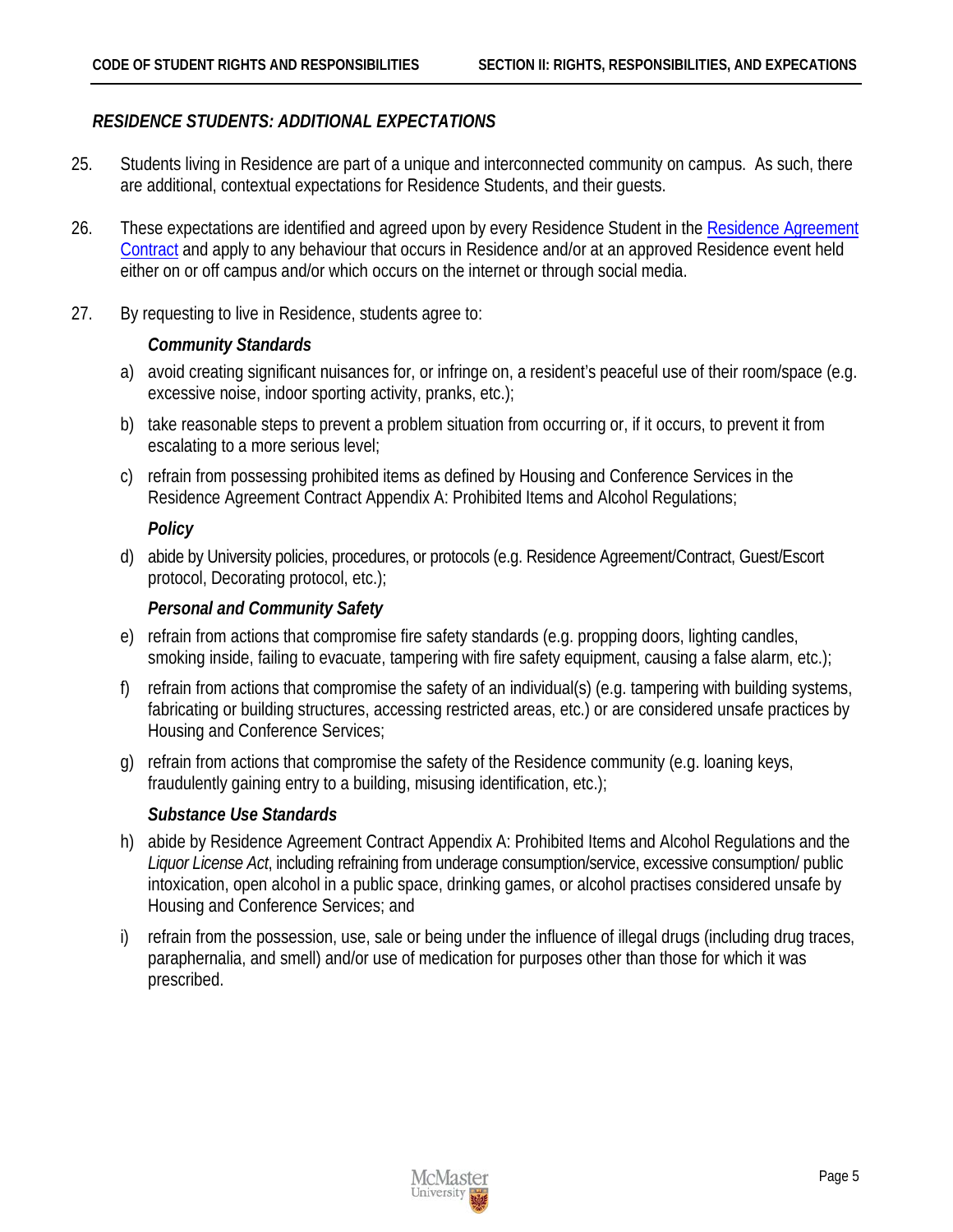#### <span id="page-9-0"></span>*STUDENT ATHLETES: ADDITIONAL EXPECTATIONS*

- 28. The University recognizes that Student-Athletes participate in distinctive settings on and off campus, and are part of a unique community within the University. Playing and competing for the University is a privilege, not a right. Therefore there are additional, contextual expectations for Student-Athletes that are identified and agreed upon during their registration process. These expectations apply to any member of an athletic interuniversity team, and to their behaviour at any Athletics and Recreation sanctioned event, or a team related function held either on or off campus and/or which occurs on the internet or through social media.
- 29. Student-Athletes are expected to:
	- a) represent the University and portray themselves, their team, and the University in a positive manner at all times;
	- b) be an ambassador for the University at all times and avoid engaging in activities likely to cause personal injury, intimidation or harassment;
	- c) treat everyone with courtesy and respect within the context of their sport;
	- d) refrain from any form of hazing, which includes, but is not limited to: any action or activity which does not contribute to the positive development of a person; which inflicts or intends to cause physical or mental harms; and which may demean, degrade or disgrace any person, regardless of location, intent or consent of participants.
	- e) abide by the rules and regulations of their sport, as set out by Ontario University Athletics, the Canadian Interuniversity Sport and the sport governing body;
	- f) refrain from the use of anabolic steroids or other illegal performance enhancing drugs and techniques (e.g. blood doping), as outlined by the Centre for Ethics in Sport;
	- g) avoid any negative interaction or conflict with members of opposing teams and/or officials except as they occur in the actual course of competition and which constitute the legitimate expression of the competitive spirit of their teams or team members;
	- h) refrain from willfully damaging the property of others which includes, but is not limited to, hotel rooms, facilities at other universities, and/or transportation vehicles; and
	- i) refrain from the consumption or transportation of any alcoholic beverages on team vehicles;

#### <span id="page-9-1"></span>*STUDENT LEADERS AND STUDENT GROUPS: ADDITIONAL EXPECTATIONS*

- 30. Student Groups have a responsibility to respect the rights of others and to conduct themselves in a responsible manner that contributes positively to the University community while on University premises and/or at events off-campus organized by the group.
- 31. Student Group executives and/or the primary event organizer may be held responsible for violations of this Code. All Student Leaders and Student Groups are expected to:
	- a) follow risk management procedures as contained in the [Student Event Risk Management Policy;](http://www.mcmaster.ca/policy/Students-AcademicStudies/StudentEventRiskMgmt.pdf)
	- b) follow the expectations outlined in the policy [Recognition of Student Campus Groups;](http://www.mcmaster.ca/policy/Students-AcademicStudies/StudentGroupRecognition.pdf) and
	- c) comply with a directive of the Dean of Students, or their designate.

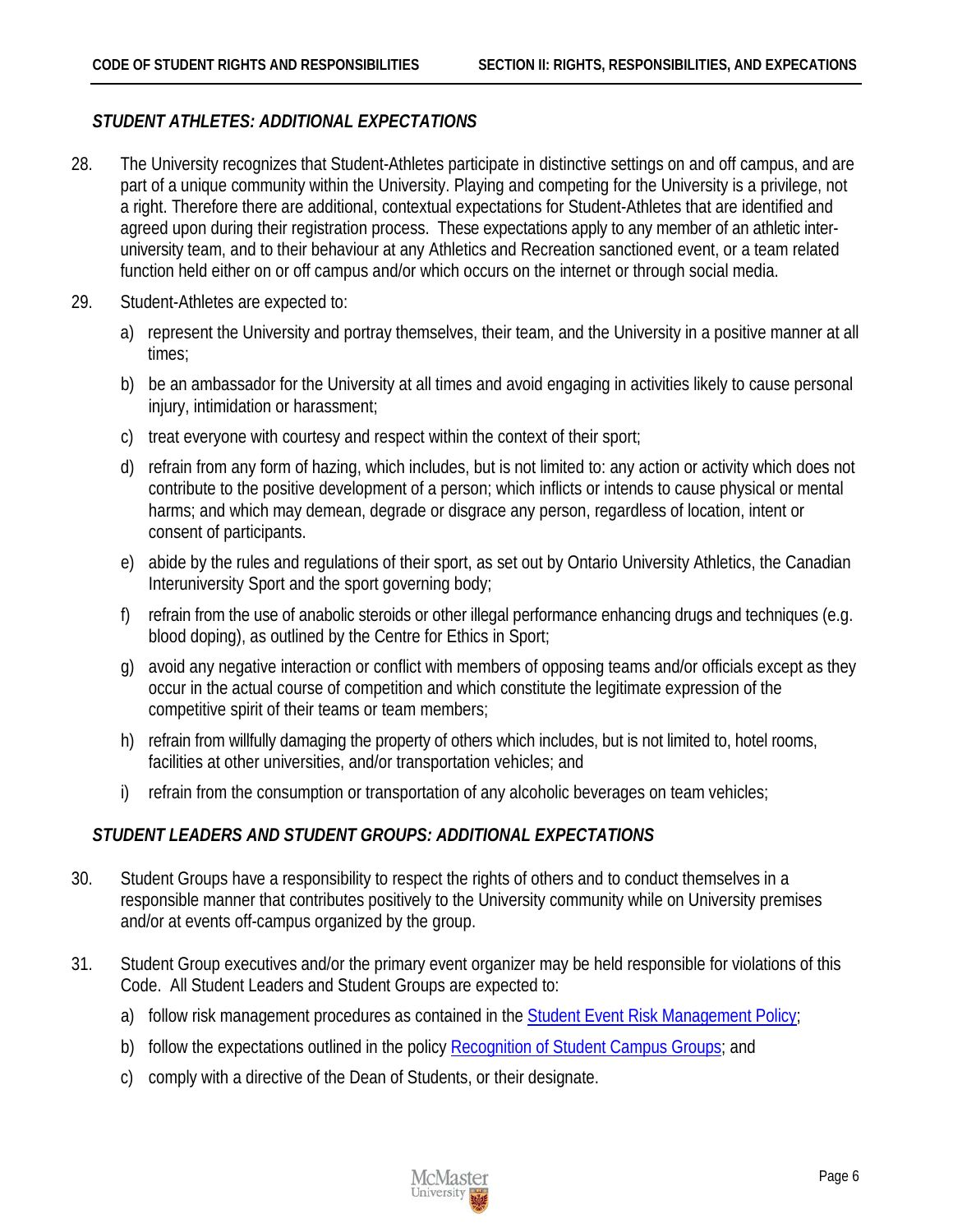# **SECTION III: VIOLATIONS OF THE CODE**

#### <span id="page-10-0"></span>32. Violations of this Code include, but are not limited to:

### *Safety of Oneself and the Community*

- a) Violating the *[Sexual Violence Policy](http://www.mcmaster.ca/policy/General/HR/Sexual_Violence_Policy.pdf)* by engaging in Sexual Violence (any sexual act or act targeting a person's sexuality, gender identity or gender expression whether the act is physical or psychological in nature, that is committed, threatened or attempted against a person without a person's consent, and includes sexual assault, sexual harassment, stalking, indecent exposure, voyeurism and sexual exploitation);
- b) engaging in physical actions which are threatening, physically abusive and/or compromise the safety and security of any individual and/or group;
- c) engaging in verbal or non-verbal behaviour or communication toward any individual or group that may be perceived to be intimidating, degrading, harassing and/or discriminatory, and in a manner that exceeds the bounds of freedom of expression;
- d) failing to comply with fire safety regulations, e.g. setting unauthorized fires, tampering with fire and emergency equipment, failing to exit a building during an alarm, etc.;
- e) possessing, storing, or using a hazardous material, explosive substance or weapon, including any item that can be reasonably perceived to be a weapon by others e.g. replica guns, air soft guns, etc.;

### *Personal or University Property*

f) vandalising, stealing, or being in possession of property that is not one's own e.g. intellectual property, digital files, property of the university and personal property, etc.;

#### *Community Standards*

- g) failing to cooperate with Security Services, or a University official who is performing their duties under this Code, e.g. including furnishing false information, etc.;
- h) assisting with or conspiring in any conduct that violates this Code;
- i) trespassing and/or fraudulently gaining, or attempting to gain entry to University property;
- j) engaging in disruptive behaviour in or out of class e.g. making excessive noise at any time of the day, causing a disturbance in class, or interrupting the daily functions of the University;
- k) sharing the private information of any individual without consent;
- l) fraud of any kind, including misusing University issued keys or identification, passwords, meal cards;
- m) publically displaying and/or making pornography material anywhere on University campus;
- n) smoking in non-designated areas according to the **Smoking in the Workplace/Public Areas Program**;
- o) failing to adhere to their responsibilities and expectations as identified in [Section II: Rights,](#page-7-0)  [Responsibilities, and Expectations;](#page-7-0)
- p) breaching any contract under this Code that outlines specific parameters for a student's behaviour (e.g. behavioural contract, probation) and/or failing to complete an educational outcome or sanction on time;

#### <span id="page-10-1"></span>**Legal and Illegal Substances**

- q) possessing, consuming, trafficking or being under the influence of any illegal substance;
- r) possessing or consuming alcohol when under 19 years of age, or distributing alcohol to those under 19 years of age;
- s) consuming or being intoxicated by any legal controlled substance, in a public space regardless of age.

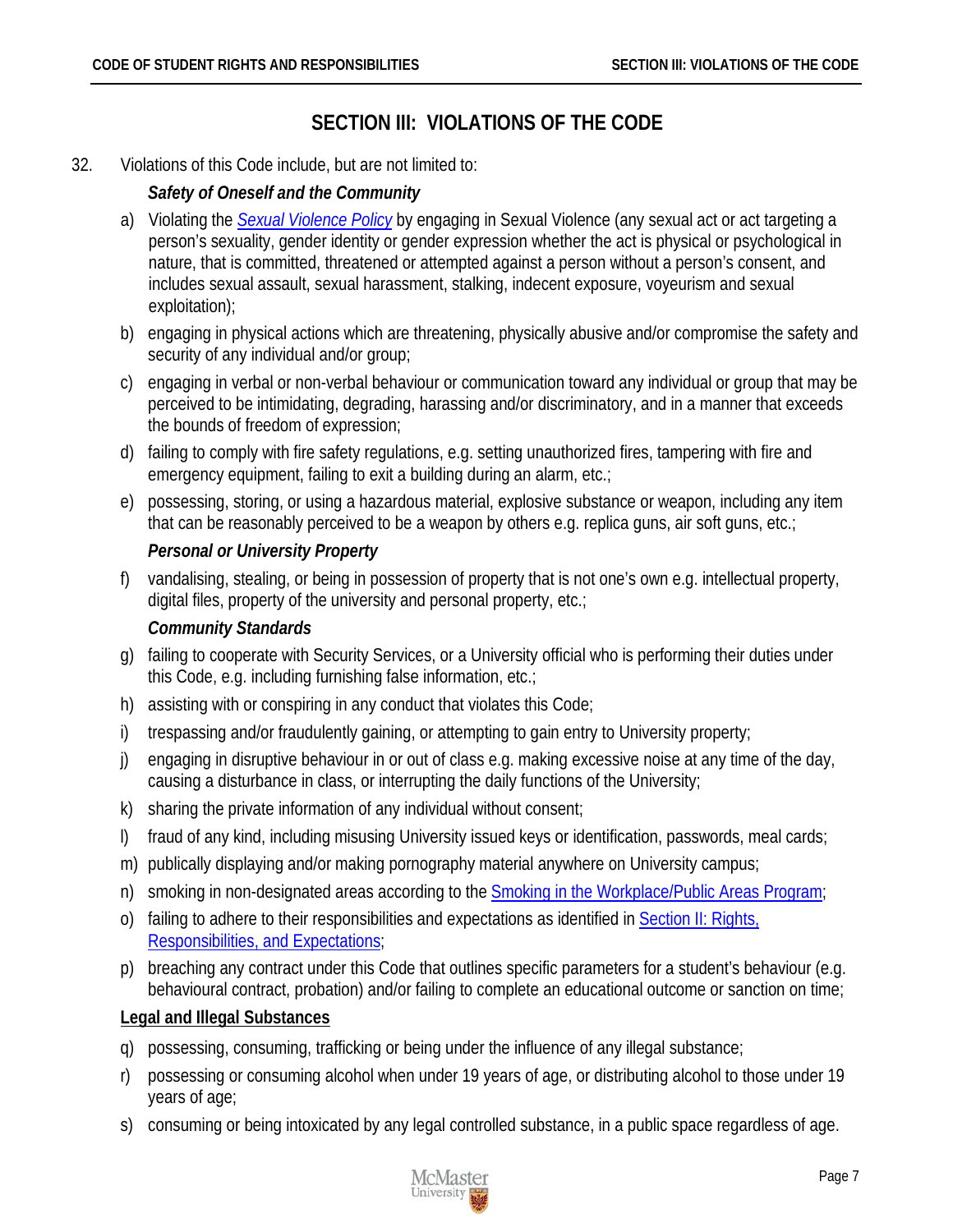# **SECTION IV: ROLES AND PROCEDURAL GUIDELINES**

# <span id="page-11-1"></span><span id="page-11-0"></span>**ROLES**

### <span id="page-11-2"></span>**Student Affairs Administrator**

- 33. Student Affairs Administrators are:
	- a) Student Support and Case Management Coordinator for all students;
	- b) Residence Managers, or delegate, or the Residence Life Coordinator, for Residence Students;
	- c) Associate Director of Athletics and Recreation, or delegate, or the Athletic Services Coordinator for Student-Athletes.
- 34. Student Affairs Administrators are responsible for the:
	- a) intake and preliminary assessment of allegations of Code violations
	- b) investigations and determinations of violation of the Code, when the potential sanctions are within their authority to assign;
	- c) referral of Disclosures to the Sexual Violence Response Coordinator, and notification/referral to the appropriate Intake Office as per the *[Sexual Violence Policy.](http://www.mcmaster.ca/policy/General/HR/Sexual_Violence_Policy.pdf)*

# <span id="page-11-3"></span>**Coordinator**

- 35. The Student Support and Case Management Coordinators ("Coordinators") have additional responsibilities which include:
	- a) conducting investigations of allegations of Code violations; (Investigators for the Code may also include external investigators or an alternate internal investigator as deemed appropriate by the Student Support and Case Management Office).
	- b) making a finding of violation for minor violations (that do not include allegations of Sexual Violence);
	- c) referring cases directly to Adjudication when it is warranted by the severity of the alleged conduct, the potential sanctions, and/or the number of violations in the student's record;
	- d) determine whether a violation of the Code has occurred and, when appropriate or where there are extenuating medical circumstances, determine whether corrective action might be taken without proceeding to Adjudication;
	- e) conducting investigations of complaints of Sexual Violence, when they have been appointed as Investigators under the Sexual Violence Policy.

# <span id="page-11-4"></span>**Intake Coordinators (Sexual Violence Policy)**

- 36. Intake Coordinators (Sexual Violence Policy) are located in the following offices:
	- a) [Equity and Inclusion Office](http://hres.mcmaster.ca/) (available to all Community Members, students, staff and faculty)
	- b) [Student Support & Case Management](http://studentconduct.mcmaster.ca/) Office (available to students)
	- c) [Employee/Labour Relations](http://www.workingatmcmaster.ca/elr/index.php) (available to staff and faculty)
	- d) [Faculty of Health Sciences Professionalism Office](https://fhs.mcmaster.ca/pcbe/) (faculty, staff, and students in the Faculty of Health Sciences)

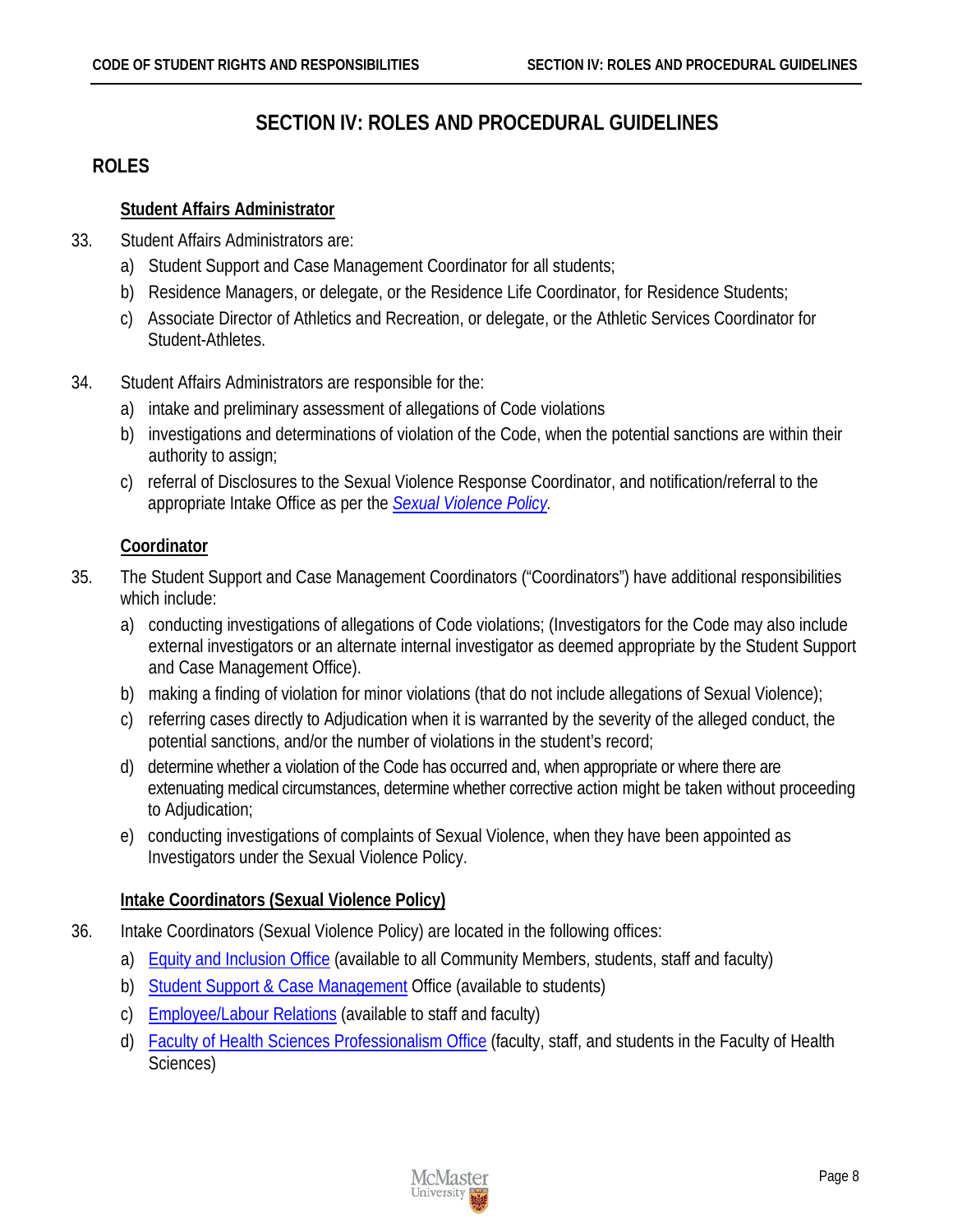#### <span id="page-12-0"></span>**Sexual Violence Assessment Team**

- 37. The Sexual Violence Assessment Team ("Assessment Team") is responsible for assessing every Complaint of Sexual Violence received by the University. The Assessment Team will include: the Intake Coordinator, the [Director, Human Rights & Dispute Resolution,](http://equity.mcmaster.ca/contact-us) and a member of the Violence Risk Assessment Team and, as necessary in the circumstances, may include the [Director, Employee/Labour Relations,](http://www.workingatmcmaster.ca/elr/index.php) th[e Director,](http://studentconduct.mcmaster.ca/)  [Student Support & Case Management,](http://studentconduct.mcmaster.ca/) and/or the Faculty of Health Sciences Professionalism Advisor.
- 38. As necessary, and disclosing identities only on a need-to-know basis in order to appropriately respond to the matter, the [Assessment Team](#page-12-0) may draw upon representatives of key services and/or departments (e.g. Director of Housing and Conference Services, or Director of the Student Wellness Centre).

#### <span id="page-12-1"></span>**Investigator**

39. Investigators appointed under the *[Sexual Violence Policy](http://www.mcmaster.ca/policy/General/HR/Sexual_Violence_Policy.pdf)* may be internal or external to the University, and are responsible for conducting investigations of complaints of Sexual Violence in compliance with the *Sexual Violence Policy* and this Code. Investigators conducting such investigations will have experience and expertise in the area of Sexual Violence and a trauma-informed, anti-oppressive approach to investigation processes.

### <span id="page-12-2"></span>**PROCEDURAL GUIDELINES**

#### <span id="page-12-3"></span>**Accompaniment/Representation**

40. Complainants, and Respondents may be accompanied by a [Support Person](#page-39-1) or an [Advisor](#page-37-2) at any stage of any of the procedures outlined in this Policy. Any costs of accompaniment or representation are to be borne by the individual.

#### <span id="page-12-4"></span>**Protection from Reprisal**

41. The University prohibits reprisal or threats of reprisal against any [Community Member](#page-37-1) who, sincerely and in good faith, makes use of this Code or participates in any process held under its jurisdiction. Any individual or body found to be making such reprisals or threats will be subject to sanctions under the appropriate policy as circumstances dictate.

#### <span id="page-12-5"></span>**Cooperation and Self-Incrimination**

42. It is possible that individuals questioned as witnesses, informants or bystanders about an alleged incident, by cooperating responsibly with the University's processes, reveal their own infraction of a University regulation or code (e.g. alcohol use, unsanctioned use of University facilities). In such instances, every effort will be made to support individuals coming forward and, if appropriate and possible, take their cooperation into account if any sanction applies to their conduct.

#### <span id="page-12-6"></span>**Burden and Standard of Proof**

43. At each stage of decision-making the onus of establishing that there has been a violation of the Code shall be on the University authority. Decisions are made on the balance of probabilities (the evidence shows it is more likely than not the violation of the Code occurred).

#### <span id="page-12-7"></span>**Notice**

44. Notices and other written communications under this Code may be delivered in-person, by phone, McMaster email (which may include a download link to the correspondence), or mail (campus, regular, priority, courier,

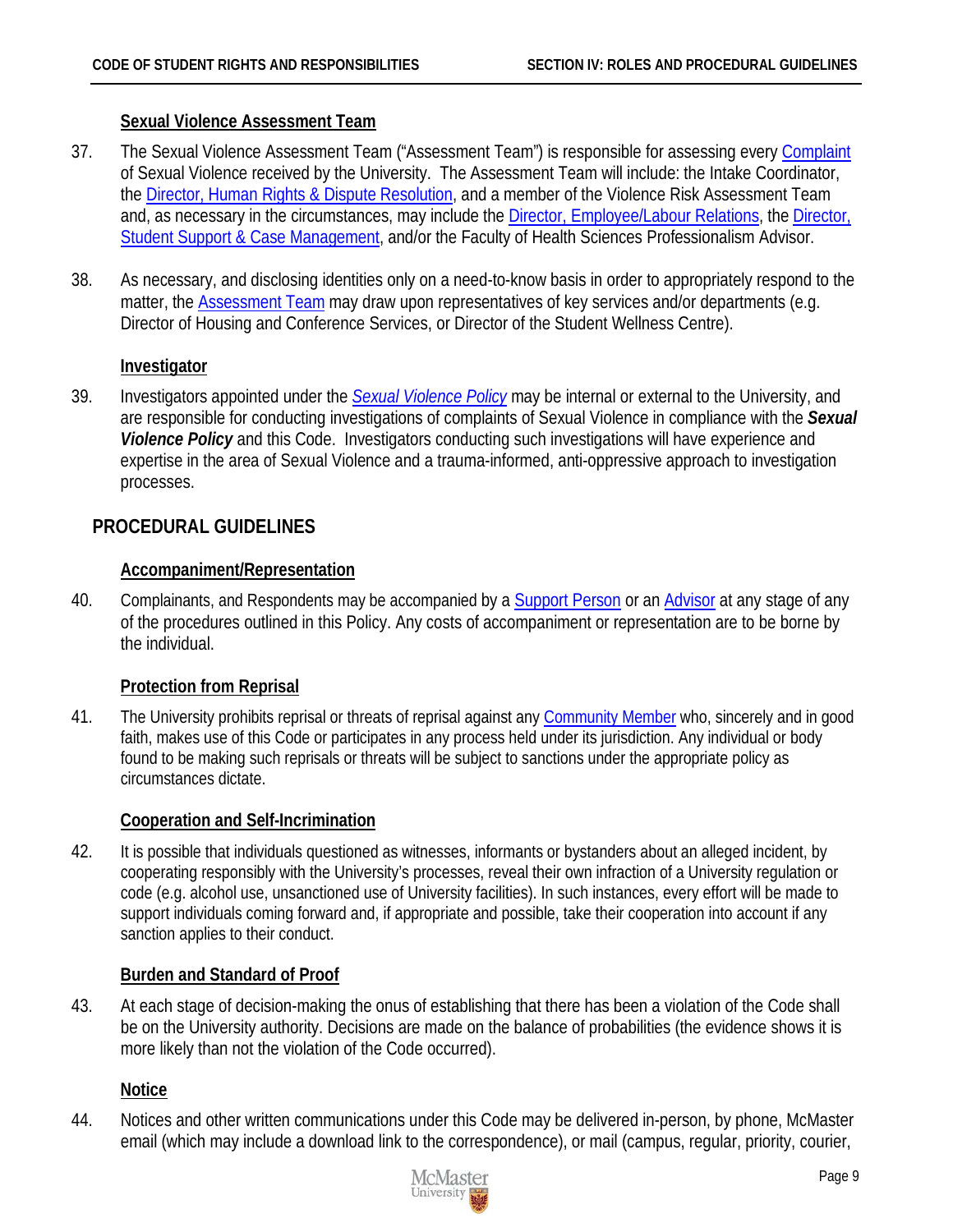or registered), and for Residence Students via a letter under the appropriate Residence door. Mail service will be deemed effective on the fifth day after mailing for regular mail, and on the fourth day for campus mail. Documents may be sent to a student's address as recorded in the Registrar's Office, unless the student requests in writing that they be sent to another address.

#### <span id="page-13-0"></span>**Behaviour Related to a Health Condition**

45. If at any stage of a process under this Code it is determined that the behaviour is related to a health condition, it may be referred to [Section IX: Behaviour Related to a Health Condition](#page-28-0) for alternate procedures, when appropriate in the circumstances.

#### <span id="page-13-1"></span>**Reporting**

46. Allegations from members of the University community that a student's behaviour may be a violation of this Code should be reported to the appropriate [Student Affairs Administrator \(see clause 33\)](#page-11-2) who shall determine whether the alleged behaviour is within the scope of the Code. If the matter is determined to not be within the scope of the Code, the matter may be dismissed and/or referred to another applicable University policy, or appropriate authorities.

#### <span id="page-13-2"></span>**Options For Disclosing and/or Reporting Allegations of Sexual Violence**

- 47. Community Members who believe there has been a violation of the *[Sexual Violence Policy](http://www.mcmaster.ca/policy/General/HR/Sexual_Violence_Policy.pdf)* have a number of options available to them. The services of the [Sexual Violence Response Coordinator](http://svrp.mcmaster.ca/mcmaster-university) as well as other supports and accommodations, are available to them, at any point in time, regardless of how they decide to proceed. Individuals may pursue one or more of these options, which are not mutually exclusive. These options are:
	- a) a **Disclosure** is made when an individual informs someone in the University community about an experience of Sexual Violence because they wish to access support, accommodations and/ or information about their options;
	- b) a **Complaint** is made when an individual notifies an Intake Coordinator within the University and seeks the University's response;
	- c) a **Criminal Report** is made when an individual files a report of Sexual Violence with a police service or with McMaster [Security Services.](http://security.mcmaster.ca/) Filing a report with McMaster Security Services will result in a report to the [Hamilton Police Service;](https://hamiltonpolice.on.ca/) and/or
	- d) **Other Options** external to the University (e.g. through civil litigation or Ontario Human Rights Code provisions).
- 48. Individuals who file a Complaint, a Criminal Report, or pursue other options as outlined above, may be required to attend/participate in a hearing, either internal to the University, or external through arbitration, or criminal court, etc.

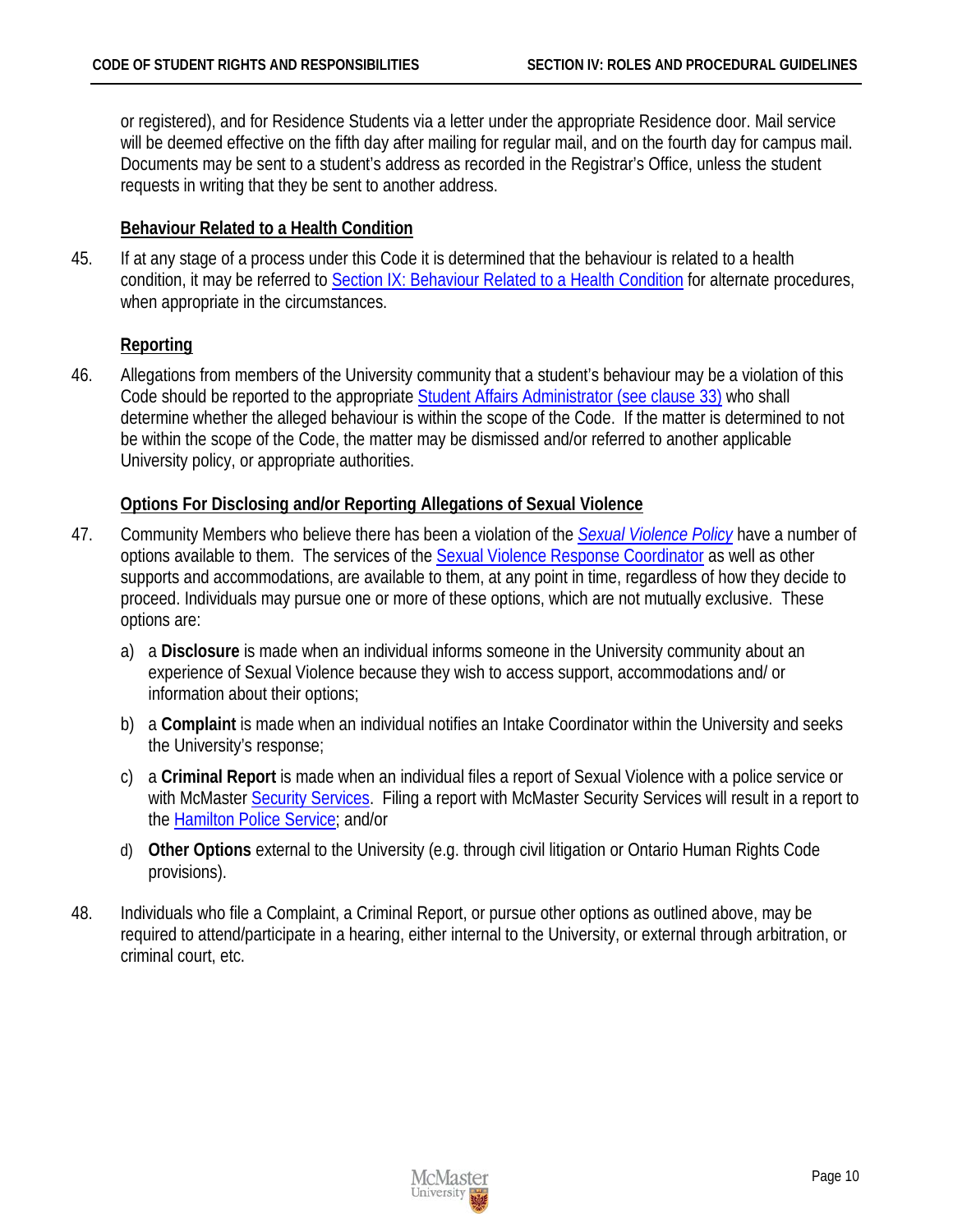# **SECTION V: INVESTIGATIONS AND ADJUDICATION**

### <span id="page-14-1"></span><span id="page-14-0"></span>**PRELIMINARY ASSESSMENT**

- 49. Student Affairs Administrators shall conduct a preliminary assessment to determine whether:
	- a) the potential sanctions for the alleged violation are within their authority to assign, and if so, if it is also within their authority to investigate the allegation;
	- b) the number of violations in the student's record warrants referral directly to Adjudication; or
	- c) the matter involves serious allegations of violations of the Code, that require referral to a Coordinator.

### <span id="page-14-2"></span>**Complaints of Sexual Violence**

- 50. All complaints of Sexual Violence will be referred to the appropriate Intake Coordinator [\(see clause 36](#page-11-4)  [above\)](#page-11-4), who will activate the Sexual Violence Assessment Team as per the *Sexual Violence Policy.*
- 51. Sexual Violence Complaints will be investigated as per **Section VI: Investigations** of the *[Sexual Violence](http://www.mcmaster.ca/policy/General/HR/Sexual_Violence_Policy.pdf)*  **[Policy](http://www.mcmaster.ca/policy/General/HR/Sexual_Violence_Policy.pdf).** The Adjudication of these Complaints will processed under this Code when the Respondent is a Student. In some circumstances a decision may be made not to investigate. The decision will be communicated in writing, with reasons, to the parties by the Dean of Students. The Complainant will be informed of their right to make a written appeal of the decision to the Provost and Vice-President (Academic).

### <span id="page-14-3"></span>**Contacting the Respondent**

- 52. The Student Affairs Administrator shall contact the Respondent by phone and/or McMaster email to schedule a meeting. The Respondent will be informed of the following:
	- a) that an investigation has been initiated, the nature of the allegation, the evidence against them, and the procedures to be followed;
	- b) the time and location of the meeting;
	- a) the parties attending the meeting (when possible);
	- c) that should they fail to attend without contacting the Student Affairs Administrator, the Administrator will proceed to gather information in their absence; and
	- d) if contacted via email, that they must reply **within three (3) business days**.
- 53. If there is no response from the Respondent **within three (3) business days** of the initial contact then, a meeting will be assigned, and scheduled **at least three (3) business days** after delivery of the notification. The Respondent will be notified by phone, via McMaster email and/or by letter (e.g. delivered under their Residence door; registered mail). These timelines may be expedited, in some cases, when the situation is deemed significant and/or when the Respondent agrees to an expedited timeline.

# <span id="page-14-4"></span>**INVESTIGATIONS**

- 54. Investigations conducted under this Code will follow the principles of procedural fairness. Respondents have the right to know the case against them, and to produce evidence and witnesses in response to any allegations.
- 55. The Student Affairs Administrator, Coordinator, and/or Investigator, will impartially collect evidence and interview witnesses in relation to the allegation. In consultation with the appropriate Director (or delegate),

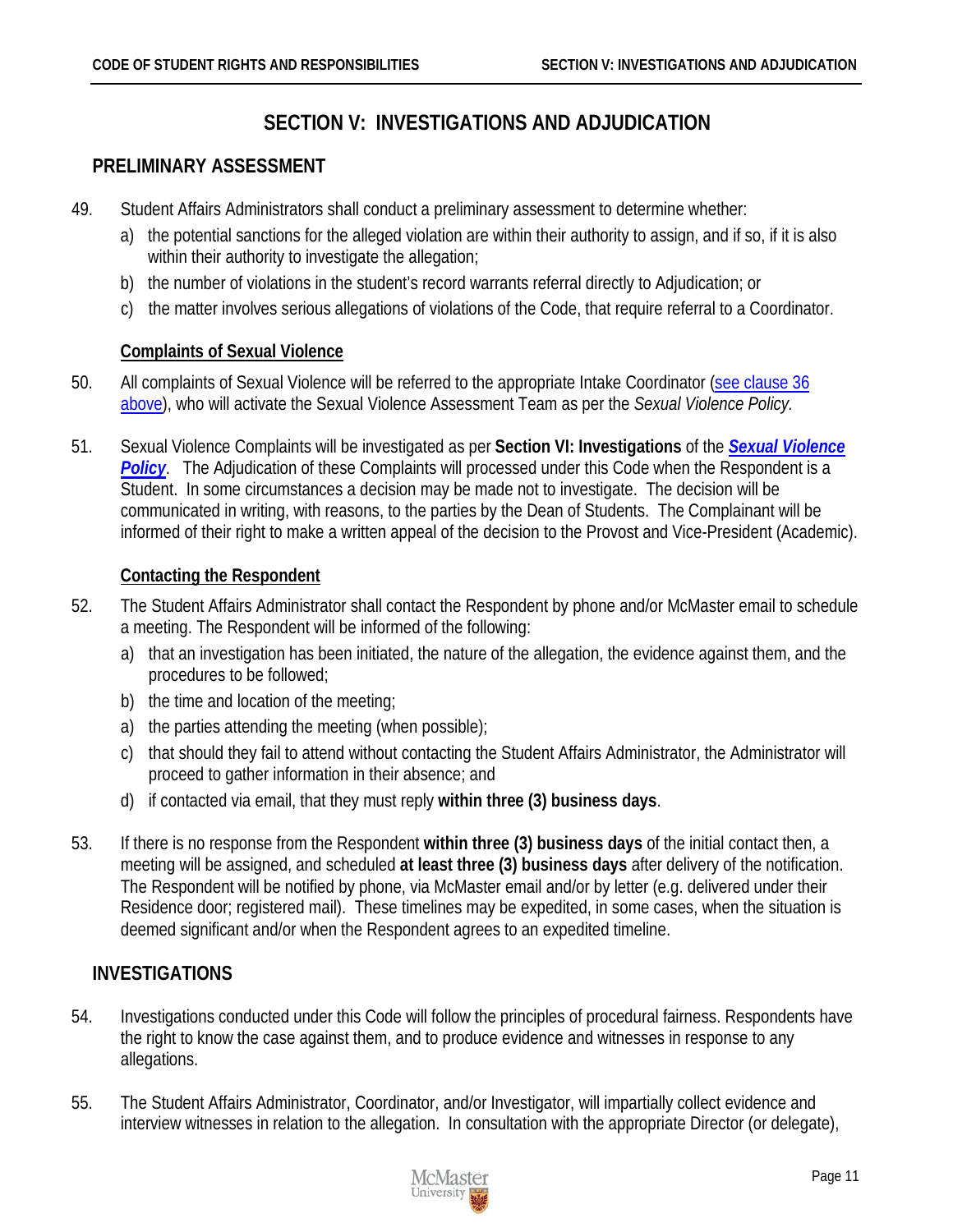they may adjust the scope and the manner in which the investigation will be conducted in compliance with this Code and the principles of procedural fairness.

- 56. All [Community Members](#page-37-1) are expected to meet with the Student Affairs Administrator, Coordinator, and/or Investigator if requested to do so. All those who attend such a meeting are expected to keep confidential the meeting and any information shared to ensure the integrity of the proceedings.
- 57. A student who was not previously identified as a Respondent but who, during the course of an investigation, is identified as a potential Respondent must be notified and given an opportunity for a meeting to respond to any allegations.
- 58. During the meeting, the allegation shall be reviewed with the Respondent. The Respondent will be made aware of all relevant information pertaining to the matter that is available at the time of the meeting and will be given the chance to respond to the information presented, provide evidence, and identify any relevant witnesses.
- 59. Should new information be received from other parties and/or witnesses, the Respondent will be provided another opportunity to meet and respond to the new information.
- 60. The Student Affairs Administrator may seek to resolve the matter through one-on-one meetings or through a facilitated group dialogue which may include but is not limited to: mediation, restorative processes, and/or intervention on behalf of another.
- 61. The Student Affairs Administrator may discuss possible sanctions with the Respondent to determine whether the Respondent is interested in accepting the possible sanctions. This may include specific educational sanctions that will help the Respondent, while protecting the safety and integrity of the University community (e.g. behavioural contract, loss of privileges etc.).

#### <span id="page-15-0"></span>**Voluntary Resolution**

62. In certain circumstances, a Complainant and Respondent may be willing to attempt a resolution of a Complaint at any time before the completion of an Investigation. Voluntary Resolution is not mandatory and may not be appropriate in all Code related matters. See clause 84-87 Voluntary Resolution.

# <span id="page-15-1"></span>**INVESTIGATION OUTCOMES**

- 63. Following the investigation, the Student Affairs Administrator shall determine whether there is sufficient evidence to support a finding that the student has been found in violation of the Code, and if so, will determine which option will be most appropriate in the circumstances:
	- a) **Decision by the Student Affairs Administrator**: The Student Affairs Administrator makes a finding and imposes sanctions, in accordance with clause 49 (see [Section VI: Outcomes and Sanctions\)](#page-18-0). The student shall be provided with written notice of the finding and sanctions, and any appeal options they may have [\(Appendix A: Appeals\);](#page-31-0) or
	- b) **Referral to Adjudication**.
- 64. If the Student Affairs Administrator concludes that there is insufficient evidence to proceed, or that there is no violation of the Code, the matter shall be closed. The student will be informed in writing.

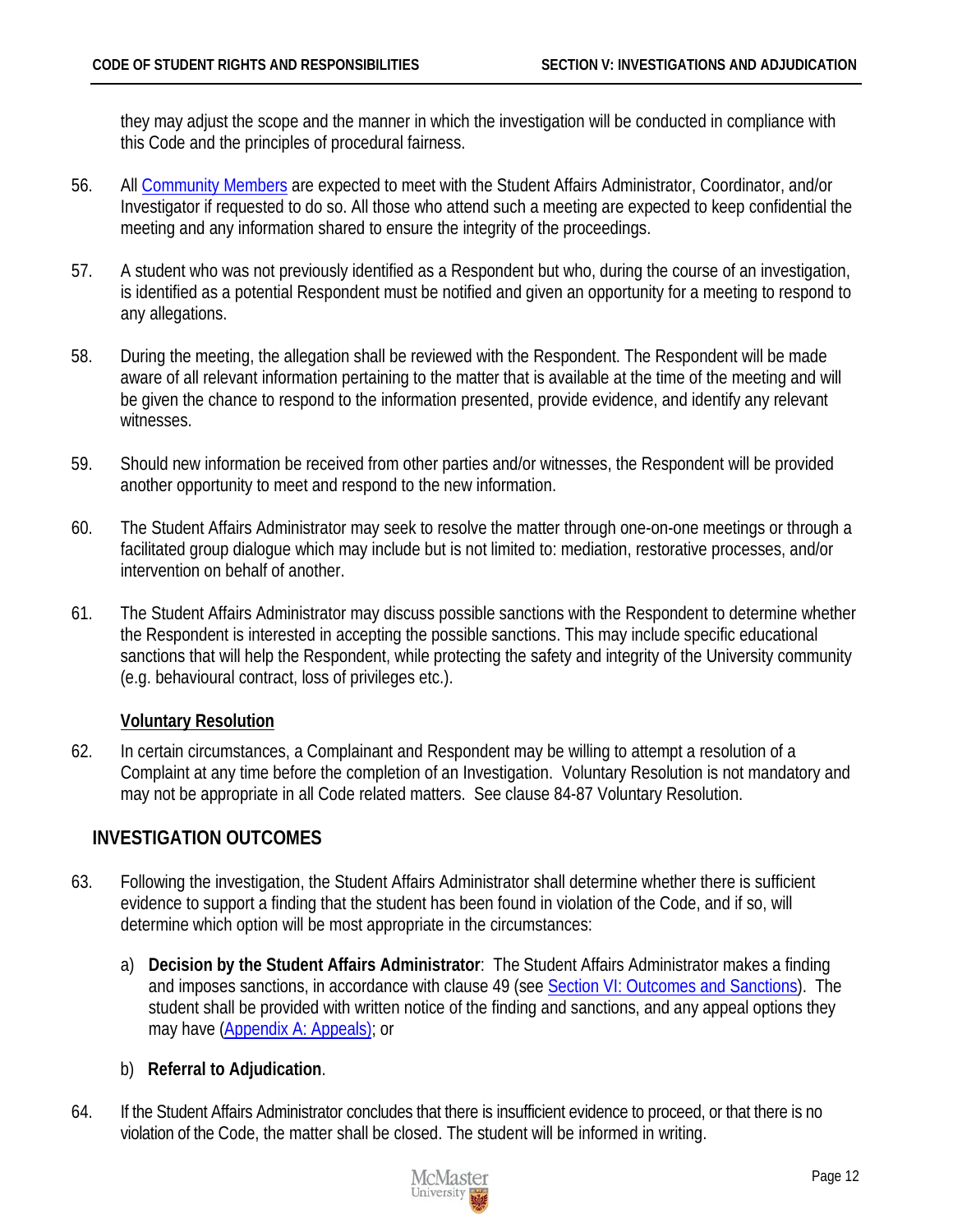# <span id="page-16-0"></span>**ADJUDICATION**

65. If the Student Affairs Administrator refers the matter to Adjudication, the student will be so informed in writing.

#### <span id="page-16-1"></span>**Adjudication Options**

- 66. In some circumstances, for Residence Students or Student-Athletes, the matter may be referred for adjudication before the Director of Athletics and Recreation, or the Director of Housing and Conference Services, when the potential sanctions are within their authority to assign.
- 67. Adjudication is normally before the Director (Student Support and Case Management Office), or the Dean of Students, as appropriate in the circumstances.
- 68. Students may request Peer Conduct Board Adjudication. The [Peer Conduct Board](#page-34-0) will not be used in cases of Sexual Violence, or where it is determined that the behaviour in question has resulted in significant harms to an individual and it would be inappropriate or unfair to those affected by the behaviour for information to be shared beyond the normal participants of an Adjudication Process.

### <span id="page-16-2"></span>**Adjudication Process**

- 69. Every reasonable effort will be made to arrange an Adjudication date **within seven (7) business days** of the decision being made to proceed to Adjudication.
- 70. Prior to the adjudication, either verbally or in writing, the Student Affairs Administrator will inform the Respondent that should they be absent from a scheduled Adjudication without first contacting the Student Affairs Administrator to reschedule, and demonstrating reasonable grounds, the matter may proceed in their absence.
- 71. In the event that the respondent fails to attend an Inquiry Meeting as directed, an Adjudication date will be scheduled **at least three (3) business days** after delivery of the notification of Adjudication. The notification will include the date, the time and location, as well as specifics of the alleged violation.
- 72. The Respondent shall have the opportunity to bring a support person, and bring witnesses. Respondents shall provide, as soon as possible, the names of any relevant witnesses that have agreed to testify. If new information arises the Respondent will have a chance to speak to it prior to the Adjudication.

# <span id="page-16-3"></span>**DECISION AND SUMMARY**

# <span id="page-16-4"></span>**Finding of No Violation of the Code or Sexual Violence Policy**

- 73. The Complainant and Respondent will receive a written decision from the relevant decision-maker, that will include:
	- a) the decision that there is No Finding of Violation of the Code or *[Sexual Violence Policy](http://www.mcmaster.ca/policy/General/HR/Sexual_Violence_Policy.pdf)*;
	- b) reasons for the decision; and
	- c) a summary outlining the findings.

#### <span id="page-16-5"></span>**Finding of Violation of the Code (unrelated to the Sexual Violence Policy)**

- 74. The decision-maker shall consider any mitigating and/or contextual factors in determining/implementing appropriate sanctions and remedies. The Respondent, and any Complainant, will receive a written decision from the relevant decision-maker, that will include:
	- a) the decision that there is a Finding of Violation of the Code;

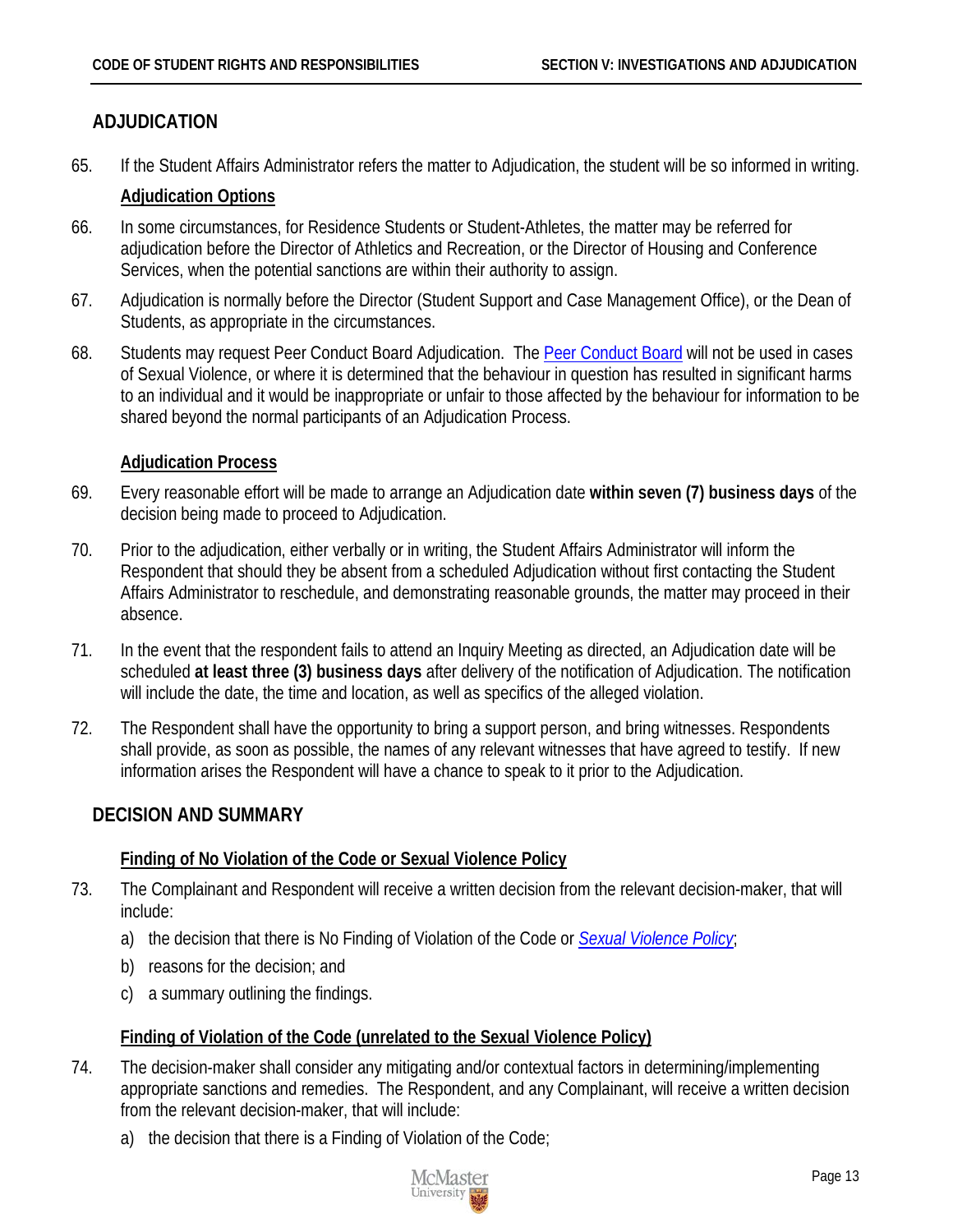- b) reasons for the decision;
- c) a summary outlining the findings;
- d) the **Respondent** will be informed of all sanctions imposed;
- e) a **Complainant** will receive information about any sanctions/remedies taken by the University, within the constraints of relevant legislation. In all cases, information about any sanctions/remedies that have a direct impact on the Complainant will be provided to them.

#### <span id="page-17-0"></span>**Finding of Violation of the Sexual Violence Policy**

- 75. The Complainant and Respondent will receive a written decision from the relevant decision-maker, that will include:
	- a) the decision that there is a Finding of Violation of the *[Sexual Violence Policy](http://www.mcmaster.ca/policy/General/HR/Sexual_Violence_Policy.pdf)*;
	- b) reasons for the decision;
	- c) a summary outlining the findings;
	- d) the **Respondent** will receive confirmation of any Interim Measures that will remain in place until sanctions are imposed;
	- e) the **Complainant** will receive information about any Interim Measures that have a direct impact on the Complainant, such as a no-contact order, that will remain in place until sanctions are imposed.

#### *Impact Statement*

- f) the Complainant will be provided the opportunity to submit a written **impact statement** to the decision maker, **within five business days of receipt of the written decision**, to be considered in determining the appropriate sanction(s).
- 76. The decision-maker shall consider the Complainant's impact statement, and any mitigating and/or contextual factors in determining/implementing appropriate sanctions and remedies, and the reasons shall be clearly articulated in writing to the Respondent and the Complainant as follows:
	- a) the **Respondent** will be informed of all sanctions imposed;
	- b) the **Complainant** will receive information about any sanctions/remedies taken by the University, within the constraints of relevant legislation. In all cases, information about any sanctions/remedies that have a direct impact on the Complainant will be provided to them.
- 77. Where required by a professional licensing body, the results of the investigation may also be communicated to that professional licensing body.

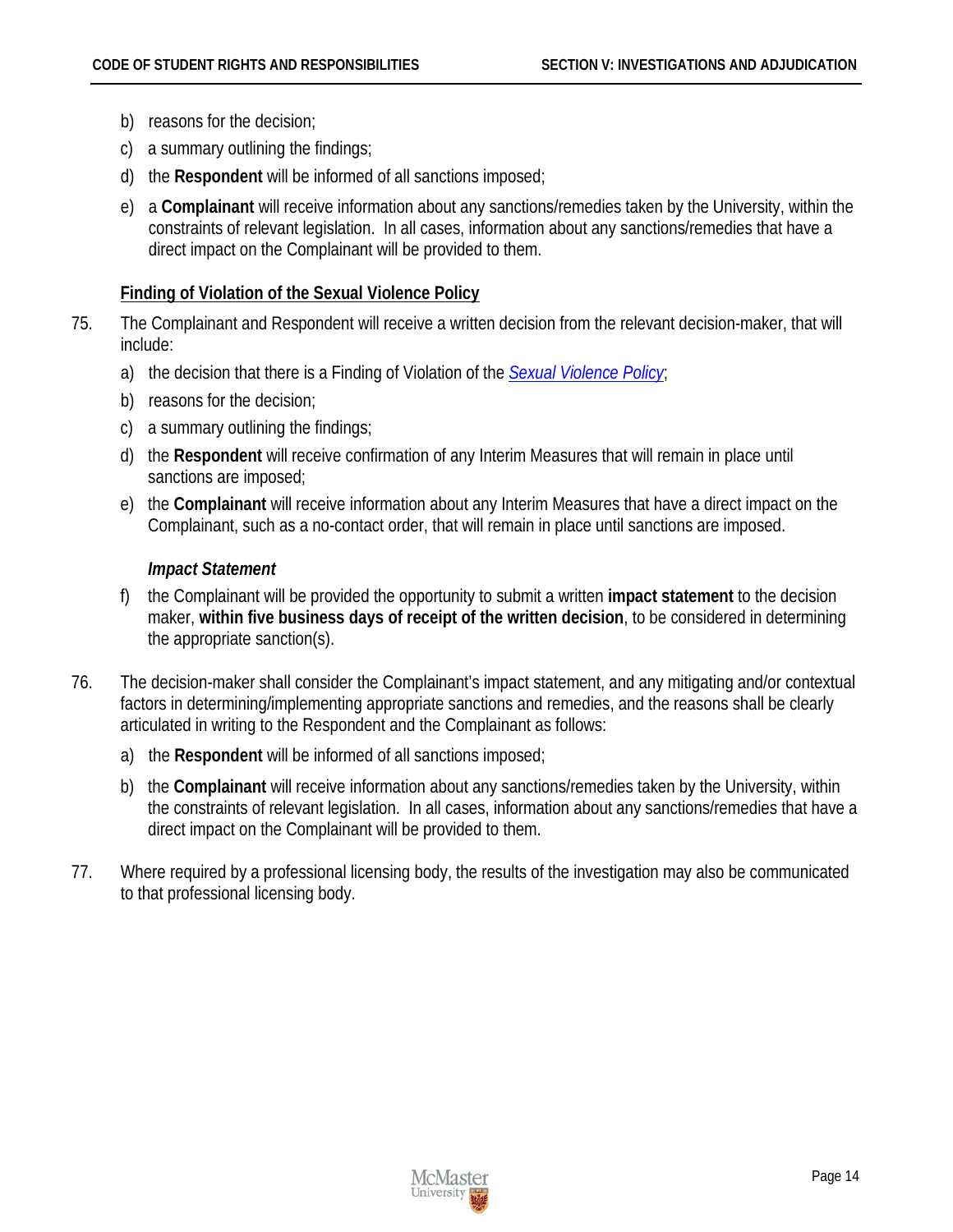# **SECTION VI: OUTCOMES, SANCTIONS AND REMEDIES**

# <span id="page-18-1"></span><span id="page-18-0"></span>**OUTCOMES**

#### <span id="page-18-2"></span>**Voluntary Resolution (No Finding)**

- 78. In certain circumstances, a Complainant and Respondent may be willing to attempt a resolution of a Complaint at any time before the completion of an Investigation. Voluntary Resolution is not mandatory and may not be appropriate in all Code related matters. The following conditions will apply when considering Voluntary Resolution as a viable option:
	- a) there has been **no admission of guilt and no findings have been made** in the matter;
	- b) the Complainant and the Respondent both agree with:
		- i. attempting to reach a resolution;
		- ii. the method of achieving resolution;
		- iii. the terms of the final resolution; and
		- iv. accepting that the agreed upon resolution is not a finding of guilt or breach of the Code;
	- c) a meeting between the Complainant and the Respondent will not be required; and
	- d) a Voluntary Resolution may be facilitated by the appropriate Student Affairs Office.

# <span id="page-18-3"></span>**SANCTIONS**

- 79. Sanctions may be used independently or in combination for any single offence and shall be proportional to the severity of the offence. In the event that previous findings exist, the severity of sanctions may be greater.
- 80. Sanctions include, but are not limited to:
	- a) **oral warning:** an oral warning is notification given to a student;
	- b) **written warning:** a notice given to a student indicating the date, time, and nature of the violation. Such behaviour must stop and repeat offences may result in more severe sanctions;
	- c) **educational sanctions:** completion of specific educational or developmental activities as deemed appropriate. These may include, but are not limited to, service to the University or greater community, participation in educational seminars, written assignments, and written or oral apologies;
	- d) **restitution:** requirement that restitution to be made to another individual or the University for any loss or damage to personal or University property;
	- e) **behavioural contract:** a set of behavioural expectations, terms and conditions that is developed with the student and signed by the student and the appropriate Administrator/Adjudicator. With their signature, the student agrees to the expectations being placed upon them and acknowledges that any breach of this contract constitutes an offence and may result in more serious sanctions, including suspension or expulsion from the University;
	- f) **no contact order:** the student is required to have no direct or indirect contact (including but not limited to in-person, phone, email, text, social media, through a third party, etc.) with a specific individual or group as outlined in a behavioural contract;

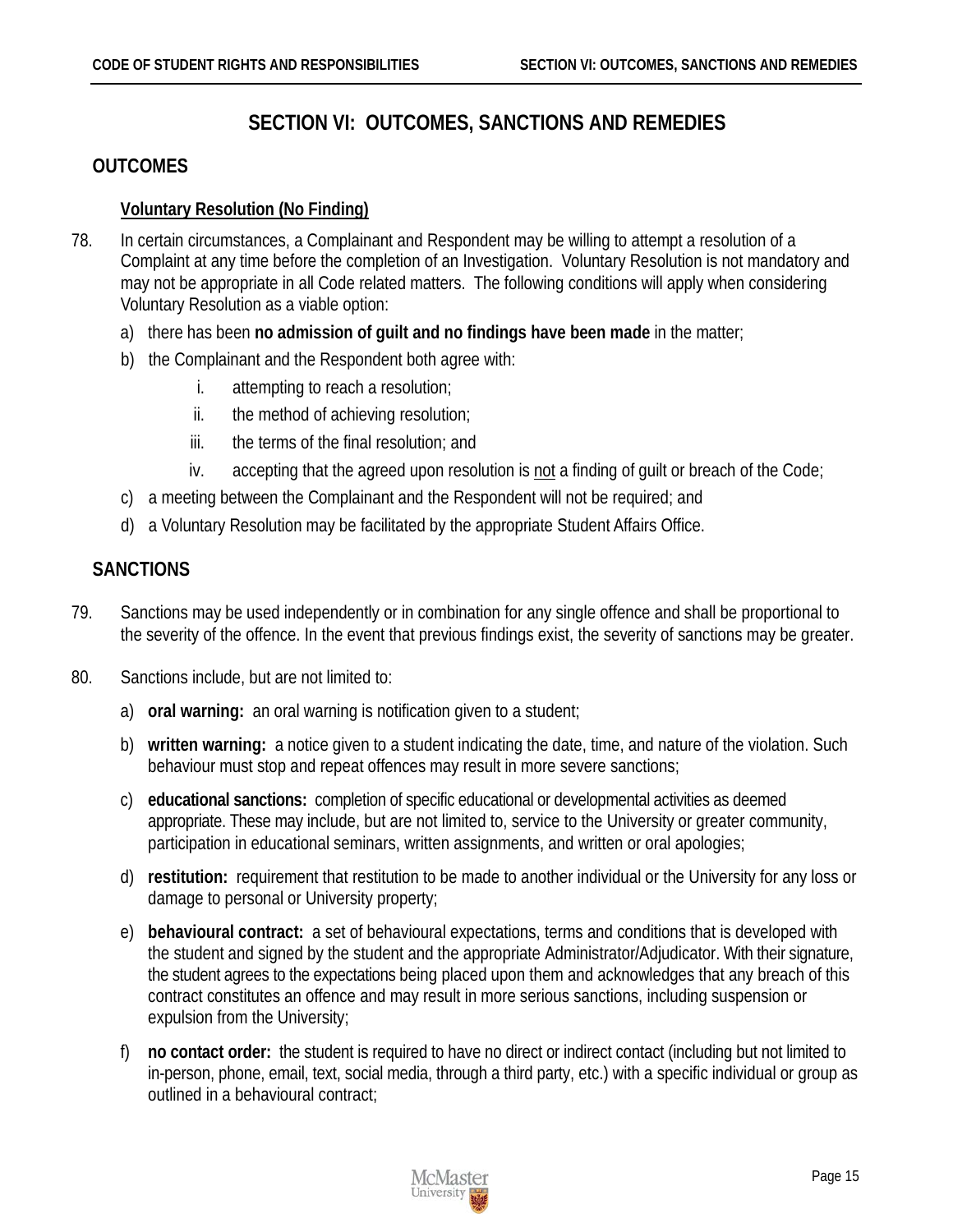- g) **behavioural bond:** the student is required to provide a sum of money up to a maximum of \$500.00 for a specific period of time [maximum one (1) academic year] and sign and abide by a contract. If, at the end of that time, the student has not breached the contract, the money will be returned. If they do breach the contract, any money collected will be used by Student Affairs for educational purposes and more severe sanctions may be imposed;
- h) **fines up to \$500.00:** fines may be applied for the following purposes:
	- i. violations related to fire and fire safety, including smoking in non-designated areas according to the [Smoking in the Workplace/Public Areas Program;](http://www.workingatmcmaster.ca/med/document/RMM-402-Smoking-in-the-Workplace-Public-Areas-Program-1-36.pdf)
	- ii. some examples of fines for first time violations include:
		- \$50.00 Late Move out of Residence (per day)
		- \$60.00 Setting off Fire Alarms/Failure to exit the building during a fire alarm
		- \$100.00 Tampering with Fire Safety equipment
- i) **loss of privileges:** loss of specified privileges for a designated time period. The lost privileges may include, but are not limited to, parking privileges, unrestricted access to the library, access to athletic facilities, and extra-curricular activities;
- j) *persona non grata* **(PNG):** *persona non grata* is the designation given to an individual who is denied the privilege of entering specific parts of the University. If PNG individuals are found or seen in the area they are denied, then they will be subject to a charge by Security Services under the *Trespass to Property Act*;
- k) **suspension (academic):** loss of all academic privileges at the University for a specified period of time and/or until imposed conditions are met. The student is eligible to return after this time but may be required to fulfill specified non-academic conditions upon return. The suspension is noted on the student's transcript [\(see Appendix D](#page-35-0) for further details); and
- l) **expulsion:** loss of all academic privileges at the University for an indefinite period. The expulsion is noted on the student's transcript [\(see Appendix D](#page-35-0) for further details).

#### <span id="page-19-0"></span>**Athletics Specific**

- 81. In addition to the above sanctions, the following sanctions are only applicable to Student Athletes.
	- a) **athletic financial awards:** financial awards offered through Athletics and Recreation may be rescinded for a period of time or permanently;
	- b) **community service (competitive teams):** community service by the individual or team;
	- c) **removal of funding (competitive teams):** removal of funding from the team;
	- d) **suspension (competitive teams):** suspension of the individual or team for one or more competitions or an entire season.

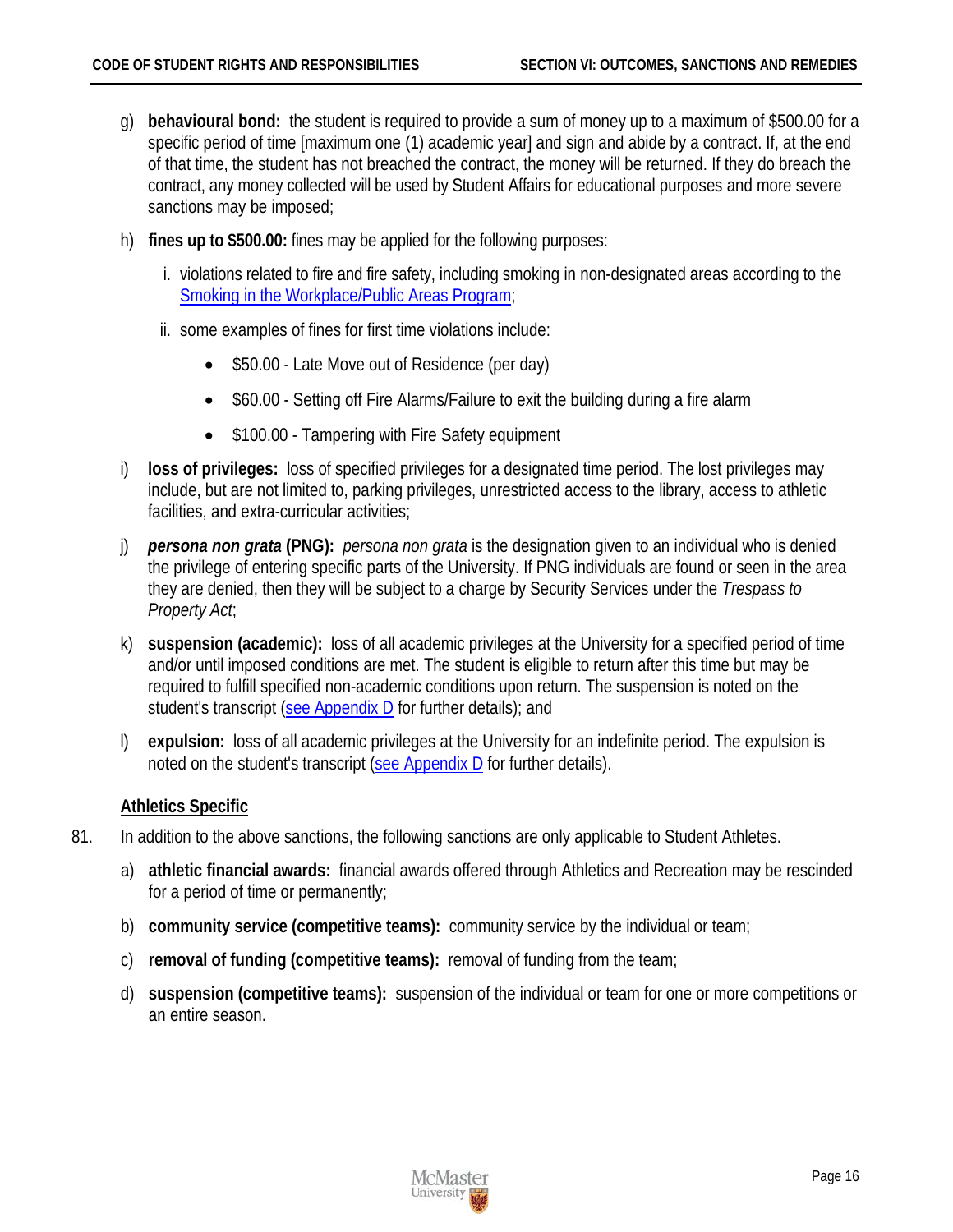#### <span id="page-20-0"></span>**Residence Specific**

- 82. In addition to the above sanctions, the following sanctions are only applicable to students living in Residence:
	- a) **guest restrictions:** restriction of a student's right to host guests in Residence for a specified period of time.
	- b) **Residence notice:** notification that any kind of further offence will result in a formal process and may result in eviction. The notice may include a loss of privileges (e.g. access to space, attendance at Residence programs, etc.). This status is in place for the balance of the academic year in which it is assigned.
	- c) **Residence probation**: a formal notice informing the student that any kind of further offence will result in eviction. The Adjudicator normally writes the letter citing the reason(s), the terms, and the length of time it will be in place. The length and terms of the probation will be determined based on the circumstances.
	- d) **room transfer:** a student may be transferred to another hall when their behaviour is disruptive to their hall but does not warrant eviction from the Residence system. A room transfer under these circumstances is normally accompanied by a declaration that the Student is *persona non grata* in their original Residence and an automatic probationary status for the remainder of the academic year.
	- e) **denial of readmission:** denial of readmission to Residence or participation in the lotteries to return to Residence are outcomes levied in serious cases at the discretion of the Director, Housing and Conference Services. This will be communicated in writing to the Student, indicating the reason(s) and the period of time for which it will be in effect.
	- f) **eviction**: a student who is evicted from Residence must leave Residence within a time period determined by Housing and Conference Services. The time period will be commensurate with the seriousness of the offence, normally 24 hours, and reflect Housing and Conference Services' assessment of the risk to persons and property within the hall if the student were to remain. Students evicted from Residence will not be eligible for re-admission to Residence. Eviction from Residence is always accompanied by a declaration that the student is *persona non grata* (PNG) in all University Residences. Eviction does not affect nor will it appear on the student's academic record. The student will receive a letter outlining the reason(s) for the eviction as well as any terms and conditions related to their removal from Residence. A copy of this letter will be forwarded to Security Services.

<span id="page-20-1"></span>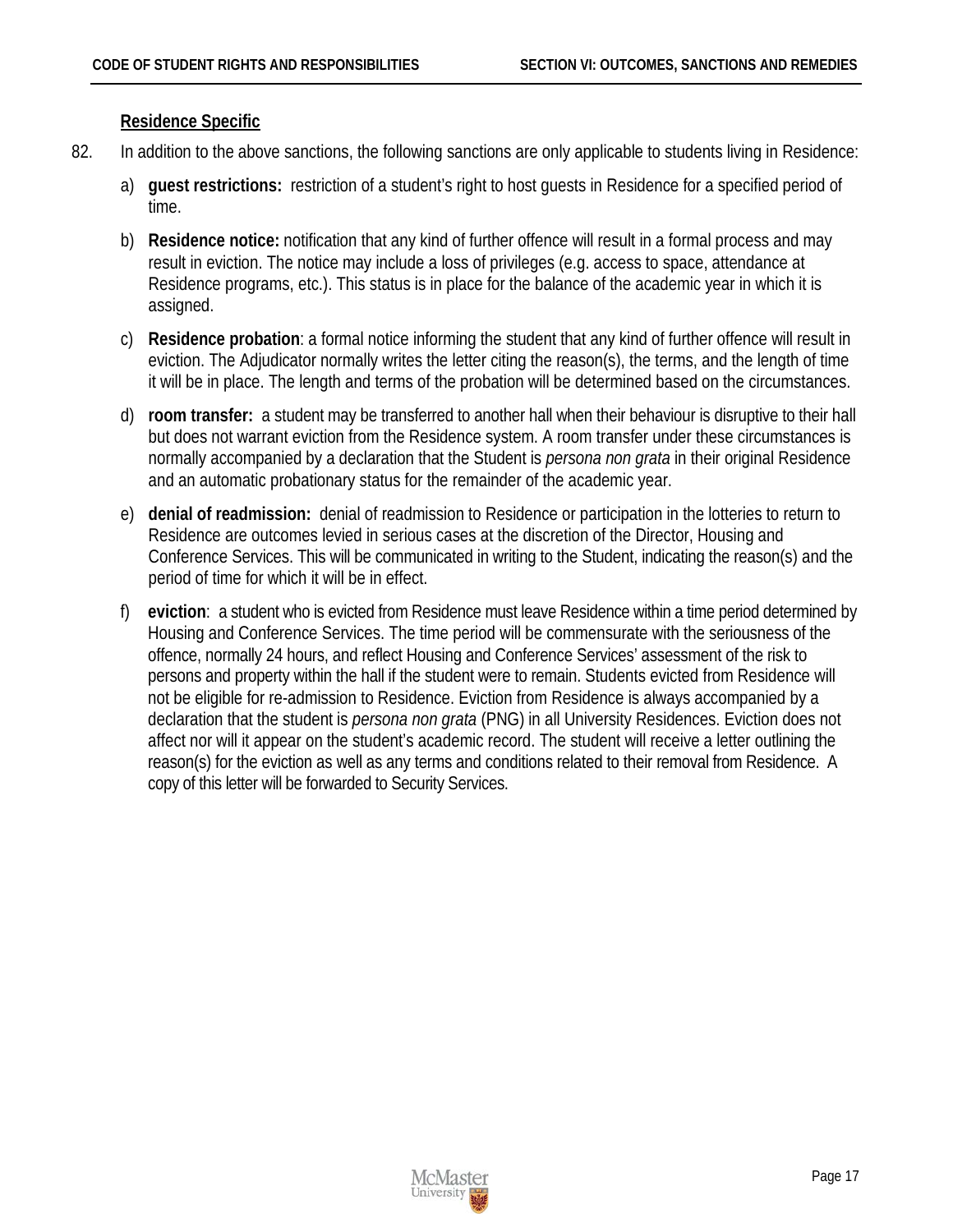#### <span id="page-21-0"></span>**Roles, Sanctions, and Appeal Rights specific to Residence Students**

83. The following chart illustrates the specific roles, sanctions, and appeal rights applicable to Residence Students.

| <b>Roles</b>                                                   | <b>Sanctions</b>                                                                                                                                                                                                                                                                                                                                         | <b>Appeals</b>                                                                                                                                                                                                    |
|----------------------------------------------------------------|----------------------------------------------------------------------------------------------------------------------------------------------------------------------------------------------------------------------------------------------------------------------------------------------------------------------------------------------------------|-------------------------------------------------------------------------------------------------------------------------------------------------------------------------------------------------------------------|
| <b>Community Advisors</b><br>(i.e. Student Affairs Staff)      | Oral Warning<br>$\bullet$<br><b>Written Warning</b><br>$\bullet$<br><b>Educational Outcome</b><br>$\bullet$                                                                                                                                                                                                                                              | Sanctions appealable to the<br>Residence Manager, who has final<br>decision.                                                                                                                                      |
| Residence Managers<br>(i.e. Student Affairs<br>Administrators) | Oral Warning<br>$\bullet$<br>Written Warning<br>$\bullet$<br><b>Educational Outcome</b><br>$\bullet$<br>Restitution<br>$\bullet$<br>Fine up to \$500.00<br>$\bullet$<br><b>Behavioural Contract</b><br>$\bullet$<br><b>Guest Restrictions*</b><br>No Contact*<br>Residence Notice*<br>Room Transfer*<br>As approved by the Residence Life<br>Coordinator | Violation and Sanctions appealable<br>to the Student Affairs Adjudicator,<br>who has final decision.                                                                                                              |
| Director (Student<br>Support and Case<br>Management Office)    | All Sanctions listed above, and;<br>Probation<br>$\bullet$<br>Persona Non Grata (PNG)<br>$\bullet$<br>Eviction*<br>$\bullet$<br>*Denial of Readmission*<br>*As approved by the Director, Housing and<br><b>Conference Services</b>                                                                                                                       | Violations/sanctions appealable to<br>Director, Housing and Conference<br>Services, who has final decision.<br>Appeals of Eviction or Denial of<br>Readmission will be heard by the<br>Dean of Students.          |
| Director, Housing and<br><b>Conference Services</b>            | All Sanctions listed above                                                                                                                                                                                                                                                                                                                               | Appeals of Eviction or Denial of<br>Readmission will be heard by the<br>Dean of Students.<br>Appeals of PNG status<br>reconsideration from residence(s)<br>can be submitted after one year<br>from time of issue. |

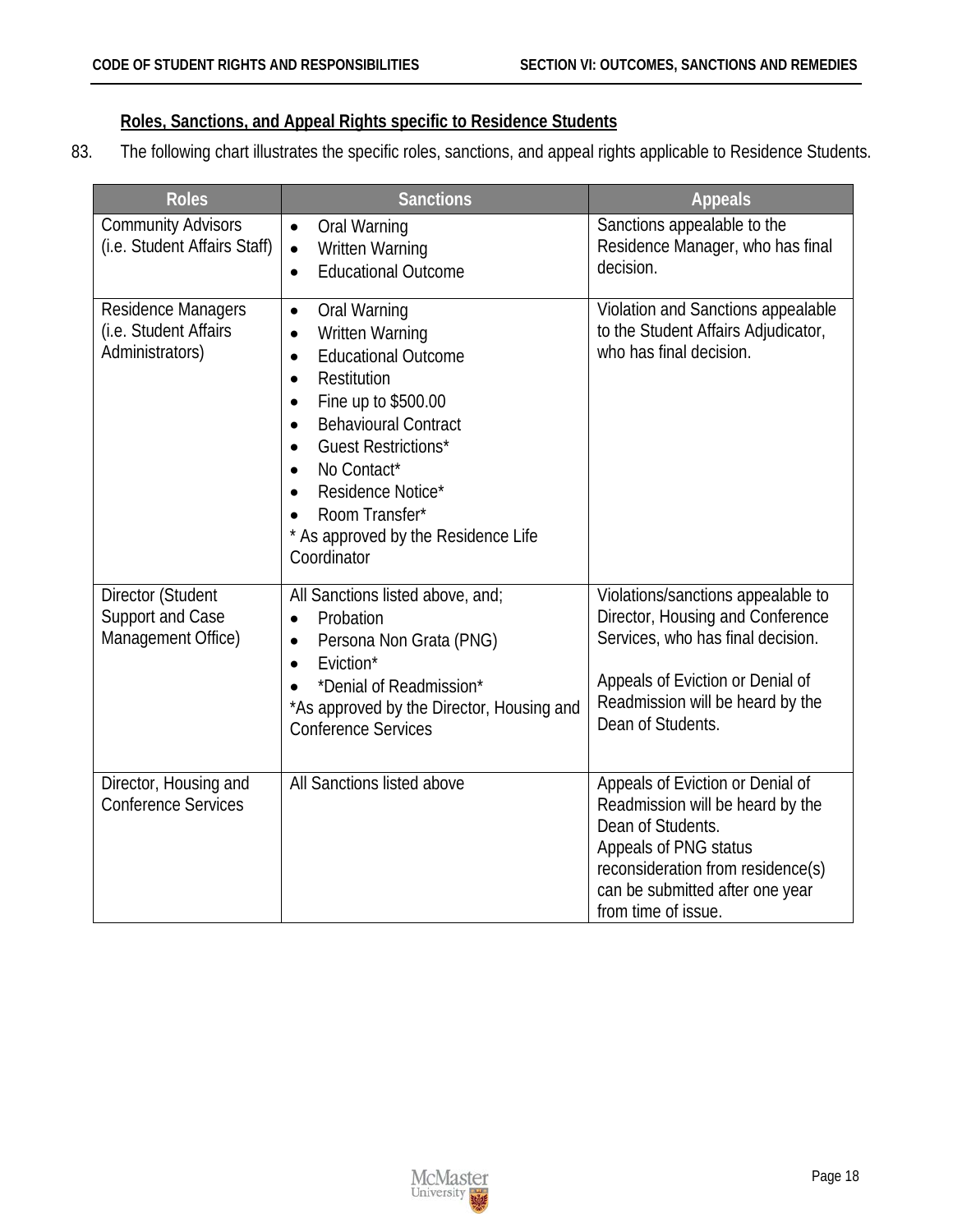### <span id="page-22-0"></span>**REMEDIES**

- 84. Remedies may be applied in addition to sanctions or may be a process by which appropriate sanctions are applied.
- 85. Remedies may include but are not limited to:
	- a) mandatory referral to counselling;
	- b) training or coaching; and/or
	- c) [Restorative Justice](#page-38-0) processes.

# <span id="page-22-1"></span>**FAILURE TO COMPLY**

- 86. Failure or refusal to:
	- a) comply with the terms of a Voluntary Resolution (No Finding);
	- b) comply with the terms of a Resolution Agreement (with a Finding),
	- c) comply with the outcomes of Restorative Justice,
	- d) participate in or complete outcomes and or sanctions;

may result in an initiation of the Code procedures to determine sanctions for non-compliance.

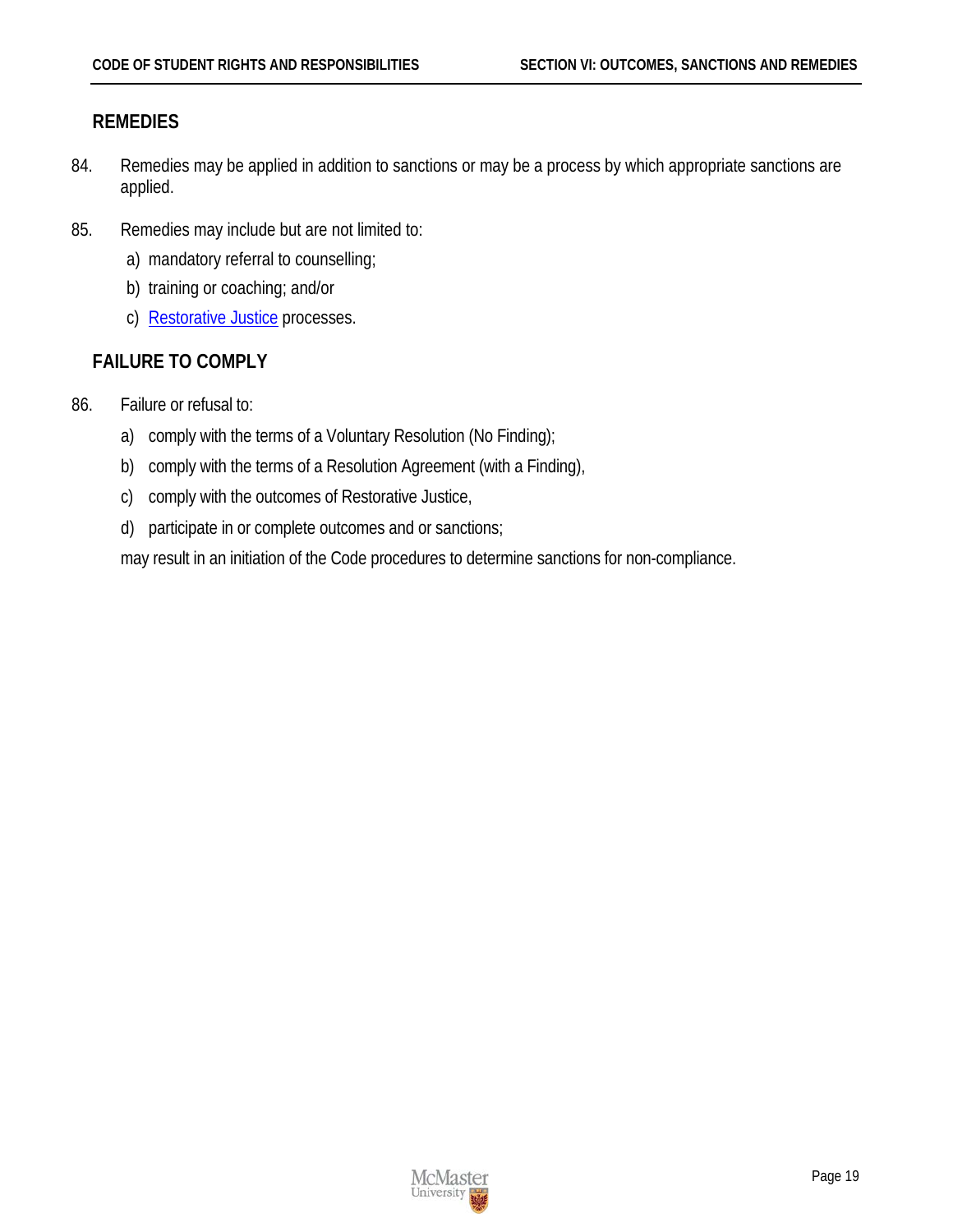# **SECTION VII: PROCEDURAL GUIDELINES FOR ADJUDICATION**

<span id="page-23-0"></span>87. The following procedural guidelines are designed to assist in the Respondent in preparing and presenting their case and to ensure that they are fully aware of the evidence and are given a fair opportunity to be heard during the process.

### <span id="page-23-1"></span>**Parties**

88. Parties to an Adjudication shall include the Student Affairs Administrator presenting the allegation and the Respondent against whom the allegation has been made.

#### <span id="page-23-2"></span>**Notice**

89. The Respondent shall be given reasonable written notice of the Adjudication hearing in accordance with clause 44 of the Code [\(Notice\)](#page-12-7).

#### <span id="page-23-3"></span>**Closed Hearings**

90. Hearings shall be held *in camera* (closed) unless one or both of the parties requests that the hearing, or some part of the hearing, should be held in public. In the event of such a request, representations shall be heard from all parties on whether matters of an intimate financial or personal nature are to be raised, whether there is an issue of public safety involved, the desirability of holding an open hearing and other relevant circumstances.

### <span id="page-23-4"></span>**Scheduling**

91. An attempt shall be made to schedule the Adjudication hearing at a time and place convenient for all parties. However, if a party, who has been notified of an Adjudication date, is absent without contacting Student Affairs or without providing a satisfactory explanation, the Adjudication hearing may proceed in their absence.

# <span id="page-23-5"></span>**Similar Questions of Fact/Policy**

- 92. If two or more proceedings before the Peer Conduct Board (PCB) or the Adjudicator involve the same or similar questions of fact or policy, the PCB or the Adjudicator may:
	- a) combine the proceedings or any part of them, or
	- b) hear the proceedings at the same time, or
	- c) hear the proceedings one immediately after the other.

#### <span id="page-23-6"></span>**Advisor**

93. The Respondent shall have the right to have an Advisor or Support Person present at the adjudication hearing. Such individual may consult with the Respondent, but shall not be allowed to speak at the Adjudication hearing.

#### <span id="page-23-7"></span>**Evidence**

- 94. The Respondent is entitled to receive, prior to the adjudication meeting, detailed information regarding the allegation against them.
- 95. Parties have the right to present evidence, including written statements, in support of their case, prior to and at the hearing, and to see any written evidence presented at the hearing.

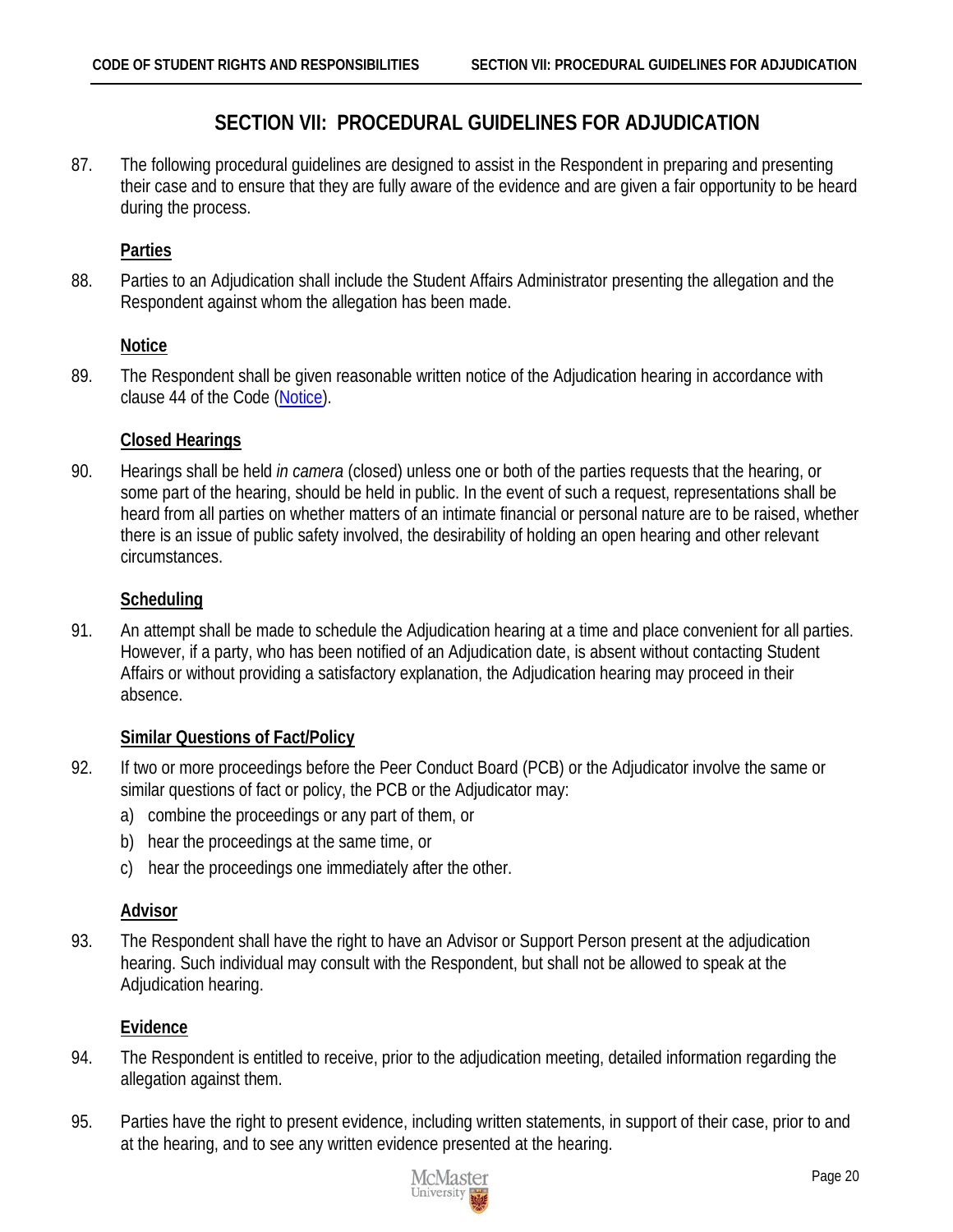- 96. The decision-maker may admit as evidence any oral testimony and any document, written statement or other thing, relevant to the subject matter of the proceeding.
- 97. The decision-maker may require the production of written or documentary evidence by the parties or by other sources.
- 98. The decision-maker must not hear evidence or receive representations regarding the substance of the case outside of the hearing.

#### <span id="page-24-0"></span>**Witnesses**

- 99. Parties have the right to call, question and cross-examine witnesses. Parties are responsible for producing their own witnesses and paying for any costs associated with their appearance.
- 100. Parties may submit witness statements as evidence. In the event that a party wishes to cross-examine a witness on their statement, the adjudication may be adjourned to permit the witness to appear. Alternatively, the Parties may consent to contacting the witness by telephone; provided that all Parties and decision-maker can hear one another throughout the cross-examination of the witness.
- 101. The decision-maker may limit testimony and the questioning of witnesses to those matters it considers relevant to the disposition of the case.
- 102. The witnesses will stay in the adjudication meeting only while they are testifying and responding to questions.

#### <span id="page-24-1"></span>**University Representative**

103. For the purposes of the Adjudication Hearing, the person responsible for presenting the case shall be referred to as the University Representative. The University Representative may include the Student Affairs Administrators, the Student Support and Case Management Coordinators, and Investigators.

#### <span id="page-24-2"></span>**Order of Adjudication Hearing**

- 104. The order of the Adjudication hearing shall be as follows:
	- a) The University Representative shall present the findings of their investigation and shall call any witnesses. The Respondent and the decision-maker shall be permitted to question each witness at the end of their testimony. The University Representative shall be permitted to clarify any new points arising from such questioning.
	- b) The Respondent shall present their evidence and shall call any witnesses. The University Representative and the decision-maker shall be permitted to question each witness at the end of their testimony. The Respondent shall be permitted to clarify any new points arising from such questioning.
	- c) The University Representative may respond to any evidence presented by the Respondent in (b) above.
	- d) The parties will be permitted an opportunity to summarize their respective cases. The summary should address both the substance of the alleged violation and the appropriate sanction in the event that the allegation is determined to be valid.
	- e) The decision-maker may alter the order described above in the interests of fairness to any or all parties.

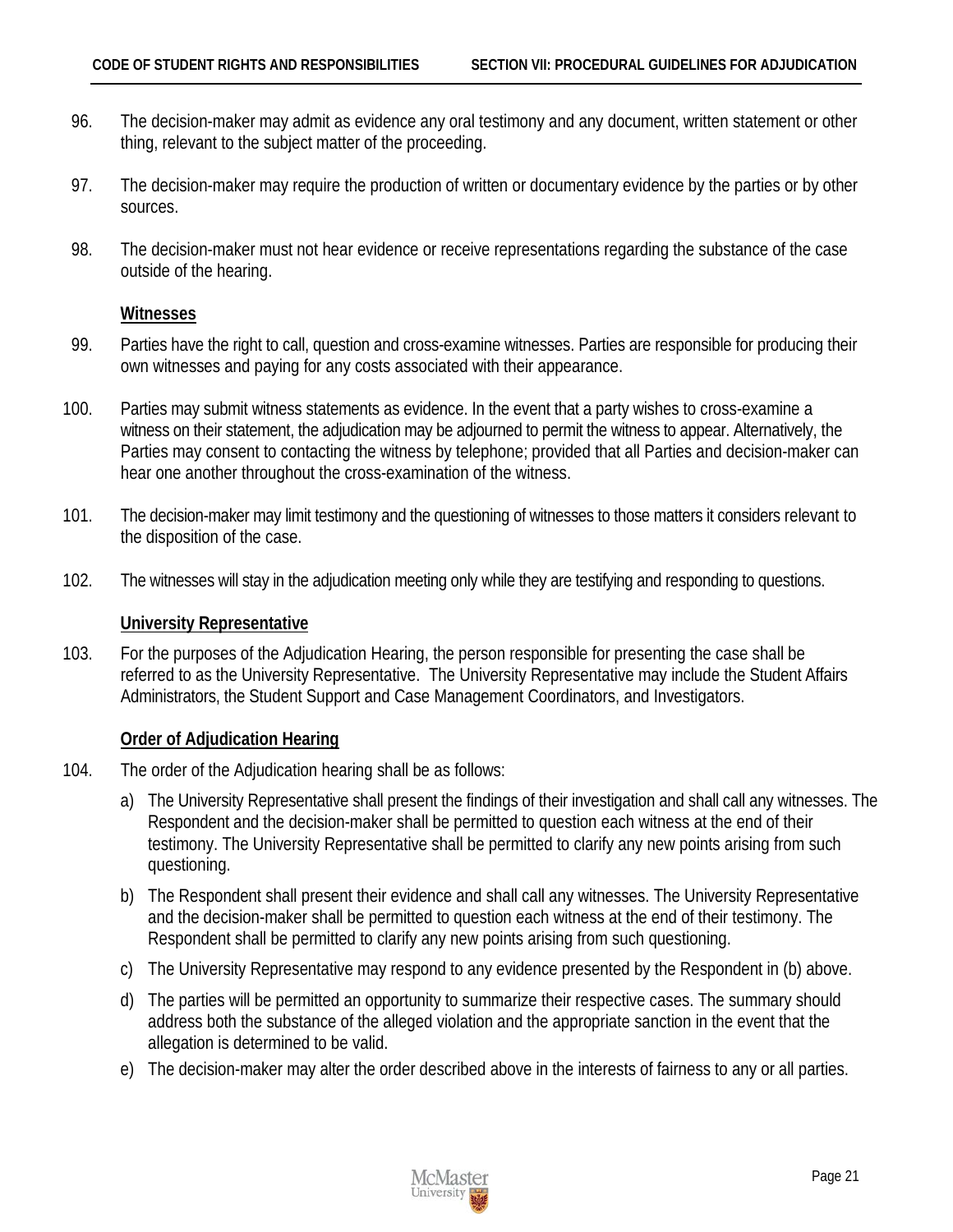#### <span id="page-25-0"></span>**Adjournment**

105. The decision-maker may grant an adjournment at any time during the adjudication hearing to ensure a fair hearing.

#### <span id="page-25-1"></span>**Peer Conduct Board Voting Procedures**

- 106. The Panel shall attempt to work on a consensus basis, failing which a majority vote will govern.
- 107. If the Panel has determined that a violation of the Code has occurred, before making a final decision on sanctions, the Panel shall consult with the Adjudicator regarding whether the Panel's proposed sanctions are consistent with the sanctions imposed in similar cases.

#### <span id="page-25-2"></span>**Appropriate Procedures**

- 108. Where any procedural matter is not dealt with specifically in this Code, the decision-maker may, after hearing submissions from the parties and considering the principles of fairness, establish an appropriate procedure.
- 109. Any procedural requirement contained in this Code may be waived with the consent of the decision-maker, and all the Parties to the Hearing so long as basic procedural fairness is maintained.

#### <span id="page-25-3"></span>**Decision**

- 110. The decision-maker shall notify the Respondent, in writing, of their decision, with reasons, and any appeal rights. Notification shall normally occur **within ten (10) business days** of the hearing.
- 111. The decision-maker may decide to:
	- a) direct the case to Appendix F where a Respondent has established that they have medical circumstances that may have contributed to the behaviour;
	- b) following the Adjudication, the Adjudicator may:
		- i. dismiss the case, or
		- ii. make a finding of misconduct and impose a sanction(s) contained in Section VI: Outcomes, [Sanctions](#page-18-0) and Remedies.
	- c) The decision of the Dean of Students is final unless the decision imposes a sanction of suspension, expulsion or involuntary withdrawal. or involuntary withdrawal.
- 112. A decision takes effect immediately and filing an appeal will not stay the implementation of any sanction imposed.
- 113. It is the responsibility of the Adjudicator to ensure the implementation of the sanction.
- 114. A Respondent who has been evicted must leave Residence before they are permitted to commence an appeal. If the appeal is successful, the Respondent will be considered for re-admission to Residence in the first available space deemed appropriate for that Respondent by the Director of Housing and Conference Services.
- 115. If the Respondent wishes to appeal the finding and/or sanction they may follow the Appeal procedures outlined in [Appendix A: Appeals.](#page-31-0)

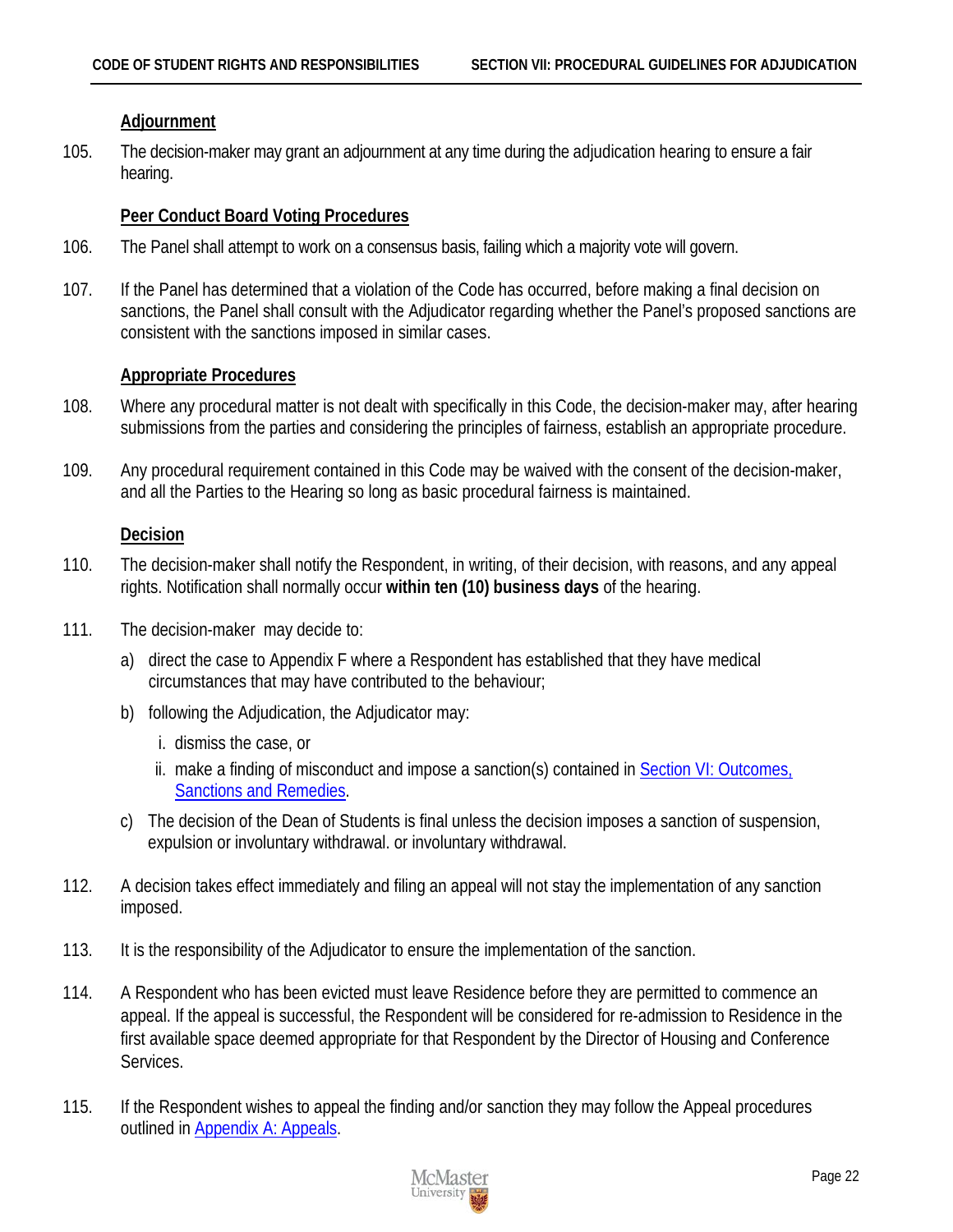# **SECTION VIII: INTERIM MEASURES**

- <span id="page-26-0"></span>116. In exceptional circumstances, e.g. where the health and safety of the student or members of the University community are compromised or at risk, the Provost or delegate may implement Interim Measures, in writing, including altering or suspending the right of a student to be present on campus or to attend classes for an interim period before the case is resolved.
- 117. The alleged violation that led to the interim suspension shall be investigated and heard in accordance with the procedures contained within this Code. An assessment to determine a student's readiness to return to studies may be required in some cases. **Within seventy-two (72) hours** following the imposition of an interim suspension, the student shall be informed in writing of the reasons for the suspension. The student shall also be afforded the opportunity to respond to the allegations being made against them. Following that opportunity to respond, the Provost or designate will then reassess the decision to suspend, and either revoke or continue it.
- 118. For **Student-Athletes**, the Director of Athletics and Recreation may enact interim measures, in writing; this could include but is not limited to suspension from games, practices, athletics facilities or athletic related events and/or functions.
- 119. For a **Student Group** event or activity, the Dean of Students may implement interim measures, in writing, including suspending the operations, and/or any planned events or functions, of a group until the situation is resolved.
- 120. For **Residence Student**s the Director of Housing and Conference Services(or delegate) may enact any combination of the following measures, in writing;
	- a) assign a Persona Non Grata (PNG) status, Guest Restrictions or a No Contact contract;
	- b) negotiate a Letter of Understanding with the Student, that outlines a plan for access to Residence while the process is ongoing;
	- c) transfer the Student to another Residence building. The Student will be deemed to be PNG from their original Residence building and any other Residence buildings as identified by the Director of Housing and Conference Services until after the case has been heard. Every effort will be made to have the case adjudicated as expeditiously as possible;
	- d) provide alternate accommodation off campus; or
	- e) issue a suspension from Residence, citing a specific timeline and plan for the student to leave and return to Residence.
- 121. In circumstances where there is a risk of harm to the student and/or community and the behaviour is believed to be linked to a Health Condition, or the student is not able to participate fully in the process, the Dean of Student's may implement an interim leave of absence on compassionate grounds, until the student is able to demonstrate that they are able to fully engage in the process. If there are safety concerns, the onus will be on the student to provide assurance (e.g. medical assessment and/or documentation provided by a regulated health professional) to confirm they are ready to participate in the academic and social life of the University.

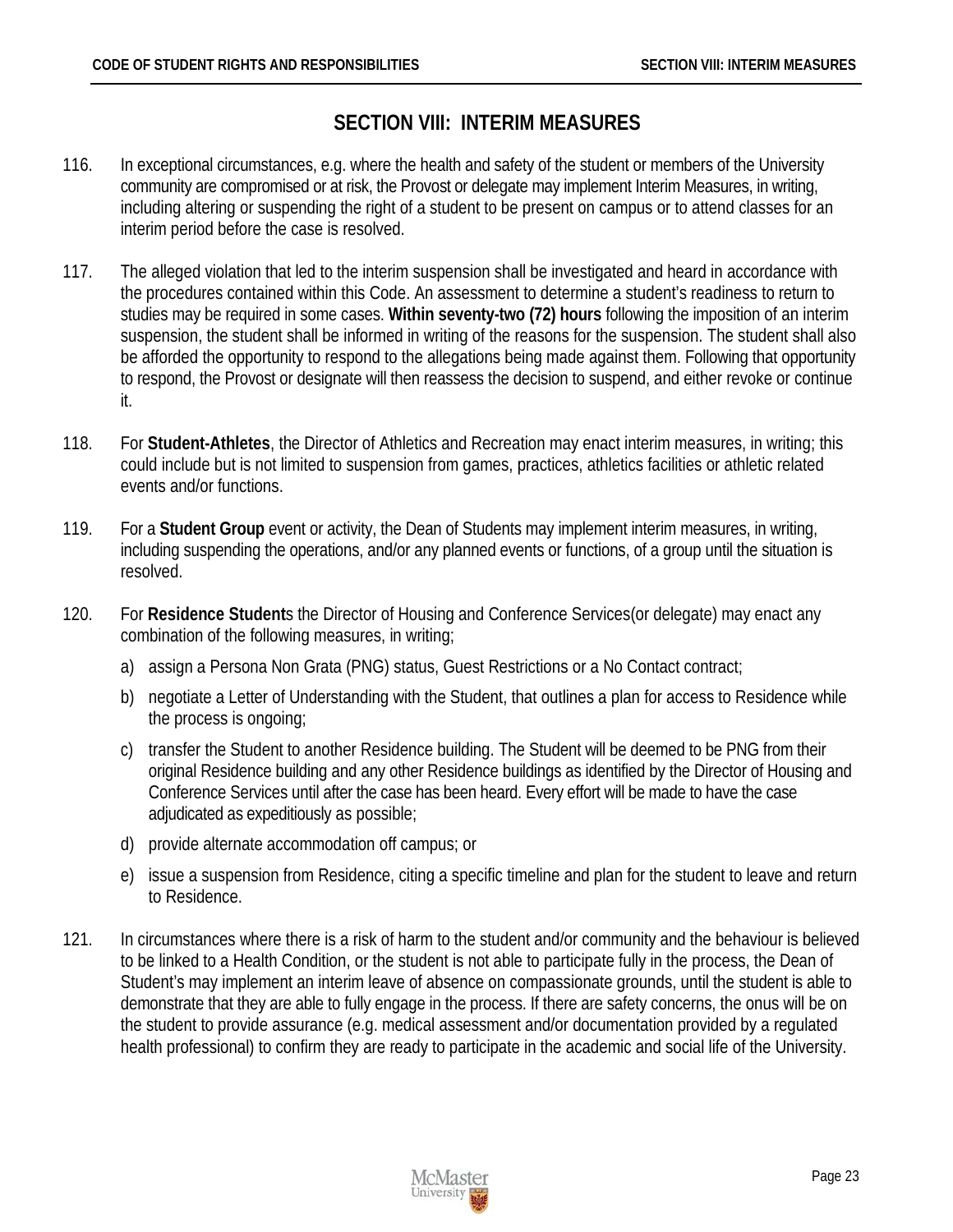#### <span id="page-27-0"></span>**Interim Measures for Complaints of Sexual Violence**

- 122. At any stage in this Code it may be necessary to take interim measures in order to safeguard the environment of Complainants, and/or Respondents. Interim measures shall not be construed as evidence of either guilt or a finding of violation of this Code, or as an affirmation of innocence/finding of non-violation of this Code.
- 123. The Sexual Violence Assessment Team will consider and coordinate appropriate interim measures as they relate to all parties involved in the matter.
- 124. The Sexual Violence Assessment Team will review any Interim Measures on an ongoing basis throughout the process to ensure they remain necessary and appropriate in the circumstances.
- 125. Interim measures may include, but are not limited to, the rearrangement of academic/employment responsibilities or oversight, the rearrangement of residence location (where possible), adjustments in University activities (e.g. attendance at guest lectures, social events), implementation of a No Contact Order*,*  or implementation of a Persona Non Grata designation.
- 126. During such period, the person can continue to access relevant University support services.

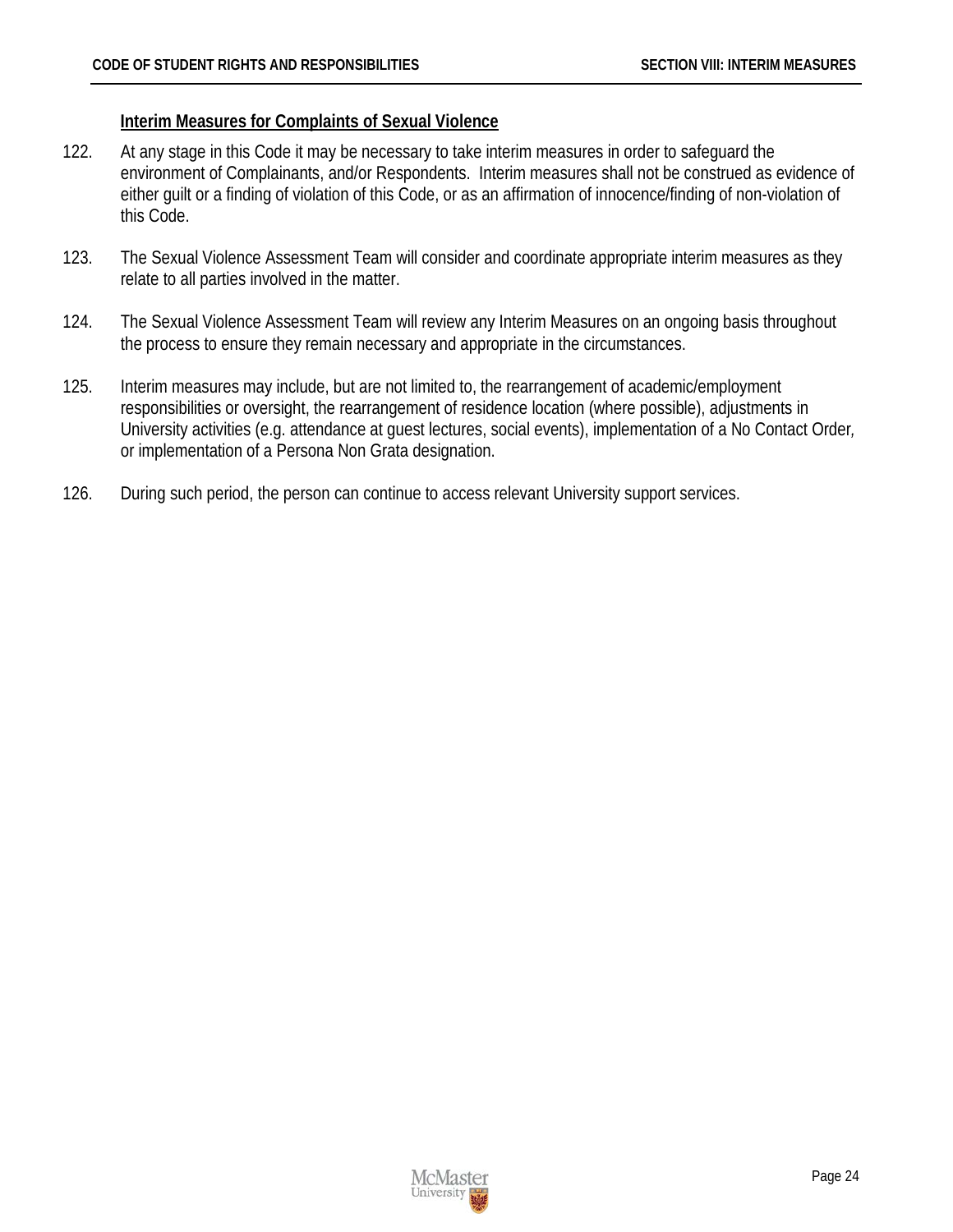# **SECTION IX: BEHAVIOUR RELATED TO A HEALTH CONDITION**

- <span id="page-28-0"></span>127. An alternative process is appropriate when there is reason to believe that the behavior may be related to a health condition. These procedures do not preclude the University from responding to and addressing the student's behaviour; but rather, outline an alternate approach with distinct procedures to support the student as well as to further understand how the health condition may have contributed to the behaviour. The intention of this approach is to enhance the understanding of the contributing factors that may have caused the behavior and to ensure access to supports and treatment, with the hope of reducing the likelihood of further behavior. In cases where it is determined that the behaviour is in violation of the Code and is directly related to a health condition, alternate outcomes/sanctions outlined in [Section VI: Outcomes and Sanctions](#page-18-0) may be utilized as part of the resolution in recognition of the mitigating factors.
- 128. Where a Student Affairs Administrator who has referred a situation to this section has identified that there may be reason to believe that a student's behaviour is related to a Health Condition (including a physical or mental disability, as defined by the Ontario Human Rights Code), the Student Affairs Administrator will review the option to proceed under this section with the student.
- 129. The student will be given an opportunity to review and respond to a document outlining the concerns raised, including the options available to proceed under this Code.
- 130. This section applies to the following:
	- a) behaviour prohibited under this Code;
	- b) behaviour prohibited under any other University code of behaviour where the Dean of Students determines that the student's behaviour should be considered under this process;
	- c) behaviour giving rise to a reasonable apprehension of a risk of harm to the student himself/herself or others; and
	- d) behaviour that suggests a student is unable to function in a University setting, even with accommodation(s), if required, and/or the University's reasonable assistance.

#### <span id="page-28-1"></span>**Information Gathering Meeting**

- 131. In non-imminent matters, Student Affairs reserves the right to meet with the student, if a meeting has not taken place already, in order to provide an overview of the Inquiry process and to inform the student of the behaviour that has been reported to be a violation of the Code.
- 132. If a meeting is not feasible, other forms of communication with the student will be utilized to ensure that the student has an opportunity to respond to the allegations, and to understand the procedures and explore the options available to the student.

#### <span id="page-28-2"></span>**Determination to Enact Procedures for a Student with a Health Condition**

- 133. Based on the information available the Dean of Students (or delegate) shall review the information that has been gathered and determine if there are reasonable grounds to believe that the behavior is likely related to a health condition.
- 134. If the Dean of Students (or delegate) determines that it is reasonable to believe that the behaviour is likely related to a health condition, the situation will be considered, if the following conditions are met:

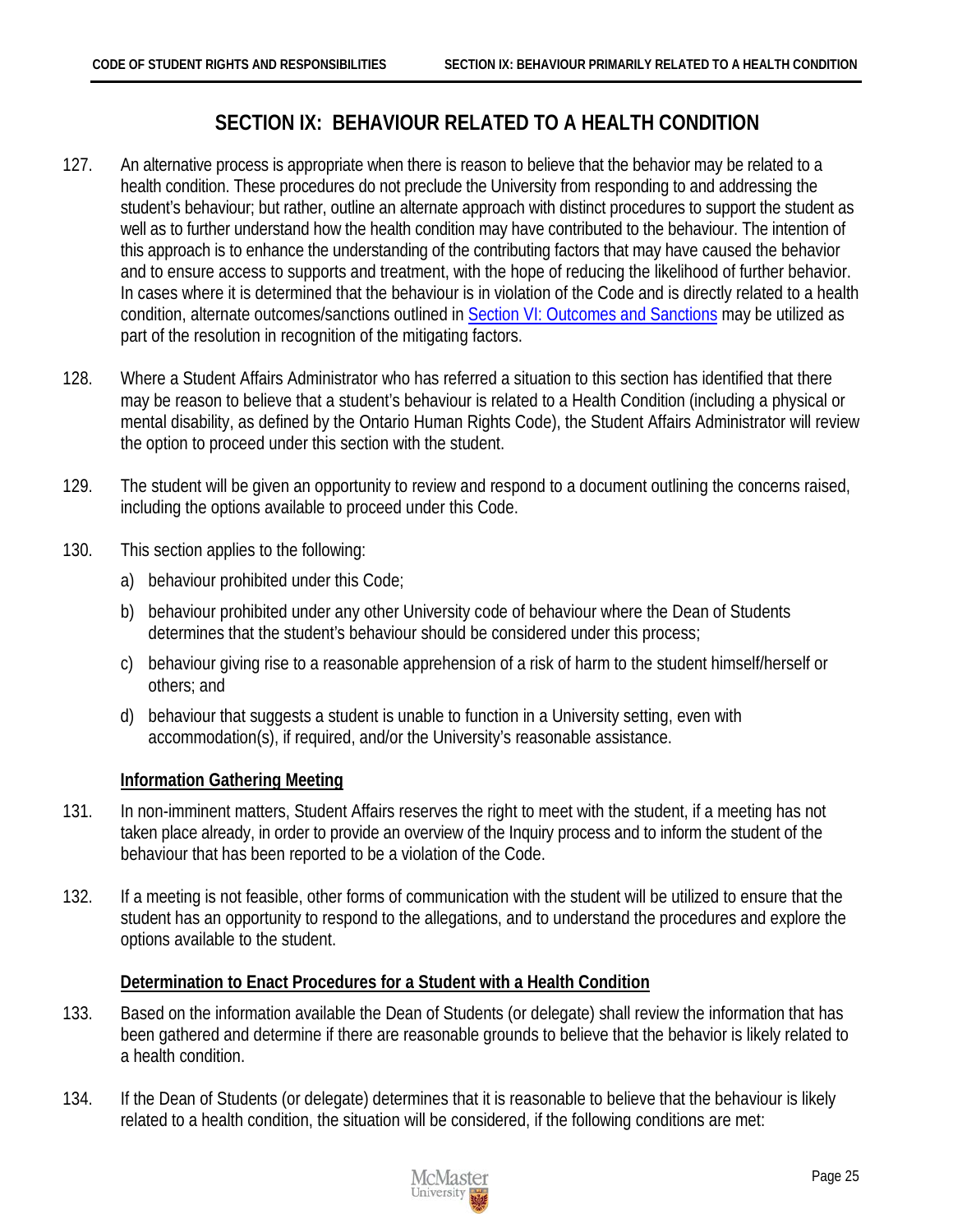- a) it is determined there is no imminent risk posed by the student being on campus, or that the risk has been mitigated with interim measures;
- b) the student is deemed by the Dean of Students (or delegate) to be fit to adequately participate in these procedures; and
- c) the student agrees to the matter proceeding under this section of the Code.
- 135. If the Dean of Students (or delegate) determines that there are no reasonable grounds to believe that the behaviour is related to a Health Condition, the case will be redirected back to the appropriate process. This determination does not preclude the student from raising their health condition as a consideration in the determination of any subsequent outcome/sanction.

#### <span id="page-29-0"></span>**Response to a Student with a Health Condition as it Pertains to the Code**

- 136. When enacting these procedures, the following will be considered:
	- a) where a student's behaviour is determined to be primarily related to a health condition, the University will make every reasonable effort to enable the student to continue their studies;
	- b) for students with a disability (as outlined by the Ontario Human Rights Code), the University shall ensure that the student is appropriately accommodated; and
	- c) in determining an appropriate response to a student's behavior, the Dean of Students may review any previous, relevant, decisions under this Code or any other behavioural Code.

#### <span id="page-29-1"></span>**Review Meeting**

- 137. If it is determined that it is appropriate to proceed under this section, a review meeting will be scheduled. The Review Meeting will include the student and may include; healthcare professionals or other experts as deemed appropriate. The student may bring a support person. If the student does not bring a support person, the University may appoint a support person if it determines that the student is in need of assistance.
- 138. The purpose of the Review Meeting is to review all relevant information and consider whether there are reasonable grounds to believe that the behavior in question is primarily related to a disability under the Human Rights Code and/or whether a health condition may be a mitigating factor related to the situation/behaviour. Consultations with appropriate professionals, supporting documentation and/or additional information provided by the student may further assist in this determination.
- 139. In addition, the review meeting may be used to:
	- a) more fully understand the contributing factors that caused the behaviour;
	- b) create a plan to support the student with the intent of making every reasonable effort to enable the student to continue their studies; and/or
	- c) ensure that necessary steps have been taken to appropriately accommodate the student through the process.
- 140. The student does not have to provide supporting medical documentation. However, the student may be requested to submit, in confidence, additional relevant documentation (e.g. a letter from the student's health provider establishing that the behavior is related to a health condition). The absence of sufficient supporting documentation may affect the Dean of Students' ability to conclude that the behaviour in question is primarily related to a health condition.

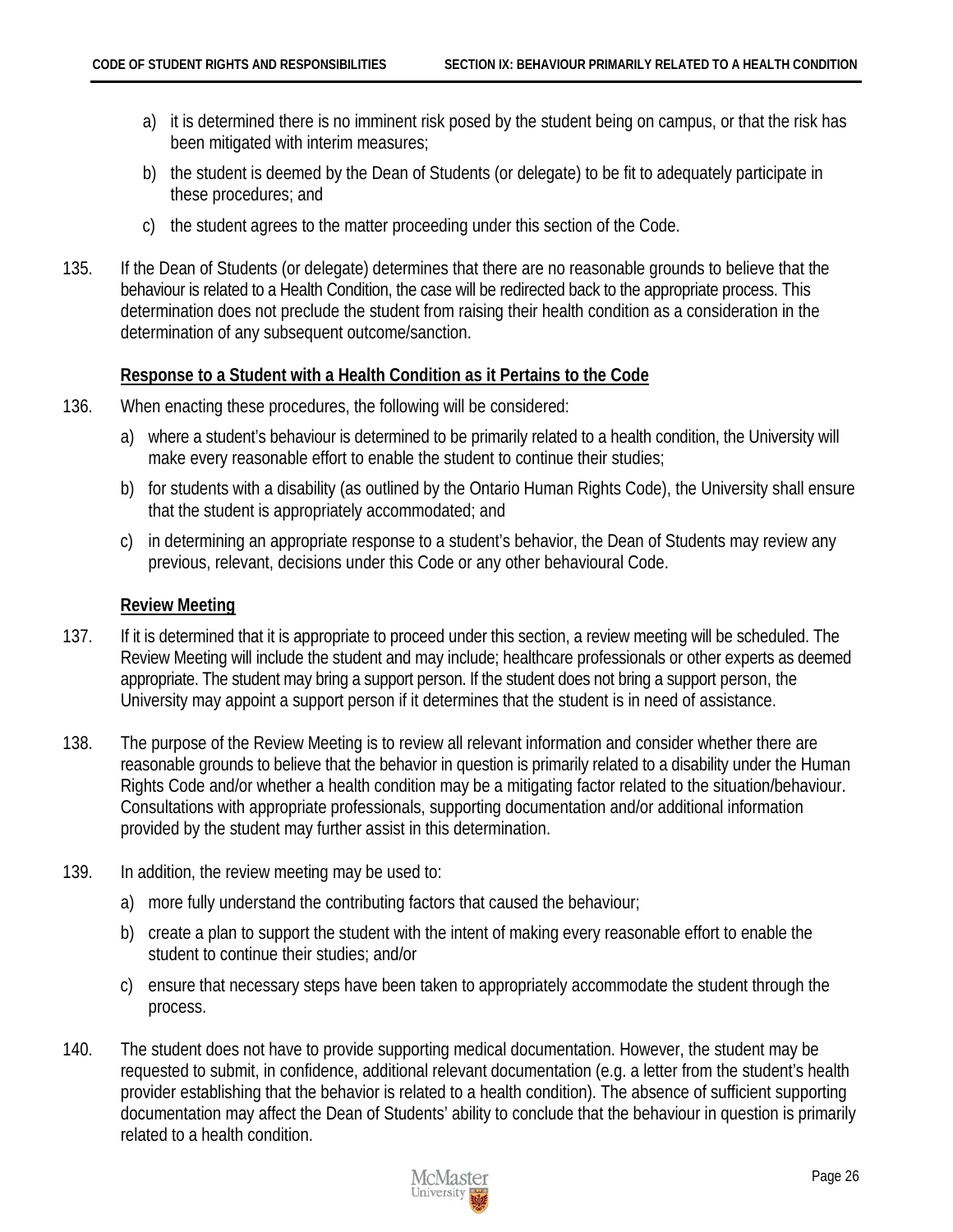- 141. If there are sufficient grounds to believe that the behaviour may be related to a health condition, the Dean of Students (or delegate) may, at their discretion, consult with appropriate professionals and/or offices (e.g. Student Accessibility Services). The purpose of such consultations will be to identify whether it is reasonable to conclude that the health condition is contributing to the behaviour, including a determination of the health condition as a mitigating factor or a primary cause of the behavior.
- 142. In responding to the student's behaviour the Dean of Students will consider the following:
	- a) the effect of the behaviour on the campus community;
	- b) any previous and/or concurrent violations of the Code;
	- c) the possibility of allowing the student to continue their studies; and
	- d) any accommodations or supports that could be put in place to assist the student, e.g. a behavior contract, wellness agreement, a mental health assessment by a regulated health professional, restriction to parts of campus, no-contact agreements, reduced course load, modified privileges, or, a voluntary or involuntary leave on compassionate grounds.

#### <span id="page-30-0"></span>**Involuntary or Voluntary Withdrawal**

- 143. Voluntary or involuntary leave withdrawal occurs when a student agrees or is required to temporarily discontinue studies at the University for either a specified time and/or until imposed conditions are met.
- 144. Once the withdrawal period has expired and/or the conditions have been met, the student is not required to re-apply for admission unless the Faculty can establish, to the satisfaction of the Dean of Students, that it is reasonable to do so as a result of the lapse of time. The withdrawal will not be noted on their transcript.
- 145. Students who return after a withdrawal may be required to fulfill other specified academic and non-academic conditions. One such condition may require the student to provide corroborating evidence that the health condition has sufficiently improved or is being managed.
- 146. If the student wishes to appeal the finding and/or sanction they may follow the Appeal procedures outlined in [Appendix A: Appeals.](#page-31-0)

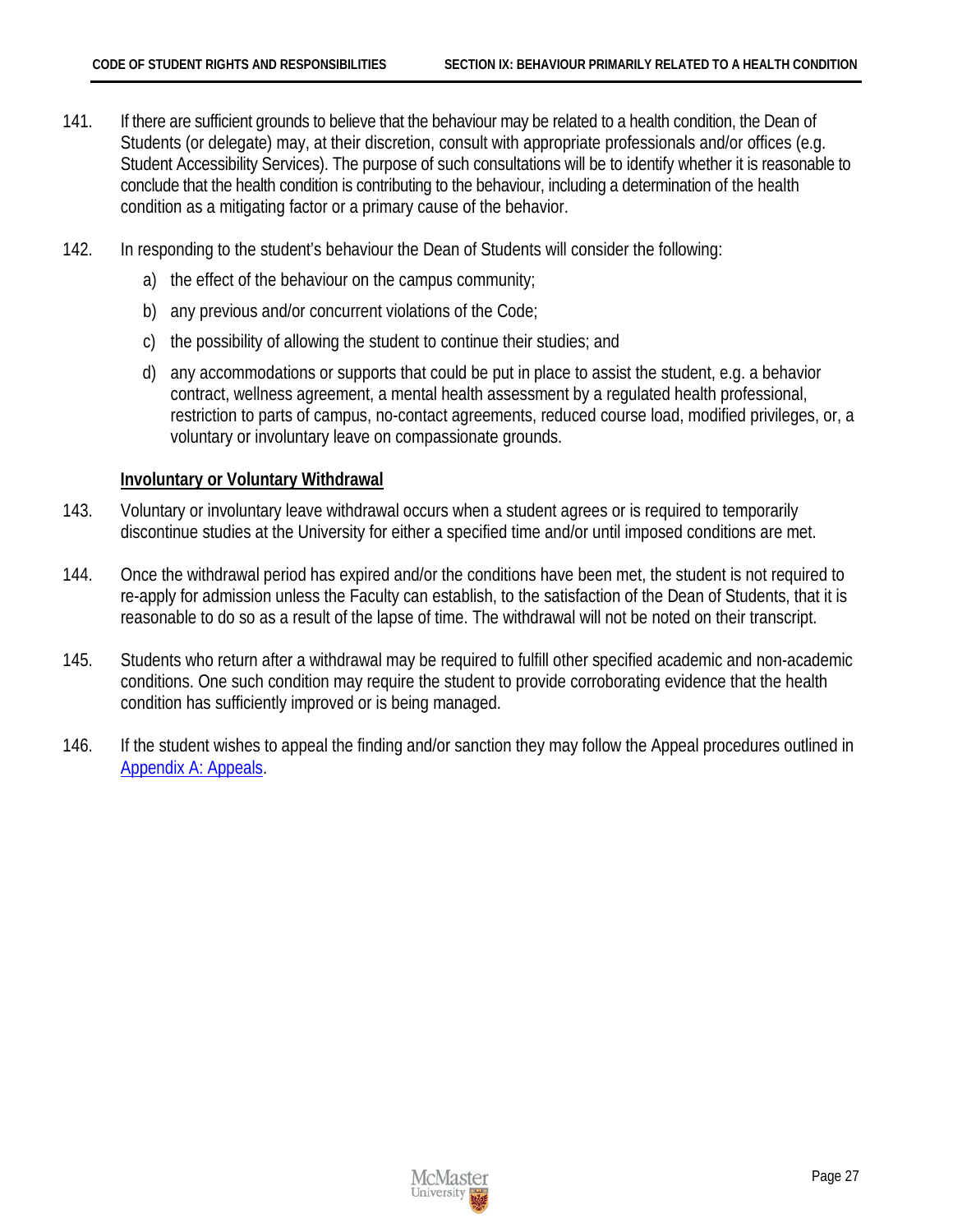# **APPENDIX A: APPEALS**

- <span id="page-31-0"></span>1. The decision from a lower level stays in effect unless and until it is overturned on an appeal by the Respondent. This means that submitting an appeal will not prevent the decision/sanctions being appealed from being carried out.
- 2. Appeals for findings of violations of the Code that relate to the *[Sexual Violence Policy](http://www.mcmaster.ca/policy/General/HR/Sexual_Violence_Policy.pdf)* shall be adjudicated as per clauses 11 and 12 below.
- 3. Appeals by a Respondent are to be filed in letter format and are to be submitted to Student Affairs **within 15 business days of receipt** of the decision. The appeal must contain:
	- a) a copy of the decision;
	- b) a full statement of the grounds for the appeal;
	- c) the outcome sought; and
	- d) any relevant supporting documentation.
- 4. Grounds for an appeal may include but are not limited to:
	- a) the evidence did not warrant the finding;
	- b) the procedures in this Code were not properly followed;
	- c) new evidence was found which could not reasonably have been presented earlier; and/or
	- d) the sanction was not appropriate for the behaviour which occurred.
- 5. Parties to the appeal shall include the **Appellant** who shall be the student against whom a finding has been made (i.e. the Respondent during the Adjudication process), and the **Respondent** who shall be the University authority whose decision is being appealed.
- 6. Appeals shall be heard as follows:
	- a) decisions of the Student Affairs Administrator may be appealed to the appropriate Adjudicator:
		- i. Student Support and Case Management Coordinator decision appealed to the Director (Support and Case Management Office);
		- ii. Information on **Residence specific appeals** can be found in [clause 85 \(Roles, Sanctions, and Appeal](#page-20-1)  [Rights specific to Residence Students\);](#page-20-1)
		- iii. Associate Director of Athletics and Recreation appealed to the Director of Athletics and Recreation;
	- b) decisions of the Adjudicator may be appealed to the Dean of Students.
- 7. The Appeal Adjudicator/Dean of Students may, after reviewing the case:
	- a) uphold the findings and/or sanctions;
	- b) reverse the finding and/or sanctions; or
	- c) modify the sanctions.

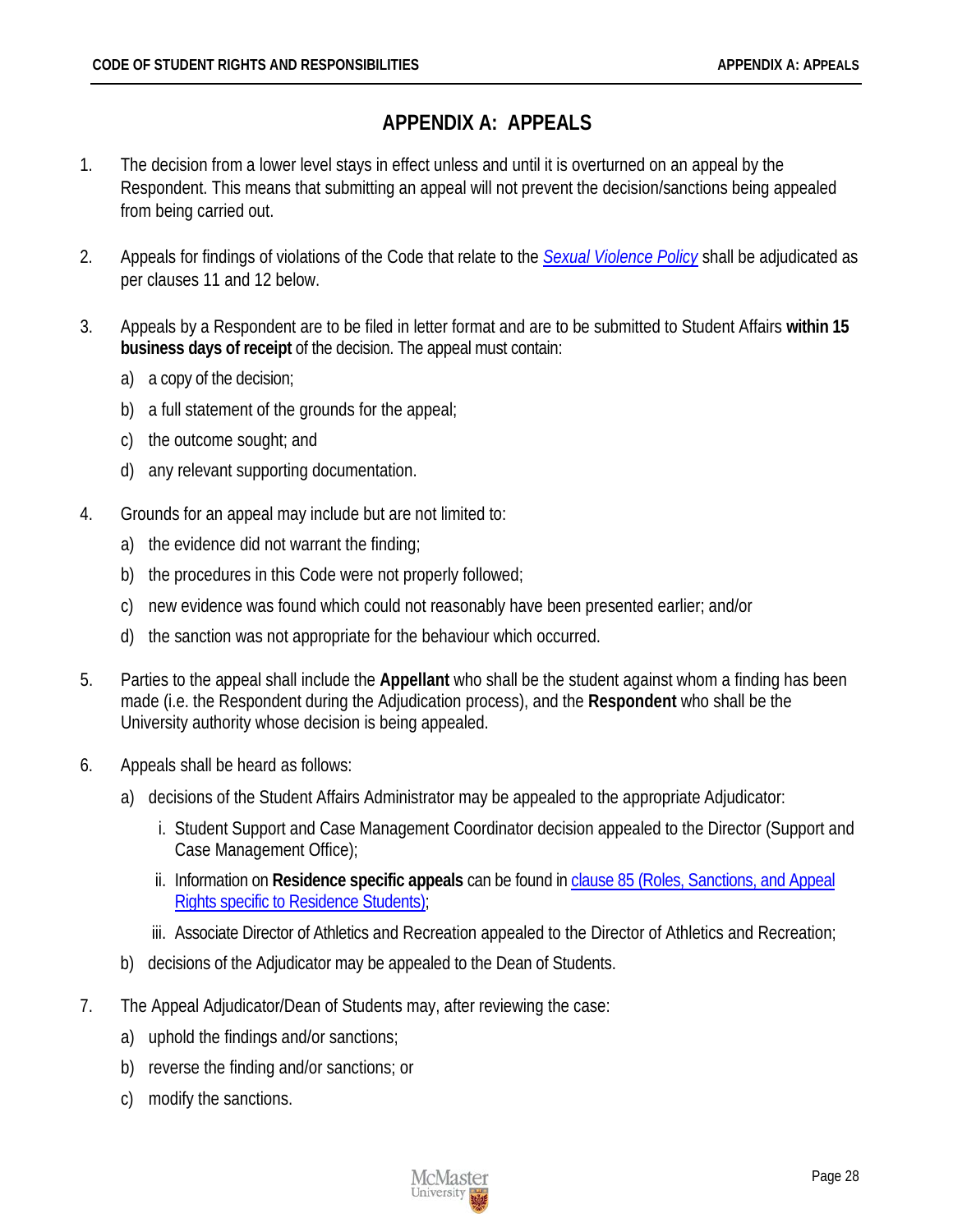- 8. The Appeal Adjudicator/Dean of Students will normally provide written confirmation to the Appellant of the receipt of the appeal **within 2 business days**.
- 9. The Adjudicator will normally have **15 business days** to conduct their investigation, which may include meeting with the parties, and shall then inform the Appellant in writing of their decision with reasons and any further right to appeal.
- 10. Decisions of the Dean of Students that impose a sanction of suspension, expulsion or involuntary withdrawal (for violations that do not involve Sexual Violence) may be appealed to the Senate Board for Student Appeals **within three weeks of receipt of the decision**. Refer to the [Student Appeal Procedures.](http://www.mcmaster.ca/policy/Students-AcademicStudies/StudentAppeal.pdf)

#### <span id="page-32-0"></span>**Appeals for Findings of Violations of the Sexual Violence Policy**

- 11. In matters where the sanctions do not include suspension, expulsion, or withdrawal (voluntary or involuntary), the Respondent (the student against whom a finding has been made (i.e. the Respondent during the Adjudication process) may appeal the decision and/or the sanction(s) to the Associate Vice-President (Students and Learning) & Dean of Students.
- 12. In matters where the sanctions include a suspension, expulsion, or withdrawal (voluntary or involuntary), the Respondent (the student against whom a finding has been made (i.e. the Respondent during the Adjudication process) may appeal the decision made by the Associate Vice-President (Students and Learning) & Dean of Students to the Board-Senate Hearing Panel for Discrimination, Harassment, and Sexual Violence **within three weeks of receipt of the decision.** (See Hearing Procedures for the Board-Senate Hearing Panel for Discrimination, Harassment, and Sexual Violence).

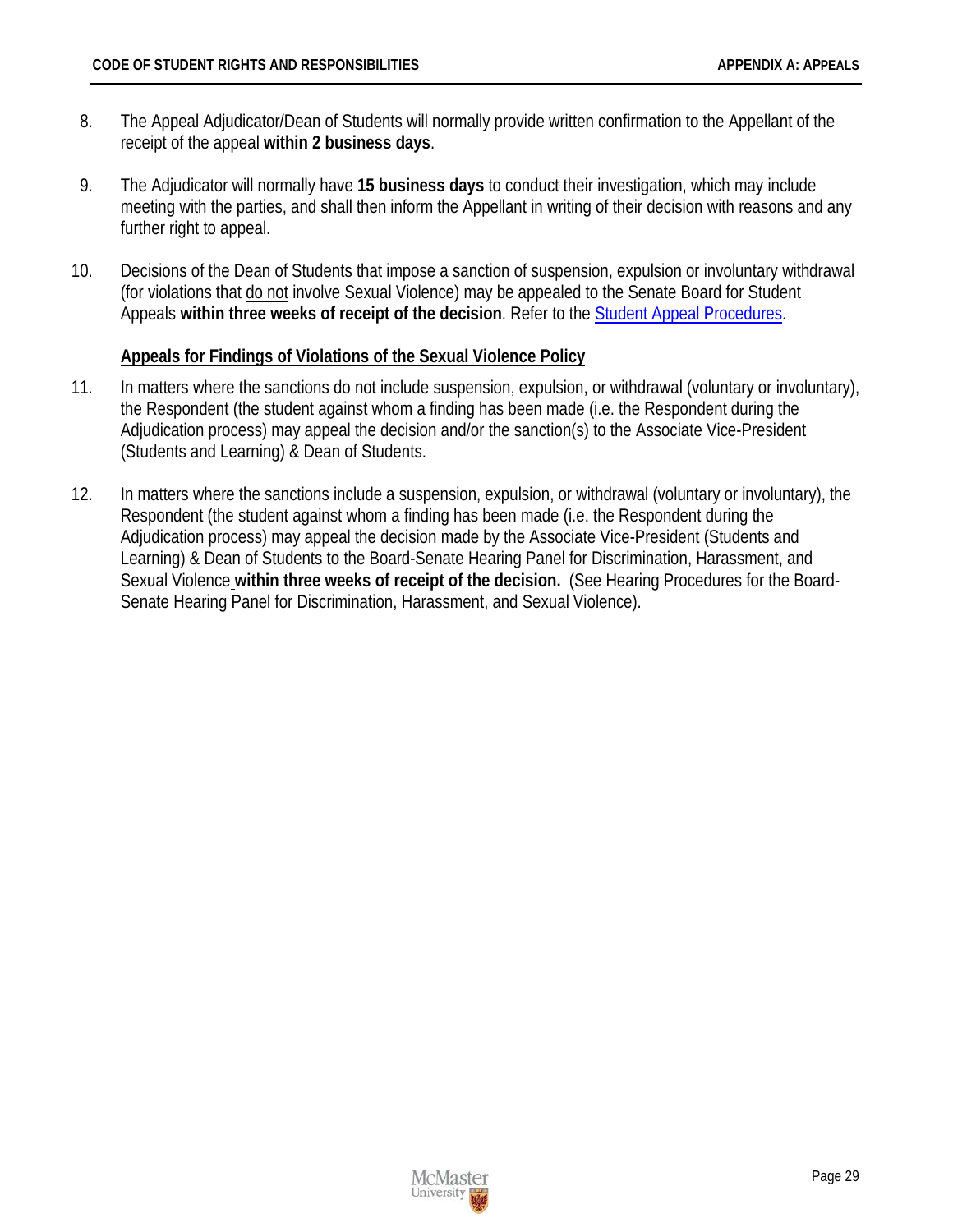# **APPENDIX B: AUTHORITY, JURISDICTION, AND CIVIL AUTHORITIES**

#### <span id="page-33-1"></span><span id="page-33-0"></span>*AUTHORITY AND JURISDICTION*

1. The Senate of McMaster University has set out in this Code, the expectations for acceptable conduct of students and the procedure for dealing with conduct that does not meet these expectations. Senate has delegated to the Dean of Students the authority to administer this Code and impose sanctions, including suspension or expulsion. The Dean of Students may delegate certain responsibilities to the Director of Housing and Conference Services, the Director of Athletics and Recreation, or other Student Affairs Staff. Whenever appropriate, sanctions will be assigned with an emphasis on education and restorative practices; however, in certain circumstances, punitive sanctions may be assigned. The application of the Code may intersect with the application of other University policies or procedures regarding the same matter. Examples of other such policies or procedures are listed in [Appendix F: Related Policies and Legislation.](#page-33-0)

### <span id="page-33-2"></span>*INVOLVEMENT OF CIVIL AUTHORITIES*

- 2. The existence of this Code does not preclude any individual from proceeding under applicable laws against another individual, nor does it preclude Security Services from carrying out its responsibilities. Proceedings under this Code may be carried out prior to, simultaneously with, or following other off-campus proceedings, including civil or criminal proceedings, at the discretion of the Dean of Students.
- 3. In cases where the Dean of Students, and/or delegate, determines that processing an allegation under this Code might prejudice another internal or external process they may suspend these proceedings indefinitely or pause the investigation pending the outcome of these non-Code proceedings. Interim measures may be used at any point to ensure the safety of all students and the University community. Se[e Section VIII: Interim](#page-26-0)  [Measures.](#page-26-0)

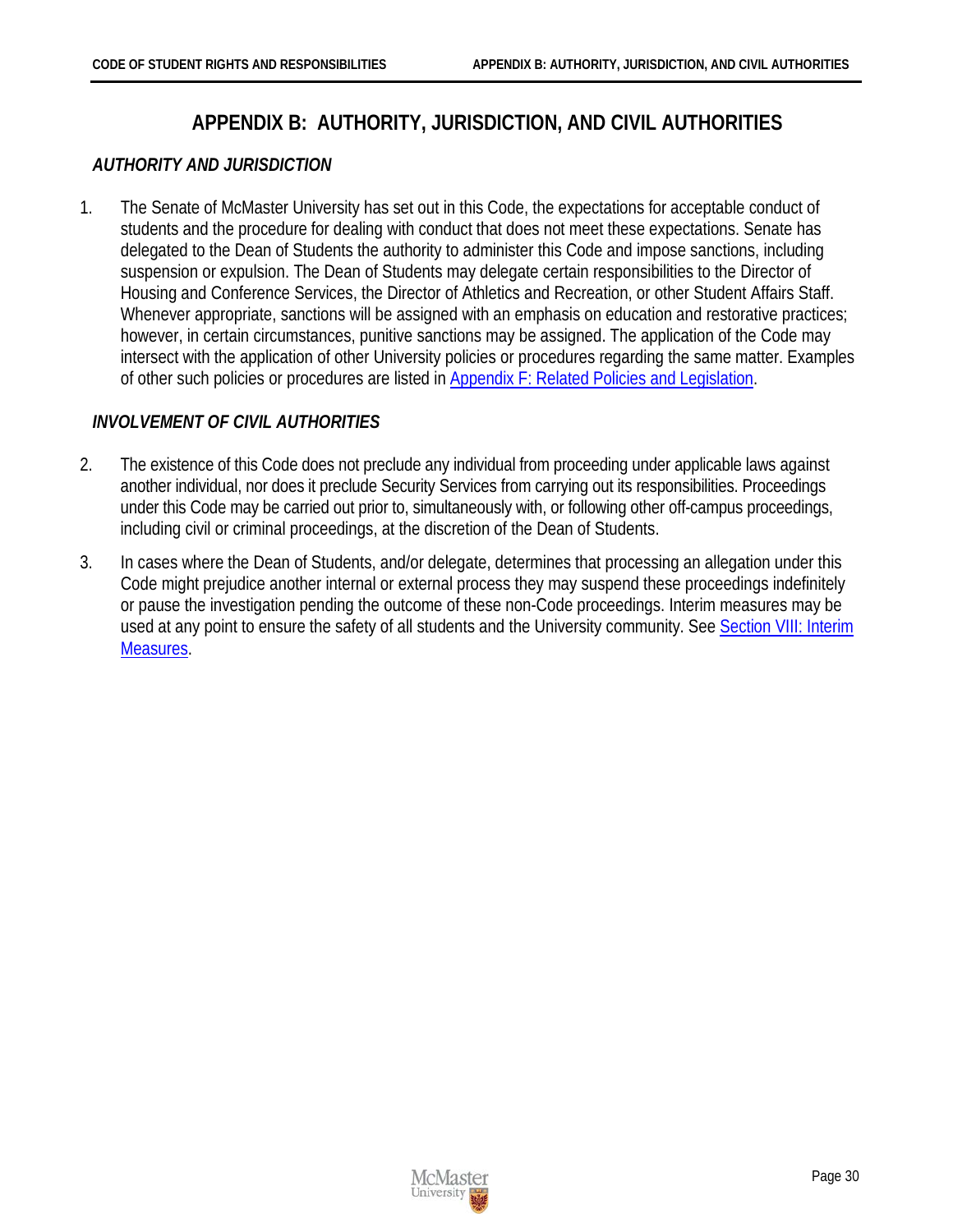# **APPENDIX C: PEER CONDUCT BOARD**

#### <span id="page-34-1"></span><span id="page-34-0"></span>*PEER CONDUCT BOARD MEMBERSHIP*

- 1. The Peer Conduct Board is made up of undergraduate and graduate students in good academic standing. Members are normally selected annually by a selection process to be determined each year by the *Director (Student Support and Case Management Office)*. The process shall include advertising the positions in appropriate student publications.
- 2. Each Peer Conduct Board member shall be appointed for a renewable one-year term. Members shall receive appropriate training to discharge their responsibilities.

#### <span id="page-34-2"></span>*PEER CONDUCT BOARD PANEL SELECTION*

- 3. The Hearing of a case referred to the Peer Conduct Board shall be before a panel of a minimum of three members (the Panel). The Panel shall choose one member as the Chair (the Chair), who shall be responsible for the conduct of the deliberation portion of the hearing and for ensuring that a decision is made in a timely fashion.
- 4. In cases where the Respondent is an undergraduate student, every reasonable effort will be made for the Peer Conduct Board hearing, to consist of at least two undergraduate students.
- 5. In cases where the Respondent is a graduate student, every reasonable effort will be made for the Peer Conduct Board hearing, to consist of at least two graduate students.
- 6. No one shall serve on a Panel who has any direct interest or prior involvement in the case under consideration. Both the Respondent and the Panel member who feels there is a conflict are expected to express this to the Director, Student Support & Case Management, prior to the beginning of the hearing.

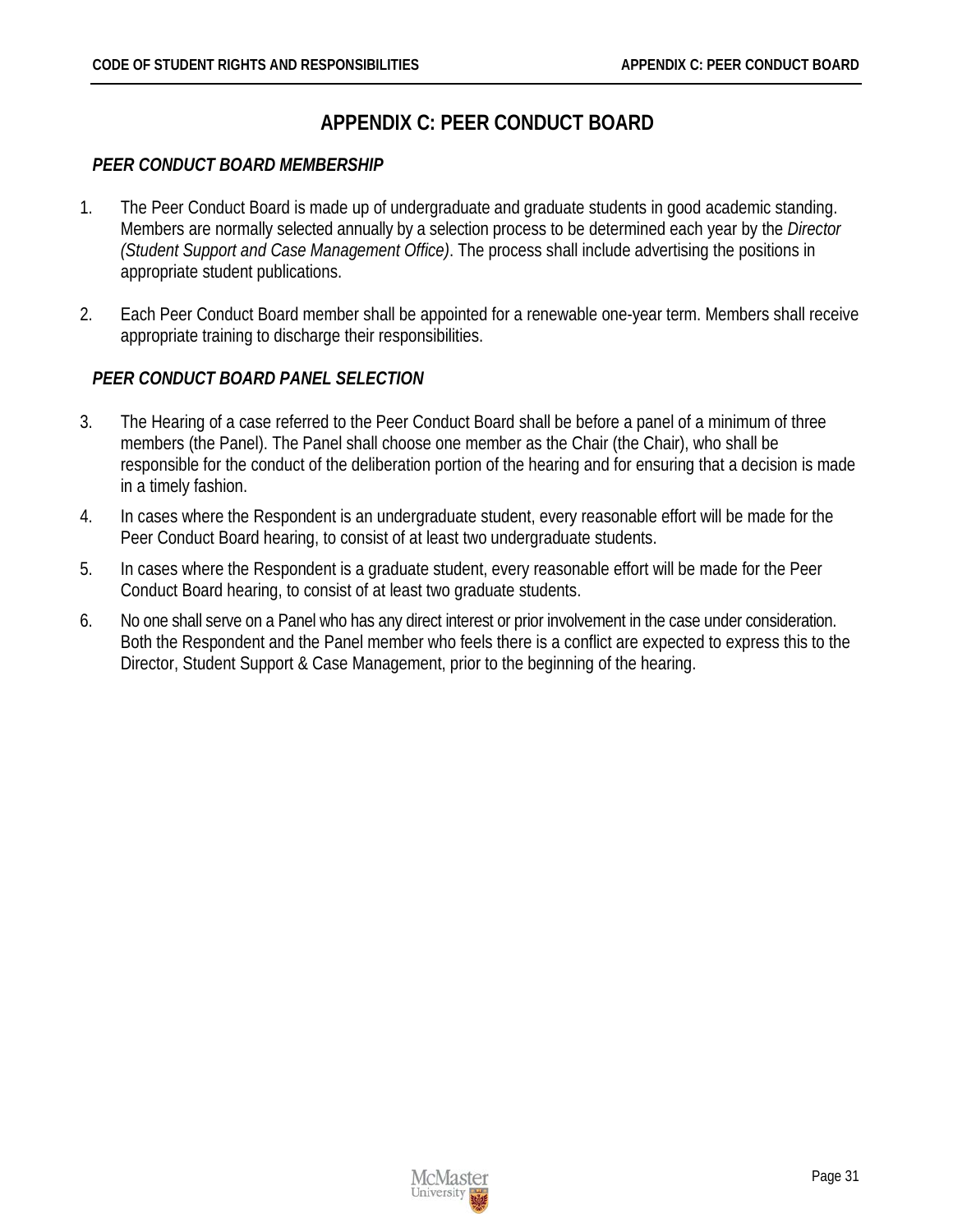# **APPENDIX D: RECORDS, TRANSCRIPTS, REGISTRATION, AND NOTATIONS**

#### <span id="page-35-1"></span><span id="page-35-0"></span>*RECORDS*

- 1. Student Affairs shall maintain a confidential record of any finding of violation and related sanctions. These records include the documents and notes of the Administrator, Adjudicator and Dean of Students. The record shall be retained for five years after last use. The records involving transcript notations for suspensions and expulsions shall be retained permanently, or until the student's petition to delete the transcript notation has been granted by Senate (the record shall be destroyed when the transcript notation is deleted). At the Dean of Student's discretion, and after written notice to the student, a record may be retained longer than five years. Such notice shall cite the reasons for this decision and the extended retention date.
- 2. The purpose of this record, which shall be kept separate from any other of the student's records, is to determine whether there has been a previous offence, before a sanction is levied. Records may be taken into consideration should a student seek a position of responsibility within Student Affairs only. Students will be asked to consent to a records check when applying for a position (e.g. when a student applies to be a Community Advisor, Welcome Week Representative etc.).
- 3. In the event that the case is dismissed or overturned on appeal, all records of the proceeding shall be removed from the student's file.

Decisions of the Adjudicator and the Dean of Students, including a commentary on the type of misconduct occurring in a particular year and the sanctions applied, shall be reported in anonymized form, annually to Senate. No individuals will be identified in such a report. The University does not release confidential records regarding violations of the Code.

- 4. All records of Voluntary Resolution agreements for matters involving Sexual Violence will be retained by the [Equity and Inclusion Office](http://hres.mcmaster.ca/) in compliance with the Office's records retention schedule. The record is not a finding of Sexual Violence and shall not be reported as a violation of the *[Sexual Violence Policy](http://www.mcmaster.ca/policy/General/HR/Sexual_Violence_Policy.pdf)* or this Code.
- 5. Data gathering and record keeping for matters involving Sexual Violence will adhere to the requirements set out in the *Sexual Violence Policy.*

#### <span id="page-35-2"></span>*RESIDENCE SPECIFIC RECORDS*

- 6. Housing and Conference Services shall maintain a record of each finding against a resident until the end of the current academic year. When probation, eviction, persona non grata (PNG), or denial of readmission outcomes are issued, these records will be retained by Student Affairs for a period of five years from the end of the academic year in which the decision was made.
- 7. Residence specific findings against the Student does not result in a notation on the Student's academic transcript. All residence records may be taken into consideration in the event that a Student seeks a position of responsibility with Housing and Conference Services.

#### <span id="page-35-3"></span>*STUDENT'S STATUS - TRANSCRIPTS, REGISTRATION, AND NOTATIONS*

- 8. While under investigation for an alleged violation of the Code a student may be permitted to withdraw formally from the University. However, this will not prevent the continuation of the process under this Code.
- 9. When an allegation of a Code violation is made against a student, and until the case has been resolved, the student will not be issued transcripts directly but, at the student's request, transcripts will be sent to

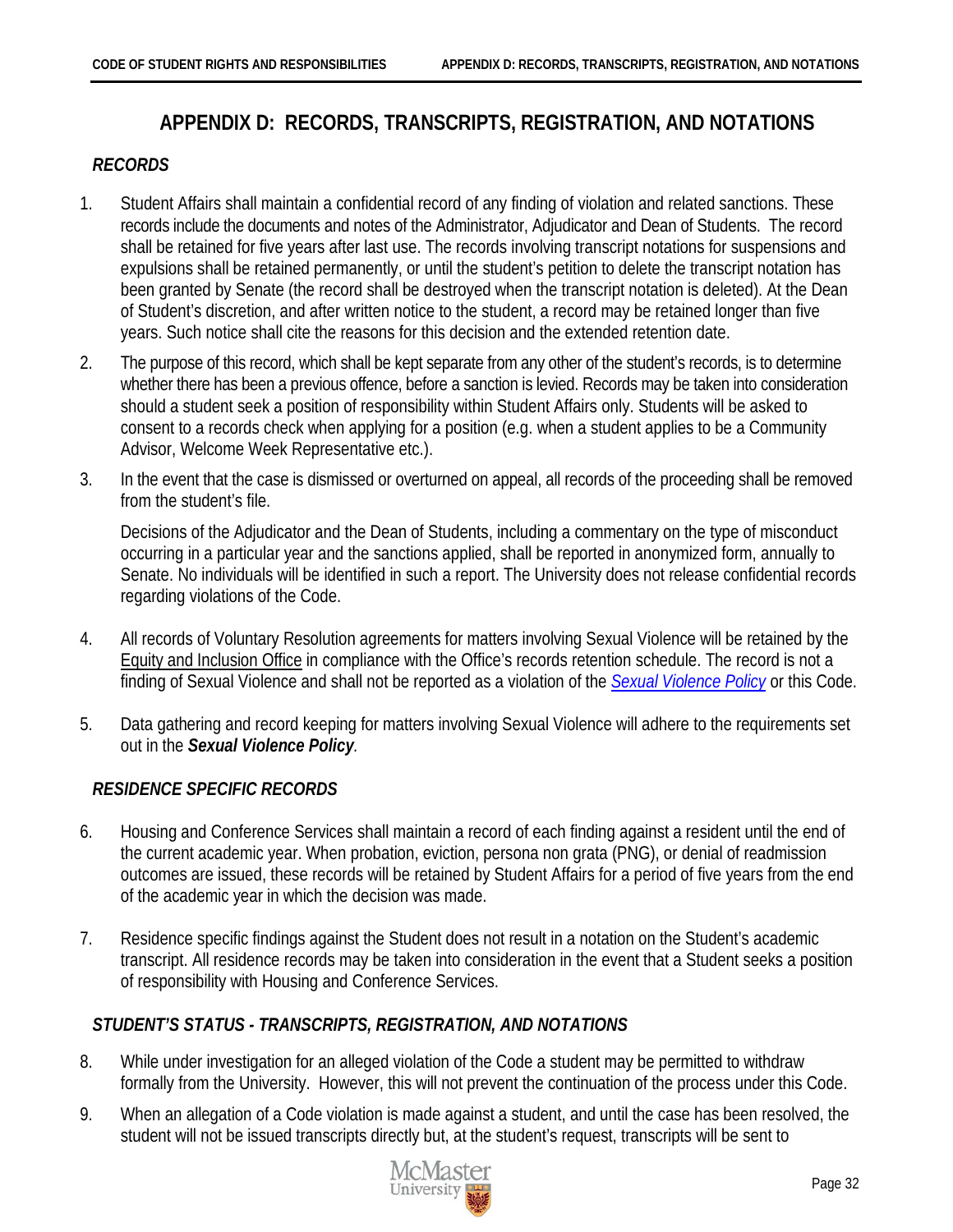institutions or potential employers. If the student is subsequently found in violation of the Code and the conviction results in a transcript notation, the recipients of any transcripts will be so informed by the Registrar.

- 10. In the case of suspension the notation will read: "Suspended for Student Code of Conduct Violation by the Senate for \_\_\_ months (Date)." A student may petition Senate to remove the transcript notation after the minimum time specified by the Dean of Students or Senate Board for Student Appeals, as the case may be, when the suspension was imposed has elapsed.
- 11. In the case of expulsion the notation will read: "Expelled by the Senate for Student Code of Conduct Violation." If the Senate at some later date reinstates the student, this will be followed by the notation: "Reinstated by the Senate (Date)." Such a notation may be removed from a student's transcript on petition to Senate, but not before five (5) years after the penalty commences.

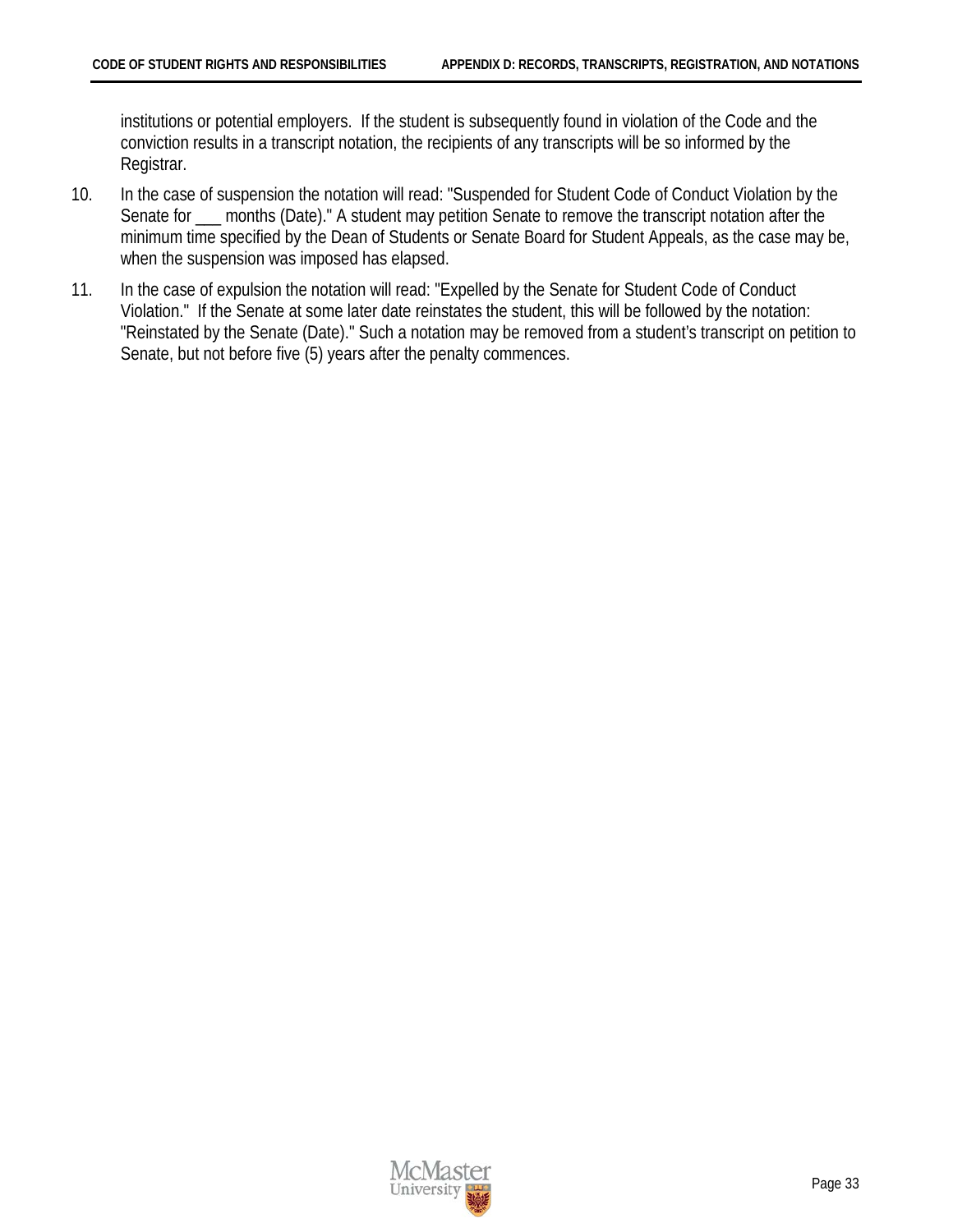# **APPENDIX E: GLOSSARY OF TERMS**

<span id="page-37-0"></span>**Accommodations** under the Sexual Violence Response Protocol are adjustments to individuals' academic, workplace, or residence arrangements following a Disclosure of Sexual Violence, made to support them and/or enhance their safety.

### <span id="page-37-2"></span>**Advisor**

A person of the individual's choice who acts in an advisory role during the investigation and adjudication process (e.g. friend, family member, legal counsel). The Advisor may be present during investigation interviews and adjudication hearings. At the adjudication hearing the Advisor may consult with the student, but shall not be allowed to speak. The Advisor may represent the individual at an appeal Hearing before a Tribunal of the Senate Board for Student Appeals, or the Board-Senate Hearing Panel for Discrimination, Harassment, and Sexual Violence.

**Balance of Probabilities** is the test to be met to show, by the weight of the evidence presented, that all of the facts necessary to make a finding of violation of the Code have a greater likelihood of being true than not.

<span id="page-37-1"></span>**Community Members** includes but is not limited to, students (graduate, undergraduate, and continuing education), staff, faculty, postdoctoral fellows, adjunct professors, visiting professors, sessional faculty, teaching assistants, clinical faculty, medical residents, volunteers, visitors, and institutional administrators and officials representing McMaster University.

**Complainant** is an individual identifying a violation of the Code for the University's response.

**Complaint of Sexual Violence** is made when a Complainant notifies an Intake Coordinator within the University and seeks the University's response.

**Consent** is defined as approval, given freely, willingly, and knowingly by each participant to sexual activity. It must be given through ongoing communication by words and / or actions. It occurs continuously and moment to moment. Consent cannot be assumed. Consent cannot be given if a person's ability to resist or consent is impaired. Consent may be compromised where individuals are in a position of power, trust and/or authority over the person whose consent is required.

- should never be assumed or implied
- is not silence or the absence of "no"
- cannot be given if the person is impaired by alcohol or drugs, or unconscious
- can never be obtained through threats or coercion
- can be withdrawn at any time
- cannot be given if the perpetrator abuses a position of trust, power or authority
- cannot be given by anyone other than the person participating in the sexual activity

Any type of sexual activity without consent is Sexual Violence. (Source: the Government of Ontario - Let's stop [sexual harassment and violence website\)](https://www.ontario.ca/page/lets-stop-sexual-harassment-and-violence#section-2). The *[Sexual Violence Policy](http://www.mcmaster.ca/policy/General/HR/Sexual_Violence_Policy.pdf)* prohibits all forms of Sexual Violence.

**Director of Housing and Conference Services** is responsible for addressing violations of the specific expectations of Residence Students.

**Director of Athletics and Recreation** is responsible for addressing violations of the specific expectations of Student-Athletes.

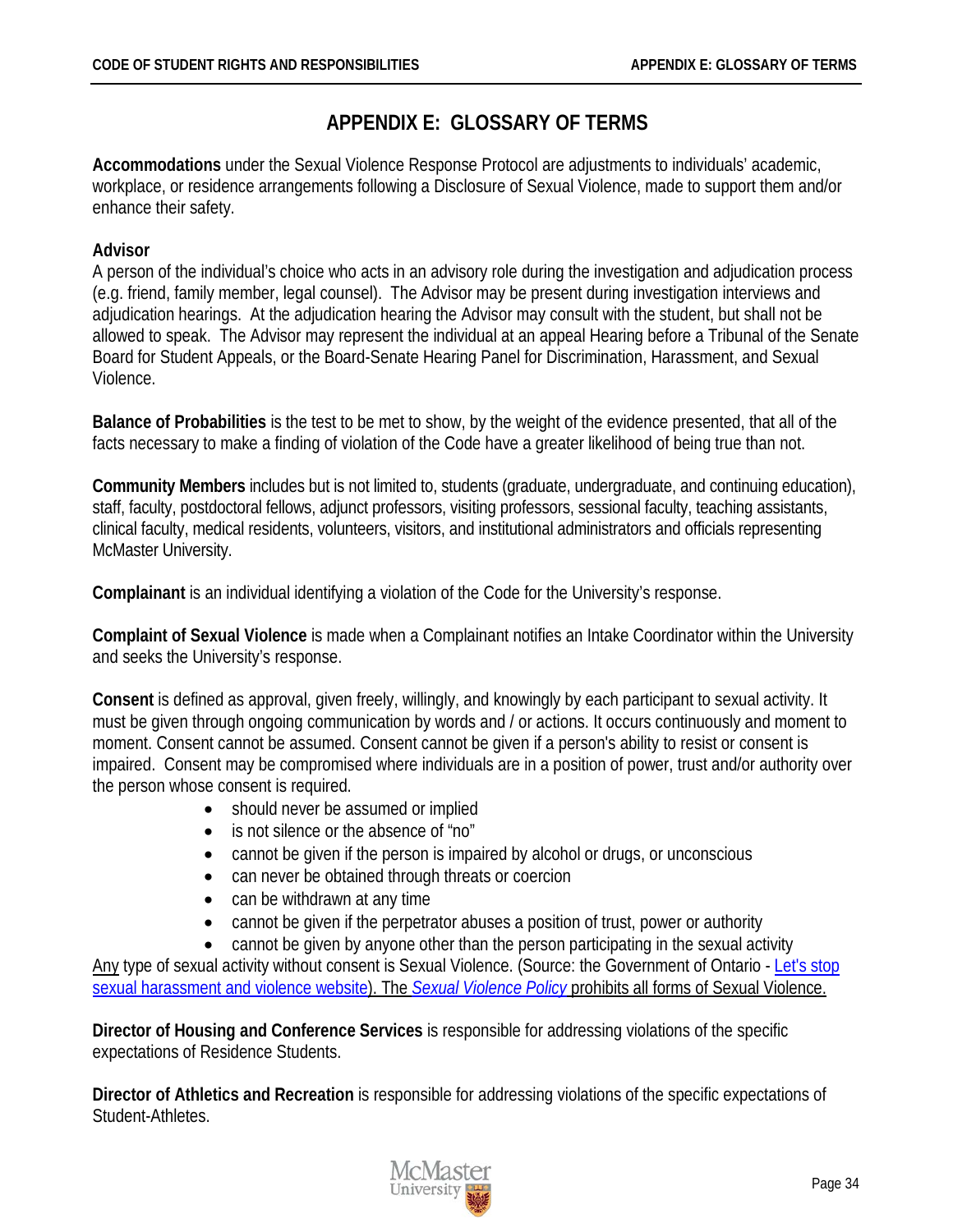**Event (Authorized)** Authorized events are University scheduled or University approved activities, occurring on or off University premises, e.g. public lectures, performances, placements (co-op or clinical), athletic events, work or study-related conferences/training sessions, etc. These events can include work or study-related travel. Events that are approved under the Student Event Risk Management Policy, or Field Trips and Electives Policy are also authorized events.

**Event (Non-authorized)** Non-authorized events are events that are not scheduled or approved by the University and may occur on or off University premises e.g. group trips that have not been approved under the Student Event Risk Management Policy, drinking games in residence, house parties, etc.

**Guest** means a person who is visiting a student on campus.

**Interim Measures** are steps that are taken where the health and safety of the student or members of the University community are compromised or at risk, and/or in order to safeguard the environments of individuals disclosing Sexual Violence and of individuals whose conduct is being questioned. Interim measures shall not be construed as evidence of either guilt or a finding of violation of the Code, or as an affirmation of innocence or finding that no violation of the Code has occurred.

**No Contact Order** includes restrictions on: registration for specific classes, other academic or non-academic activities, or attendance at specific meetings or events; direct or indirect contact (including but not limited to in person, by phone, email, text, social media, through a third party etc.) with a specific individual or group of individuals.

**Persona Non Grata (PNG)** is a designation, which is given to an individual who is denied the privilege of entering designated portion(s) of the University's buildings or grounds. If PNG individuals are found or seen in the area they are denied, they will be subject to a charge by [Security Services](http://security.mcmaster.ca/) under the Trespass to Property Act.

**Peer Conduct Board Hearing** means the adjudication process carried out by the Peer Conduct Board.

**Primary Event Organizer** means the individual who is leading the planning and implementation of an Event under the Student Event Risk Management Policy.

**Respondent** is the individual about whom allegations have been made. For the purpose of Appendix A: Appeals, the Respondent is the University authority whose decision is being appealed.

#### <span id="page-38-0"></span>**Restorative Justice**

Restorative Justice is an outcome following the determination of finding and focuses on restoring the losses suffered by Complainants, holding Respondents accountable for the harm they have caused, and building peace within communities. This process can be facilitated by the Equity and Inclusion Office.

**Sexual assault** is any non-consensual sexual activity, including but not limited to touching, grabbing, kissing, fondling, and oral, anal, or vaginal penetration.

**Sexual and/or Gender-Based Harassment** includes, but is not limited to:

- a) any reward/promise of reward, whether explicit or implicit, for complying with a sexual solicitation or advance; demands for dates or sexual favours; or propositions of physical intimacy;
- b) any reprisal or threat of reprisal, whether explicit or implicit, for refusing to comply with any sexual solicitation or advance;

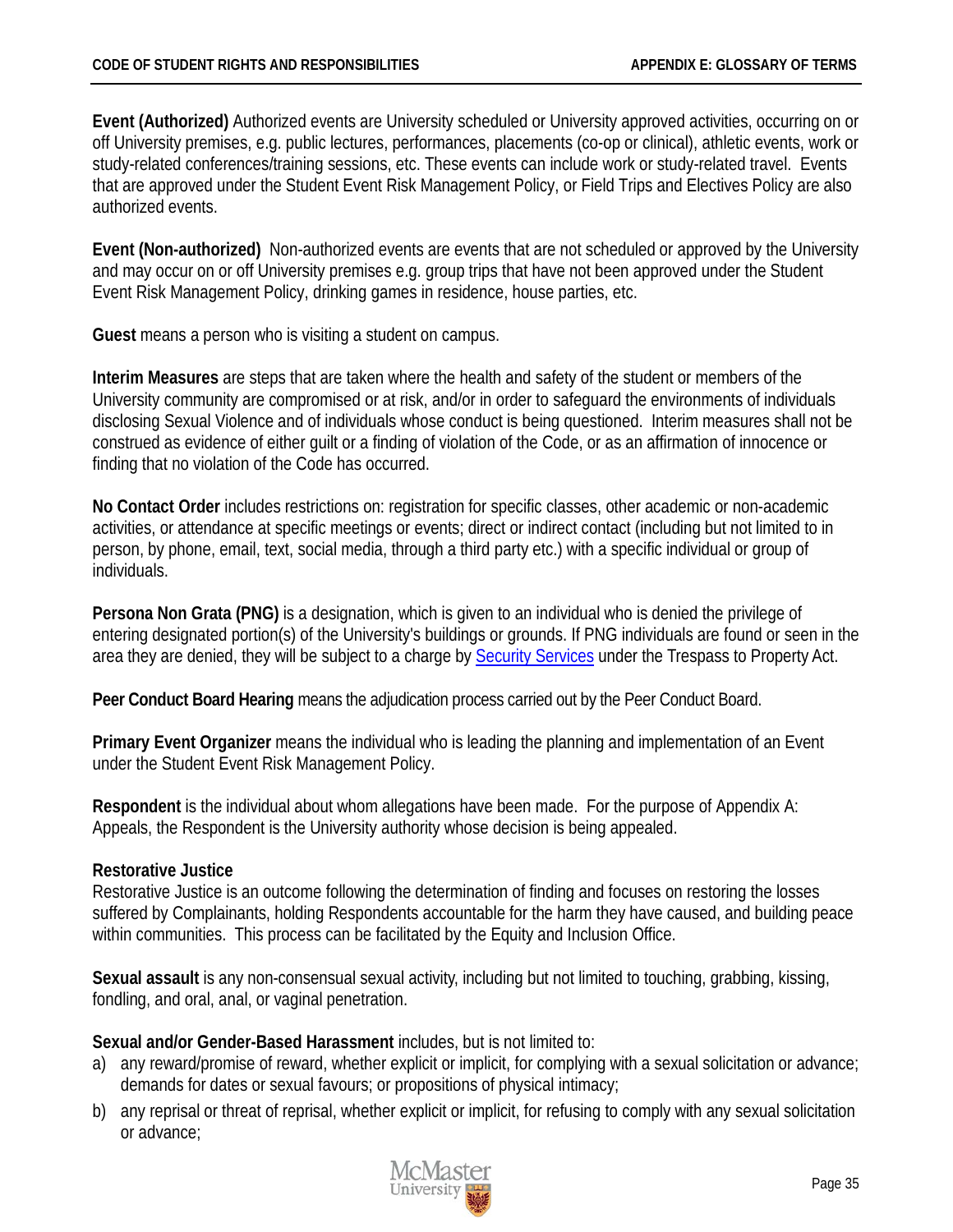- c) any form of sexual exploitation, or conduct that takes non-consensual sexual advantage of someone;
- d) unwelcome gender-related comments about a person's physical characteristics, mannerisms, gender identity or expression; and e) gender-related verbal abuse, threats or taunting.

<span id="page-39-0"></span>**Sexual Violence** means any sexual act or act targeting a person's sexuality, gender identity or gender expression whether the act is physical or psychological in nature, that is committed, threatened or attempted against a person without a person's consent, and includes sexual assault, sexual harassment, stalking, indecent exposure, voyeurism and sexual exploitation.

**Student** means any individual recorded by the University Registrar as enrolled in an educational course of study recognised by the Senate and for whom the University maintains education records.

**Student Affairs Administrator** means an individual appointed by the Dean of Students with authority to hear allegations of misconduct under the Code. Student Affairs Administrators include, but are not limited to: Student Conduct Officer, Residence Managers, the Residence Life Coordinator, the Associate Director of Athletics and Recreation, and the Athletic Services Coordinator.

**Student Affairs Adjudicator** are those in the position to adjudicate Administrative Formal Resolution Meetings and facilitate Peer Conduct Board Formal Resolution Meetings. They may also hear appeals of decisions made by Student Affairs Administrators. In most cases, this will be the Manager of Student Conduct and Community Standards.

**Student Affairs Staff** are those responsible for reporting violations, and collecting information at the time the situation takes place. This includes, but is not limited to, Community Advisors, Inter-University Athletic Coaches, etc.

**Student-Athlete** is defined as a student who has been selected to be a member of a varsity team or extramural competitive program. Students who belong to extramural competitive programs which do not have a selection process will be considered to be Student-Athletes once they have registered for the program.

**Student Host** means a person who has a Guest on campus.

**Student Leader** is defined as an executive member of a University Recognized Student Group or any member of such a group operating in their capacity as a Primary Event Organizer.

<span id="page-39-1"></span>**Support Person** is a person of the individual's choice who acts in a supportive role but is not an active participant in the process (e.g. friend, Elder, parent, religious advisor).

**University Premises** means buildings and lands owned, leased, operated, controlled or supervised by the University and includes places or facilities used for the provision of the University's courses, programs or services or for University approved or sponsored events or activities.

**University Recognized Student Group** includes organizations and student groups that have been recognized under the *McMaster University Policy on the Recognition of Student Groups.*

**Voluntary Resolution** are steps that are taken (e.g. arrangement of academic, work or living environment / conditions) to which both the Complainant and Respondent have agreed to.